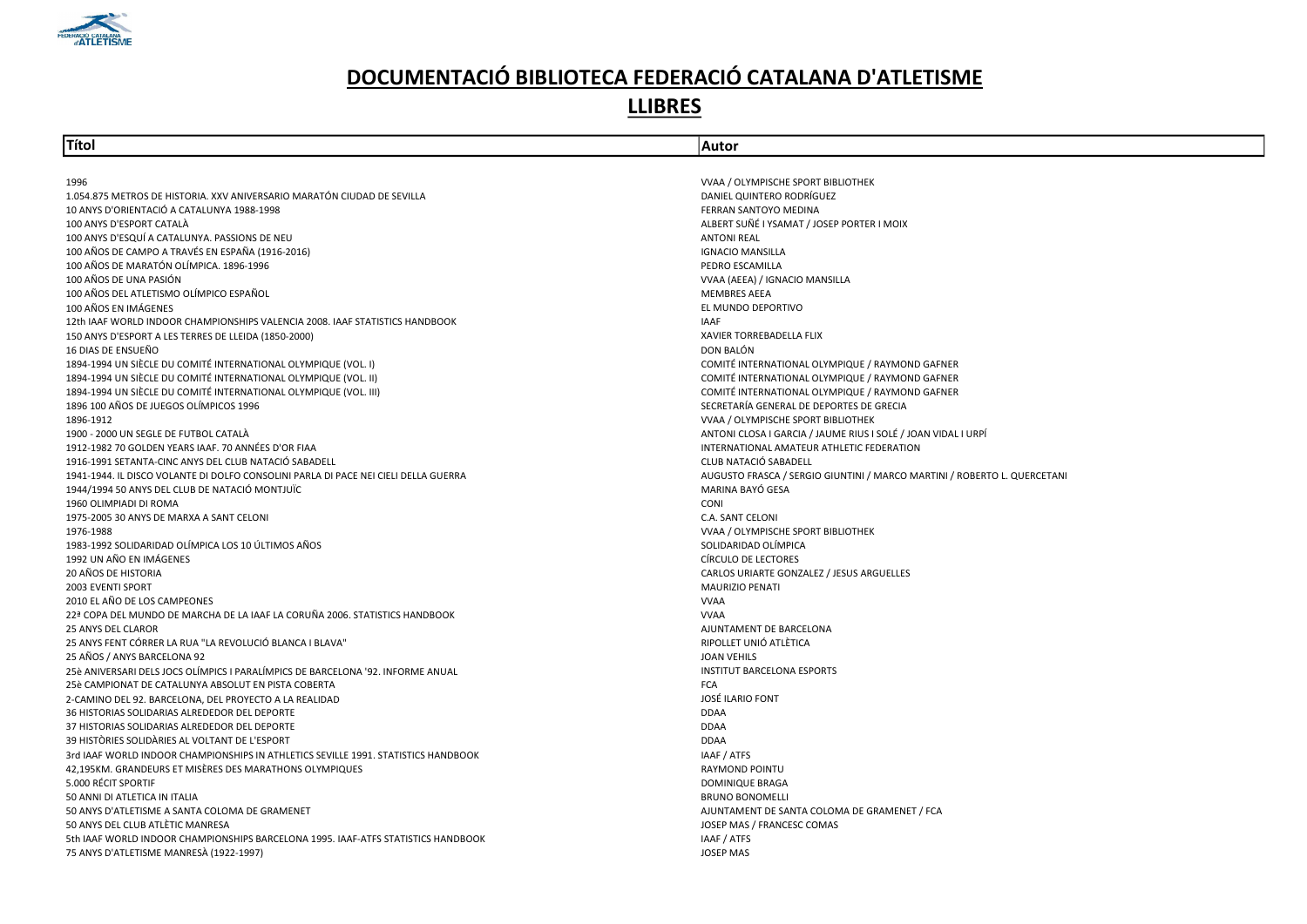

| EZEQUIEL GORT I JUANPERE<br>75 ANYS D'HISTÒRIA DEL CLUB NATACIÓ REUS PLOMS<br>75è CAMPIONAT DE CATALUNYA ABSOLUT<br><b>FCA</b><br>IAAF / ATFS<br>7th IAAF WORLD CHAMPIONSHIPS IN ATHLETICS. IAAF STATISTICS HANDBOOK SEVILLE 1999<br>MIGUEL VILLASEÑOR<br>88 SIMPÁTICAS SEÑORITAS HAN COMPETIDO EN MONTJUICH<br>90 ANYS D'HISTÒRIA DEL CLUB NATACIÓ ATLÈTIC-BARCELONETA (1913-2003)<br>CNAB / JOAN ANTONI SIERRA PUERTO / MANUEL DOMÈNECH BONET<br>9th IAAF WORLD CUP IN ATHLETICS MADRID 2002<br>ÁNGEL CRUZ<br><b>OTTO MAYER</b><br>A TRAVÉS DE LOS AROS OLÍMPICOS<br>A WORLD HISTORY OF TRACK AND FIELD ATHLETICS 1864-1964<br>ROBERTO QUERCETANI<br>ACTA 2000. ENCICLOPEDIA SISTEMATICA TOMO 1 (RELIGIÓN-CULTURA)<br>EDICIONES RIALP, S.A.<br>ACTA 2000. ENCICLOPEDIA SISTEMATICA TOMO 2 (SOCIEDAD)<br>EDICIONES RIALP, S.A.<br>ACTA 2000. ENCICLOPEDIA SISTEMATICA TOMO 3 (GEOGRAFIA-CARTOGRAFIA)<br>EDICIONES RIALP, S.A.<br>ACTA 2000. ENCICLOPEDIA SISTEMATICA TOMO 4 (HISTORIA-BIOGRAFIAS)<br>EDICIONES RIALP, S.A.<br>ACTA 2000. ENCICLOPEDIA SISTEMATICA TOMO 5 (VIDA-HOMBRE)<br>EDICIONES RIALP, S.A.<br>ACTA 2000. ENCICLOPEDIA SISTEMATICA TOMO 6 (HOGAR-VIDA SOCIAL)<br>EDICIONES RIALP, S.A.<br>ACTA 2000. ENCICLOPEDIA SISTEMATICA TOMO 7 (CIENCIAS)<br>EDICIONES RIALP, S.A.<br>ACTA 2000. ENCICLOPEDIA SISTEMATICA TOMO 8 (TECNOLOGIA)<br>EDICIONES RIALP, S.A.<br>ACTES DE RÈCORDS<br>FCA - CCJ<br>AHIR I AVUI DE L'ATLETISME CATALÀ<br>MUSEU I CENTRE D'ESTUDIS DE L'ESPORT DR MELCIOR COLET<br>ALMANACCO DELLA << GAZZETTA DELLO SPORT>> 1933<br><b>GAZZETTA DELLO SPORT</b><br>ALMANACCO DELLA << GAZZETTA DELLO SPORT>> 1934<br><b>GAZZETTA DELLO SPORT</b><br>ALMANACCO DELLA << GAZZETTA DELLO SPORT>> 1935<br><b>GAZZETTA DELLO SPORT</b><br>ALMANACCO DELLA << GAZZETTA DELLO SPORT>> 1936<br><b>GAZZETTA DELLO SPORT</b><br><b>MIROIR PRINT</b><br>ALMANACH 1951 DE MIROIR PRINT<br><b>MIROIR PRINT</b><br>ALMANACH DE MIROIR PRINT 1948<br><b>MIROIR PRINT</b><br>ALMANACH DE MIROIR PRINT 1949<br>ALMANACH DU MIROIR DES SPORTS 1923<br><b>MIROIR DES SPORTS</b><br>ALMANACH DU MIROIR DES SPORTS 1925<br><b>MIROIR DES SPORTS</b><br>ALMANACH DU MIROIR DES SPORTS 1929<br><b>MIROIR DES SPORTS</b><br>ALMANACH DU MIROIR DES SPORTS 1932<br><b>MIROIR DES SPORTS</b><br>MANFRED GROSSER / PETER BRÜGGEMANN / FRITZ ZINTL<br>ALTO RENDIMIENTO DEPORTIVO. PLANIFICACIÓN Y DESARROLLO<br>SANCHO BARBOD VIÑAS / JOSÉ ANTONIO MONTERO BOTANCH<br>ANALISI DE LA PROBLEMATICA DEL DOPATGE<br><b>FCA</b><br>ANÁLISIS DEL MECANISMO DE LA MARCHA<br>JOSÉ GARCÍA GROSSOCORDÓN / ÁNGEL SAINZ BEIVIDE / JESÚS PATRICIO DURÁN PIQUERAS<br>ANÁLISIS ESTADÍSTICO DE JÓVENES ATLETAS DE 14 A 17 AÑOS (EN EL PERIODO 1997-2008)<br>ANECDOTARIO DEPORTIVO<br><b>DDAA</b> |
|----------------------------------------------------------------------------------------------------------------------------------------------------------------------------------------------------------------------------------------------------------------------------------------------------------------------------------------------------------------------------------------------------------------------------------------------------------------------------------------------------------------------------------------------------------------------------------------------------------------------------------------------------------------------------------------------------------------------------------------------------------------------------------------------------------------------------------------------------------------------------------------------------------------------------------------------------------------------------------------------------------------------------------------------------------------------------------------------------------------------------------------------------------------------------------------------------------------------------------------------------------------------------------------------------------------------------------------------------------------------------------------------------------------------------------------------------------------------------------------------------------------------------------------------------------------------------------------------------------------------------------------------------------------------------------------------------------------------------------------------------------------------------------------------------------------------------------------------------------------------------------------------------------------------------------------------------------------------------------------------------------------------------------------------------------------------------------------------------------------------------------------------------------------------------------------------------------------------------------------------------------------------------------------------------------------------------------------------------------------------------------------------------------------------------------------------------------------------------------------------------------------------------------------------------------------------------------------------------------------------------------------------------------------------------------------------------------------------------------------------------------------------------------------|
|                                                                                                                                                                                                                                                                                                                                                                                                                                                                                                                                                                                                                                                                                                                                                                                                                                                                                                                                                                                                                                                                                                                                                                                                                                                                                                                                                                                                                                                                                                                                                                                                                                                                                                                                                                                                                                                                                                                                                                                                                                                                                                                                                                                                                                                                                                                                                                                                                                                                                                                                                                                                                                                                                                                                                                                        |
|                                                                                                                                                                                                                                                                                                                                                                                                                                                                                                                                                                                                                                                                                                                                                                                                                                                                                                                                                                                                                                                                                                                                                                                                                                                                                                                                                                                                                                                                                                                                                                                                                                                                                                                                                                                                                                                                                                                                                                                                                                                                                                                                                                                                                                                                                                                                                                                                                                                                                                                                                                                                                                                                                                                                                                                        |
|                                                                                                                                                                                                                                                                                                                                                                                                                                                                                                                                                                                                                                                                                                                                                                                                                                                                                                                                                                                                                                                                                                                                                                                                                                                                                                                                                                                                                                                                                                                                                                                                                                                                                                                                                                                                                                                                                                                                                                                                                                                                                                                                                                                                                                                                                                                                                                                                                                                                                                                                                                                                                                                                                                                                                                                        |
|                                                                                                                                                                                                                                                                                                                                                                                                                                                                                                                                                                                                                                                                                                                                                                                                                                                                                                                                                                                                                                                                                                                                                                                                                                                                                                                                                                                                                                                                                                                                                                                                                                                                                                                                                                                                                                                                                                                                                                                                                                                                                                                                                                                                                                                                                                                                                                                                                                                                                                                                                                                                                                                                                                                                                                                        |
|                                                                                                                                                                                                                                                                                                                                                                                                                                                                                                                                                                                                                                                                                                                                                                                                                                                                                                                                                                                                                                                                                                                                                                                                                                                                                                                                                                                                                                                                                                                                                                                                                                                                                                                                                                                                                                                                                                                                                                                                                                                                                                                                                                                                                                                                                                                                                                                                                                                                                                                                                                                                                                                                                                                                                                                        |
|                                                                                                                                                                                                                                                                                                                                                                                                                                                                                                                                                                                                                                                                                                                                                                                                                                                                                                                                                                                                                                                                                                                                                                                                                                                                                                                                                                                                                                                                                                                                                                                                                                                                                                                                                                                                                                                                                                                                                                                                                                                                                                                                                                                                                                                                                                                                                                                                                                                                                                                                                                                                                                                                                                                                                                                        |
|                                                                                                                                                                                                                                                                                                                                                                                                                                                                                                                                                                                                                                                                                                                                                                                                                                                                                                                                                                                                                                                                                                                                                                                                                                                                                                                                                                                                                                                                                                                                                                                                                                                                                                                                                                                                                                                                                                                                                                                                                                                                                                                                                                                                                                                                                                                                                                                                                                                                                                                                                                                                                                                                                                                                                                                        |
|                                                                                                                                                                                                                                                                                                                                                                                                                                                                                                                                                                                                                                                                                                                                                                                                                                                                                                                                                                                                                                                                                                                                                                                                                                                                                                                                                                                                                                                                                                                                                                                                                                                                                                                                                                                                                                                                                                                                                                                                                                                                                                                                                                                                                                                                                                                                                                                                                                                                                                                                                                                                                                                                                                                                                                                        |
|                                                                                                                                                                                                                                                                                                                                                                                                                                                                                                                                                                                                                                                                                                                                                                                                                                                                                                                                                                                                                                                                                                                                                                                                                                                                                                                                                                                                                                                                                                                                                                                                                                                                                                                                                                                                                                                                                                                                                                                                                                                                                                                                                                                                                                                                                                                                                                                                                                                                                                                                                                                                                                                                                                                                                                                        |
|                                                                                                                                                                                                                                                                                                                                                                                                                                                                                                                                                                                                                                                                                                                                                                                                                                                                                                                                                                                                                                                                                                                                                                                                                                                                                                                                                                                                                                                                                                                                                                                                                                                                                                                                                                                                                                                                                                                                                                                                                                                                                                                                                                                                                                                                                                                                                                                                                                                                                                                                                                                                                                                                                                                                                                                        |
|                                                                                                                                                                                                                                                                                                                                                                                                                                                                                                                                                                                                                                                                                                                                                                                                                                                                                                                                                                                                                                                                                                                                                                                                                                                                                                                                                                                                                                                                                                                                                                                                                                                                                                                                                                                                                                                                                                                                                                                                                                                                                                                                                                                                                                                                                                                                                                                                                                                                                                                                                                                                                                                                                                                                                                                        |
|                                                                                                                                                                                                                                                                                                                                                                                                                                                                                                                                                                                                                                                                                                                                                                                                                                                                                                                                                                                                                                                                                                                                                                                                                                                                                                                                                                                                                                                                                                                                                                                                                                                                                                                                                                                                                                                                                                                                                                                                                                                                                                                                                                                                                                                                                                                                                                                                                                                                                                                                                                                                                                                                                                                                                                                        |
|                                                                                                                                                                                                                                                                                                                                                                                                                                                                                                                                                                                                                                                                                                                                                                                                                                                                                                                                                                                                                                                                                                                                                                                                                                                                                                                                                                                                                                                                                                                                                                                                                                                                                                                                                                                                                                                                                                                                                                                                                                                                                                                                                                                                                                                                                                                                                                                                                                                                                                                                                                                                                                                                                                                                                                                        |
|                                                                                                                                                                                                                                                                                                                                                                                                                                                                                                                                                                                                                                                                                                                                                                                                                                                                                                                                                                                                                                                                                                                                                                                                                                                                                                                                                                                                                                                                                                                                                                                                                                                                                                                                                                                                                                                                                                                                                                                                                                                                                                                                                                                                                                                                                                                                                                                                                                                                                                                                                                                                                                                                                                                                                                                        |
|                                                                                                                                                                                                                                                                                                                                                                                                                                                                                                                                                                                                                                                                                                                                                                                                                                                                                                                                                                                                                                                                                                                                                                                                                                                                                                                                                                                                                                                                                                                                                                                                                                                                                                                                                                                                                                                                                                                                                                                                                                                                                                                                                                                                                                                                                                                                                                                                                                                                                                                                                                                                                                                                                                                                                                                        |
|                                                                                                                                                                                                                                                                                                                                                                                                                                                                                                                                                                                                                                                                                                                                                                                                                                                                                                                                                                                                                                                                                                                                                                                                                                                                                                                                                                                                                                                                                                                                                                                                                                                                                                                                                                                                                                                                                                                                                                                                                                                                                                                                                                                                                                                                                                                                                                                                                                                                                                                                                                                                                                                                                                                                                                                        |
|                                                                                                                                                                                                                                                                                                                                                                                                                                                                                                                                                                                                                                                                                                                                                                                                                                                                                                                                                                                                                                                                                                                                                                                                                                                                                                                                                                                                                                                                                                                                                                                                                                                                                                                                                                                                                                                                                                                                                                                                                                                                                                                                                                                                                                                                                                                                                                                                                                                                                                                                                                                                                                                                                                                                                                                        |
|                                                                                                                                                                                                                                                                                                                                                                                                                                                                                                                                                                                                                                                                                                                                                                                                                                                                                                                                                                                                                                                                                                                                                                                                                                                                                                                                                                                                                                                                                                                                                                                                                                                                                                                                                                                                                                                                                                                                                                                                                                                                                                                                                                                                                                                                                                                                                                                                                                                                                                                                                                                                                                                                                                                                                                                        |
|                                                                                                                                                                                                                                                                                                                                                                                                                                                                                                                                                                                                                                                                                                                                                                                                                                                                                                                                                                                                                                                                                                                                                                                                                                                                                                                                                                                                                                                                                                                                                                                                                                                                                                                                                                                                                                                                                                                                                                                                                                                                                                                                                                                                                                                                                                                                                                                                                                                                                                                                                                                                                                                                                                                                                                                        |
|                                                                                                                                                                                                                                                                                                                                                                                                                                                                                                                                                                                                                                                                                                                                                                                                                                                                                                                                                                                                                                                                                                                                                                                                                                                                                                                                                                                                                                                                                                                                                                                                                                                                                                                                                                                                                                                                                                                                                                                                                                                                                                                                                                                                                                                                                                                                                                                                                                                                                                                                                                                                                                                                                                                                                                                        |
|                                                                                                                                                                                                                                                                                                                                                                                                                                                                                                                                                                                                                                                                                                                                                                                                                                                                                                                                                                                                                                                                                                                                                                                                                                                                                                                                                                                                                                                                                                                                                                                                                                                                                                                                                                                                                                                                                                                                                                                                                                                                                                                                                                                                                                                                                                                                                                                                                                                                                                                                                                                                                                                                                                                                                                                        |
|                                                                                                                                                                                                                                                                                                                                                                                                                                                                                                                                                                                                                                                                                                                                                                                                                                                                                                                                                                                                                                                                                                                                                                                                                                                                                                                                                                                                                                                                                                                                                                                                                                                                                                                                                                                                                                                                                                                                                                                                                                                                                                                                                                                                                                                                                                                                                                                                                                                                                                                                                                                                                                                                                                                                                                                        |
|                                                                                                                                                                                                                                                                                                                                                                                                                                                                                                                                                                                                                                                                                                                                                                                                                                                                                                                                                                                                                                                                                                                                                                                                                                                                                                                                                                                                                                                                                                                                                                                                                                                                                                                                                                                                                                                                                                                                                                                                                                                                                                                                                                                                                                                                                                                                                                                                                                                                                                                                                                                                                                                                                                                                                                                        |
|                                                                                                                                                                                                                                                                                                                                                                                                                                                                                                                                                                                                                                                                                                                                                                                                                                                                                                                                                                                                                                                                                                                                                                                                                                                                                                                                                                                                                                                                                                                                                                                                                                                                                                                                                                                                                                                                                                                                                                                                                                                                                                                                                                                                                                                                                                                                                                                                                                                                                                                                                                                                                                                                                                                                                                                        |
|                                                                                                                                                                                                                                                                                                                                                                                                                                                                                                                                                                                                                                                                                                                                                                                                                                                                                                                                                                                                                                                                                                                                                                                                                                                                                                                                                                                                                                                                                                                                                                                                                                                                                                                                                                                                                                                                                                                                                                                                                                                                                                                                                                                                                                                                                                                                                                                                                                                                                                                                                                                                                                                                                                                                                                                        |
|                                                                                                                                                                                                                                                                                                                                                                                                                                                                                                                                                                                                                                                                                                                                                                                                                                                                                                                                                                                                                                                                                                                                                                                                                                                                                                                                                                                                                                                                                                                                                                                                                                                                                                                                                                                                                                                                                                                                                                                                                                                                                                                                                                                                                                                                                                                                                                                                                                                                                                                                                                                                                                                                                                                                                                                        |
|                                                                                                                                                                                                                                                                                                                                                                                                                                                                                                                                                                                                                                                                                                                                                                                                                                                                                                                                                                                                                                                                                                                                                                                                                                                                                                                                                                                                                                                                                                                                                                                                                                                                                                                                                                                                                                                                                                                                                                                                                                                                                                                                                                                                                                                                                                                                                                                                                                                                                                                                                                                                                                                                                                                                                                                        |
|                                                                                                                                                                                                                                                                                                                                                                                                                                                                                                                                                                                                                                                                                                                                                                                                                                                                                                                                                                                                                                                                                                                                                                                                                                                                                                                                                                                                                                                                                                                                                                                                                                                                                                                                                                                                                                                                                                                                                                                                                                                                                                                                                                                                                                                                                                                                                                                                                                                                                                                                                                                                                                                                                                                                                                                        |
|                                                                                                                                                                                                                                                                                                                                                                                                                                                                                                                                                                                                                                                                                                                                                                                                                                                                                                                                                                                                                                                                                                                                                                                                                                                                                                                                                                                                                                                                                                                                                                                                                                                                                                                                                                                                                                                                                                                                                                                                                                                                                                                                                                                                                                                                                                                                                                                                                                                                                                                                                                                                                                                                                                                                                                                        |
|                                                                                                                                                                                                                                                                                                                                                                                                                                                                                                                                                                                                                                                                                                                                                                                                                                                                                                                                                                                                                                                                                                                                                                                                                                                                                                                                                                                                                                                                                                                                                                                                                                                                                                                                                                                                                                                                                                                                                                                                                                                                                                                                                                                                                                                                                                                                                                                                                                                                                                                                                                                                                                                                                                                                                                                        |
|                                                                                                                                                                                                                                                                                                                                                                                                                                                                                                                                                                                                                                                                                                                                                                                                                                                                                                                                                                                                                                                                                                                                                                                                                                                                                                                                                                                                                                                                                                                                                                                                                                                                                                                                                                                                                                                                                                                                                                                                                                                                                                                                                                                                                                                                                                                                                                                                                                                                                                                                                                                                                                                                                                                                                                                        |
|                                                                                                                                                                                                                                                                                                                                                                                                                                                                                                                                                                                                                                                                                                                                                                                                                                                                                                                                                                                                                                                                                                                                                                                                                                                                                                                                                                                                                                                                                                                                                                                                                                                                                                                                                                                                                                                                                                                                                                                                                                                                                                                                                                                                                                                                                                                                                                                                                                                                                                                                                                                                                                                                                                                                                                                        |
|                                                                                                                                                                                                                                                                                                                                                                                                                                                                                                                                                                                                                                                                                                                                                                                                                                                                                                                                                                                                                                                                                                                                                                                                                                                                                                                                                                                                                                                                                                                                                                                                                                                                                                                                                                                                                                                                                                                                                                                                                                                                                                                                                                                                                                                                                                                                                                                                                                                                                                                                                                                                                                                                                                                                                                                        |
|                                                                                                                                                                                                                                                                                                                                                                                                                                                                                                                                                                                                                                                                                                                                                                                                                                                                                                                                                                                                                                                                                                                                                                                                                                                                                                                                                                                                                                                                                                                                                                                                                                                                                                                                                                                                                                                                                                                                                                                                                                                                                                                                                                                                                                                                                                                                                                                                                                                                                                                                                                                                                                                                                                                                                                                        |
| ÁNIMO! INTÉNTALO OTRA VEZ. LOS MINUSVÁLIDOS Y EL DEPORTE<br>MINISTERIO DE ASUNTOS SOCIALES                                                                                                                                                                                                                                                                                                                                                                                                                                                                                                                                                                                                                                                                                                                                                                                                                                                                                                                                                                                                                                                                                                                                                                                                                                                                                                                                                                                                                                                                                                                                                                                                                                                                                                                                                                                                                                                                                                                                                                                                                                                                                                                                                                                                                                                                                                                                                                                                                                                                                                                                                                                                                                                                                             |
| ANNUARIO 1937 GAZZETTA DELLO SPORT<br><b>GAZZETTA DELLO SPORT</b>                                                                                                                                                                                                                                                                                                                                                                                                                                                                                                                                                                                                                                                                                                                                                                                                                                                                                                                                                                                                                                                                                                                                                                                                                                                                                                                                                                                                                                                                                                                                                                                                                                                                                                                                                                                                                                                                                                                                                                                                                                                                                                                                                                                                                                                                                                                                                                                                                                                                                                                                                                                                                                                                                                                      |
| ANNUARIO 1939 LA GAZZETTA DELLO SPORT<br><b>GAZZETTA DELLO SPORT</b>                                                                                                                                                                                                                                                                                                                                                                                                                                                                                                                                                                                                                                                                                                                                                                                                                                                                                                                                                                                                                                                                                                                                                                                                                                                                                                                                                                                                                                                                                                                                                                                                                                                                                                                                                                                                                                                                                                                                                                                                                                                                                                                                                                                                                                                                                                                                                                                                                                                                                                                                                                                                                                                                                                                   |
| ANNUARIO 1941 LA GAZZETTA DELLO SPORT<br><b>GAZZETTA DELLO SPORT</b>                                                                                                                                                                                                                                                                                                                                                                                                                                                                                                                                                                                                                                                                                                                                                                                                                                                                                                                                                                                                                                                                                                                                                                                                                                                                                                                                                                                                                                                                                                                                                                                                                                                                                                                                                                                                                                                                                                                                                                                                                                                                                                                                                                                                                                                                                                                                                                                                                                                                                                                                                                                                                                                                                                                   |
| MARÍA ÁNGELES AMORÓS<br>ANTONIO AMORÓS. EL GALGO DE CAUDETE                                                                                                                                                                                                                                                                                                                                                                                                                                                                                                                                                                                                                                                                                                                                                                                                                                                                                                                                                                                                                                                                                                                                                                                                                                                                                                                                                                                                                                                                                                                                                                                                                                                                                                                                                                                                                                                                                                                                                                                                                                                                                                                                                                                                                                                                                                                                                                                                                                                                                                                                                                                                                                                                                                                            |
| ANUARI DE L'ESPORT CATALÀ 2006<br><b>UFEC</b>                                                                                                                                                                                                                                                                                                                                                                                                                                                                                                                                                                                                                                                                                                                                                                                                                                                                                                                                                                                                                                                                                                                                                                                                                                                                                                                                                                                                                                                                                                                                                                                                                                                                                                                                                                                                                                                                                                                                                                                                                                                                                                                                                                                                                                                                                                                                                                                                                                                                                                                                                                                                                                                                                                                                          |
| JOSÉ COROMINAS<br>ANUARIO ATLÉTICO DE ESPAÑA. AÑO 1949                                                                                                                                                                                                                                                                                                                                                                                                                                                                                                                                                                                                                                                                                                                                                                                                                                                                                                                                                                                                                                                                                                                                                                                                                                                                                                                                                                                                                                                                                                                                                                                                                                                                                                                                                                                                                                                                                                                                                                                                                                                                                                                                                                                                                                                                                                                                                                                                                                                                                                                                                                                                                                                                                                                                 |
| ANUARIO ATLETICO ESPAÑOL 1974<br>REAL FEDERACIÓN ESPAÑOLA DE ATLETISMO                                                                                                                                                                                                                                                                                                                                                                                                                                                                                                                                                                                                                                                                                                                                                                                                                                                                                                                                                                                                                                                                                                                                                                                                                                                                                                                                                                                                                                                                                                                                                                                                                                                                                                                                                                                                                                                                                                                                                                                                                                                                                                                                                                                                                                                                                                                                                                                                                                                                                                                                                                                                                                                                                                                 |
| ANUARIO ATLETICO ESPAÑOL 78<br>REAL FEDERACIÓN ESPAÑOLA DE ATLETISMO                                                                                                                                                                                                                                                                                                                                                                                                                                                                                                                                                                                                                                                                                                                                                                                                                                                                                                                                                                                                                                                                                                                                                                                                                                                                                                                                                                                                                                                                                                                                                                                                                                                                                                                                                                                                                                                                                                                                                                                                                                                                                                                                                                                                                                                                                                                                                                                                                                                                                                                                                                                                                                                                                                                   |
| ANDRÉS DE ACUÑA<br>ANUARIO ATLETICO ESPAÑOL MASCULINO 1981                                                                                                                                                                                                                                                                                                                                                                                                                                                                                                                                                                                                                                                                                                                                                                                                                                                                                                                                                                                                                                                                                                                                                                                                                                                                                                                                                                                                                                                                                                                                                                                                                                                                                                                                                                                                                                                                                                                                                                                                                                                                                                                                                                                                                                                                                                                                                                                                                                                                                                                                                                                                                                                                                                                             |
| COMITÉ OLÍMPICO ESPAÑOL<br>ANUARIO DE LA DELEGACION NACIONAL DE DEPORTES                                                                                                                                                                                                                                                                                                                                                                                                                                                                                                                                                                                                                                                                                                                                                                                                                                                                                                                                                                                                                                                                                                                                                                                                                                                                                                                                                                                                                                                                                                                                                                                                                                                                                                                                                                                                                                                                                                                                                                                                                                                                                                                                                                                                                                                                                                                                                                                                                                                                                                                                                                                                                                                                                                               |
| COMITÉ OLÍMPICO ESPAÑOL<br>ANUARIO DE LA DELEGACION NACIONAL DE DEPORTES                                                                                                                                                                                                                                                                                                                                                                                                                                                                                                                                                                                                                                                                                                                                                                                                                                                                                                                                                                                                                                                                                                                                                                                                                                                                                                                                                                                                                                                                                                                                                                                                                                                                                                                                                                                                                                                                                                                                                                                                                                                                                                                                                                                                                                                                                                                                                                                                                                                                                                                                                                                                                                                                                                               |
| COMITÉ OLÍMPICO ESPAÑOL<br>ANUARIO DE LA DELEGACION NACIONAL DE DEPORTES                                                                                                                                                                                                                                                                                                                                                                                                                                                                                                                                                                                                                                                                                                                                                                                                                                                                                                                                                                                                                                                                                                                                                                                                                                                                                                                                                                                                                                                                                                                                                                                                                                                                                                                                                                                                                                                                                                                                                                                                                                                                                                                                                                                                                                                                                                                                                                                                                                                                                                                                                                                                                                                                                                               |
| COMITÉ OLÍMPICO ESPAÑOL<br>ANUARIO DE LA DELEGACION NACIONAL DE EDUCACIÓN FÍSICA Y DEPORTES                                                                                                                                                                                                                                                                                                                                                                                                                                                                                                                                                                                                                                                                                                                                                                                                                                                                                                                                                                                                                                                                                                                                                                                                                                                                                                                                                                                                                                                                                                                                                                                                                                                                                                                                                                                                                                                                                                                                                                                                                                                                                                                                                                                                                                                                                                                                                                                                                                                                                                                                                                                                                                                                                            |
| ANUARIO DEL DEPORTE ESPAÑOL 1961<br>COMITÉ OLÍMPICO ESPAÑOL                                                                                                                                                                                                                                                                                                                                                                                                                                                                                                                                                                                                                                                                                                                                                                                                                                                                                                                                                                                                                                                                                                                                                                                                                                                                                                                                                                                                                                                                                                                                                                                                                                                                                                                                                                                                                                                                                                                                                                                                                                                                                                                                                                                                                                                                                                                                                                                                                                                                                                                                                                                                                                                                                                                            |
| ANUARIO DEL DEPORTE ESPAÑOL 1962-63<br>COMITÉ OLÍMPICO ESPAÑOL                                                                                                                                                                                                                                                                                                                                                                                                                                                                                                                                                                                                                                                                                                                                                                                                                                                                                                                                                                                                                                                                                                                                                                                                                                                                                                                                                                                                                                                                                                                                                                                                                                                                                                                                                                                                                                                                                                                                                                                                                                                                                                                                                                                                                                                                                                                                                                                                                                                                                                                                                                                                                                                                                                                         |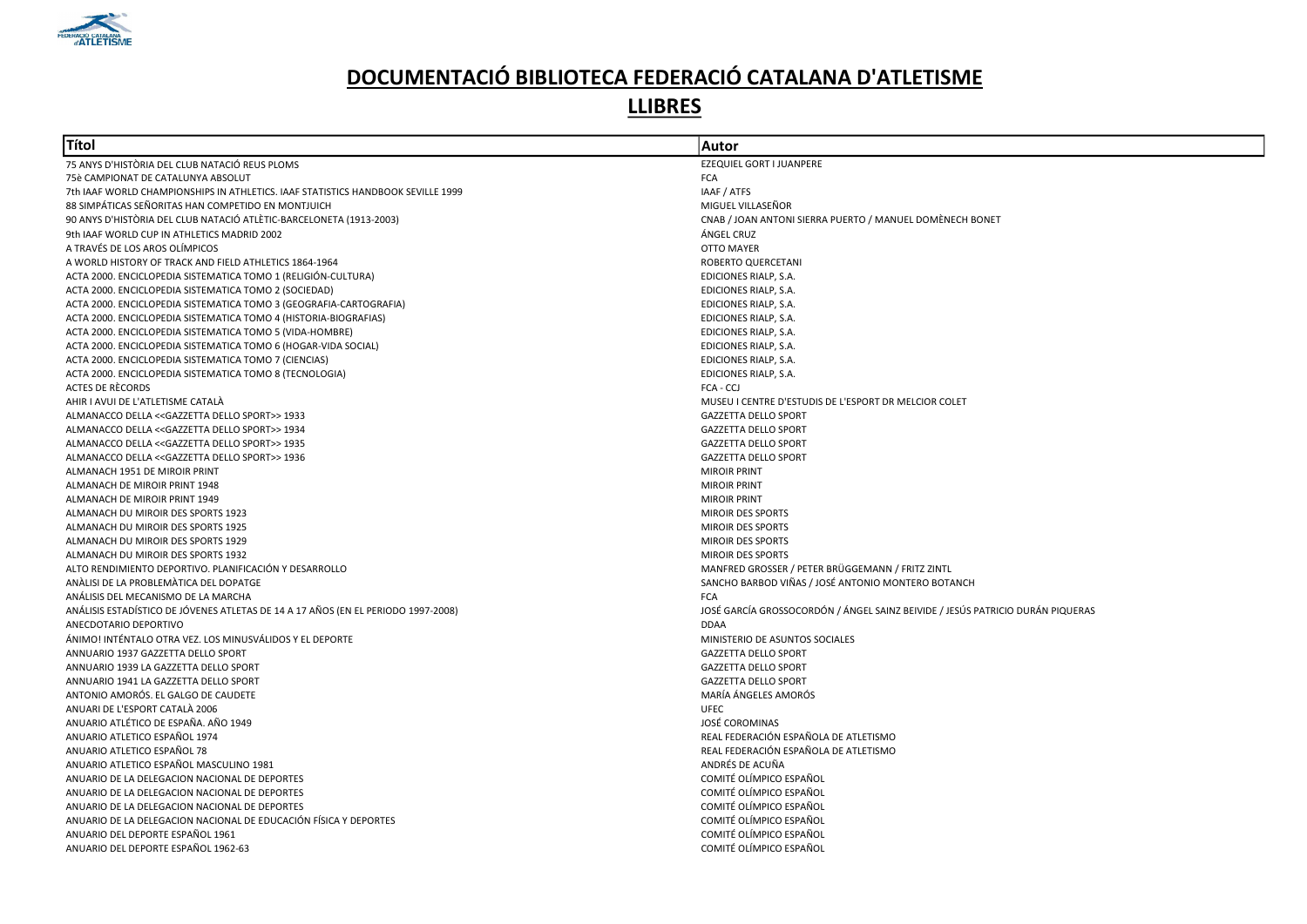

| Títol                                                                              | Autor                                                          |
|------------------------------------------------------------------------------------|----------------------------------------------------------------|
| ANUARIO DEPORTIVO ACEVEDO                                                          | ROMÁN S. DE ACEVEDO                                            |
| ANY 2020; VERS PAGAMENT DE DINERS DES DEL DIA DE NAIXENÇA                          | <b>GERARD BRUNET FONTS</b>                                     |
| APENDICE AL ANUARIO DE LA DELEGACION NACIONAL DE DEPORTES                          | COMITÉ OLÍMPICO ESPAÑOL                                        |
| APUNTES SOBRE ENTRENAMIENTO 1.- FONDO Y OBSTACULOS                                 | RFEA                                                           |
| AQUELL ESTIU DEL 92 A BARCELONA                                                    | PACO ONTAÑÓN / JOAN BARRIL / AJ. DE BARCELONA                  |
| AQUEST TEMPS, AQUEST PAÍS                                                          | TV3 / EL PERIÓDICO                                             |
| ARA QUE TINC 20 ANYS: CLUB ATLETISME CANOVELLES (1999-2019)                        | ALFONSO GUILLÉN ZURERA                                         |
| ARCHIE'S LITTLE BLACK BOOK                                                         | H. ARCHIE RICHARDSON                                           |
| ARRELS DE L'ESPORT CATALÀ 1905-1960                                                | FUNDACIÓ "LA CAIXA"                                            |
| ATENAS 1896 - ATENAS 2004. MÁS DE UN SIGLO DE ATLETISMO OLÍMPICO                   | <b>JULIO BRAVO DUCAL</b>                                       |
| ATHENS 2004 CANDIDATE CITY. MASTER PLAN                                            | ATHENS 2004 BID COMMITTEE                                      |
| ATHENS '96. 100 YEARS OLYMPIC GAMES                                                | COMITÉ EXECUTIU DE LA CANDIDATURA DELS JOCS OLÍMPICS 1996      |
| <b>ATHLETICS</b>                                                                   | <b>ACHILLES CLUB</b>                                           |
| <b>ATHLETICS</b>                                                                   | HAROLD M. ABRAHAMS                                             |
| ATHLETICS. A HISTORY OF MODERN TRACK AND FIELD ATHLETICS (1860-1990) MEN AND WOMEN | ROBERTO L. QUERCETANI                                          |
| ATHLETICS. THE INTERNATIONAL TRACK AND FIELD ANNUAL                                | PETER MATTHEWS / ASSOCIATION OF TRACK & FIELD STATICIANS       |
| ATHLÉTISME 59                                                                      | <b>L'ÉQUIPE</b>                                                |
| ATHLÉTISME 62                                                                      | <b>L'ÉQUIPE</b>                                                |
| ATHLÉTISME 66                                                                      | <b>L'ÉQUIPE</b>                                                |
| ATHLÉTISME 67                                                                      | <b>L'ÉQUIPE</b>                                                |
| ATHLÉTISME 69                                                                      | <b>L'ÉQUIPE</b>                                                |
| ATHLÉTISME 70                                                                      | <b>L'ÉQUIPE</b>                                                |
| ATHLÉTISME 71                                                                      | <b>L'ÉQUIPE</b>                                                |
| ATHLÉTISME 73                                                                      | <b>L'ÉQUIPE</b>                                                |
| ATHLÉTISME 74                                                                      | <b>L'ÉQUIPE</b>                                                |
| ATHLÉTISME 75                                                                      | <b>L'ÉQUIPE</b>                                                |
| ATLETES DE TERRASSA                                                                | BERNAT SERRÁN I JIMÉNEZ                                        |
| ATLETICA 92                                                                        | <b>GIANNI MERLO</b>                                            |
| ATLETICA MONDIALE. 1864-1968                                                       | ROBERTO L. QUERCETANI                                          |
| ATLETISME AL PATI DE L'ESCOLA                                                      | JOAN RIUS I SANT                                               |
| ATLETISME: VALORS I EMOCIÓ                                                         | OBRA SOCIAL FUNDACIÓ "LA CAIXA"                                |
| <b>ATLETISMO</b>                                                                   | MIKIO ODA                                                      |
| <b>ATLETISMO</b>                                                                   | <b>LEWIS STEEL</b>                                             |
| <b>ATLETISMO</b>                                                                   | <b>TONY BURRET</b>                                             |
| ATLETISMO (II). SALTOS                                                             | JULIO BRAVO / FRANCISCO LÓPEZ / HANS RUF / FRANCISCO SEIRUL·LO |
| ATLETISMO 1983                                                                     | JOSE LUIS LOPEZ                                                |
| ATLETISMO '84                                                                      | JOSE LUIS LOPEZ                                                |
| ATLETISMO MUNDIAL '86                                                              | JOSE LUIS LOPEZ                                                |
| ATLETISMO SUS LEYES                                                                | COMITÉ NACIONAL DE DEPORTES / FEDERACIÓN ATLÉTICA DE BOLIVIA   |
| ATLETISMO TOMO I CARRERAS                                                          | HERMOSA / VILLALBA                                             |
| ATLETISMO TOMO II RELEVOS, VALLAS Y SALTOS                                         | HERMOSA / VILLALBA                                             |
| ATLETISMO TOMO III LANZAMIENTOS                                                    | <b>HERMOSA / VILLALBA</b>                                      |
| ATLETISMO. REGLAMENTO DE COMPETICIÓN                                               | COOB '92 PARALYMPICS                                           |
| BALÓN MEDICINAL (EJERCICIOS Y JUEGOS)                                              | DR. JUAN JOSÉ GOMEZ-SIGLER                                     |
| BAN ALS CIUTADANS DE BARCELONA AMB MOTIU DELS JOCS OLÍMPICS                        | AJUNTAMENT DE BARCELONA                                        |
| BARCA, 110 ANYS FENT HISTÒRIA                                                      | CARLES SANTACANA / VVAA                                        |
|                                                                                    |                                                                |
| BARCELONA 1992. AVANÇ CALENDARI D'ACTES                                            | AJUNTAMENT DE BARCELONA                                        |
| BARCELONA '92. ANELLA OLÍMPICA DE MONTJUÏC                                         | <b>HOLSA</b>                                                   |
| BARCELONA '92. LA VALL D'HEBRÓN                                                    | <b>HOLSA</b>                                                   |
| BARCELONA '92. LA VILA OLÍMPICA                                                    | <b>HOLSA</b>                                                   |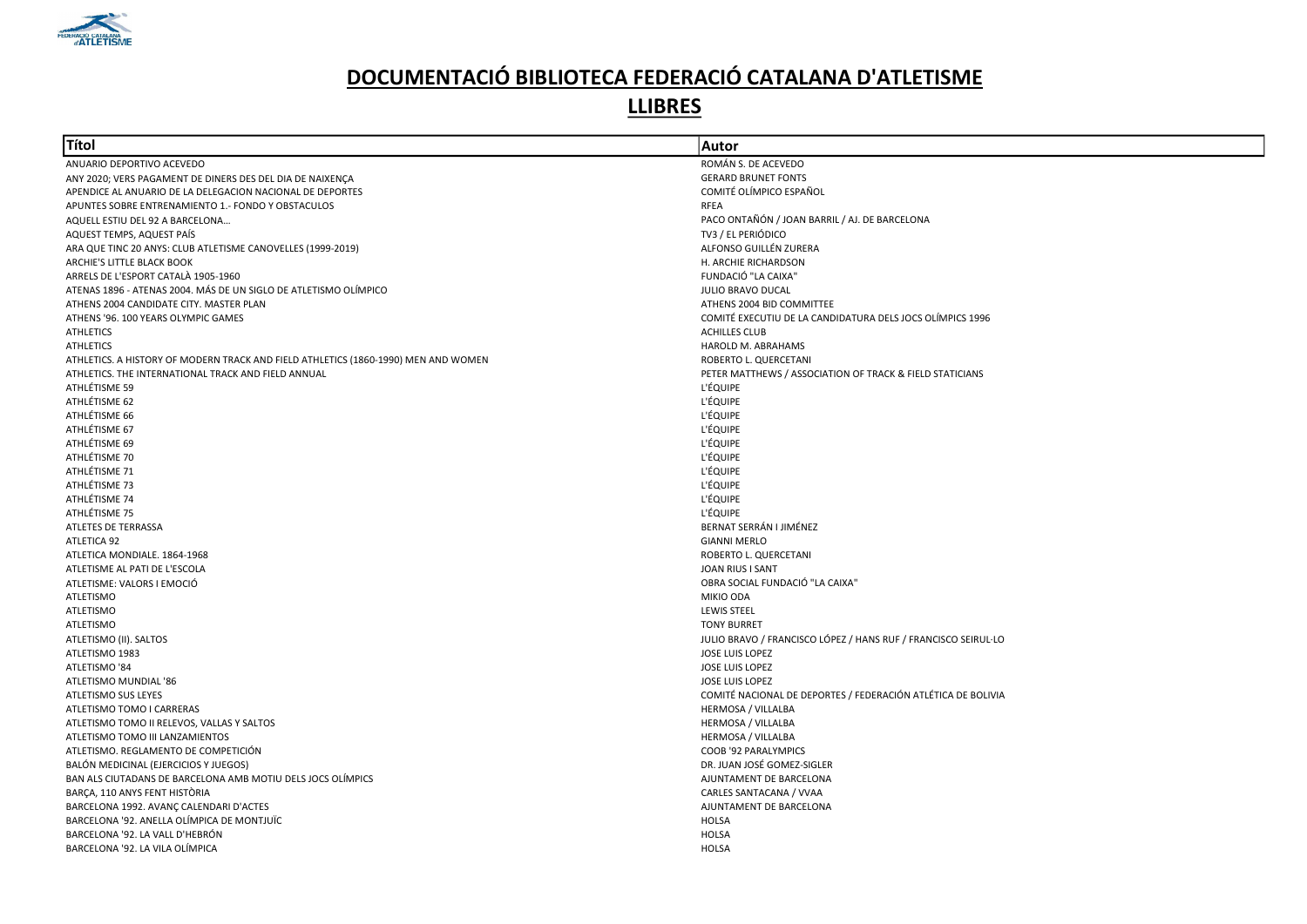

| Títol                                                                       | Autor                                                   |
|-----------------------------------------------------------------------------|---------------------------------------------------------|
| BARCELONA '92. LLIBRE OFICIAL DELS JOCS DE LA XXVa OLIMPÍADA                | QUIM REGAS                                              |
| <b>BARCELONA CIUTAT ESPORTIVA ?</b>                                         | AJUNTAMENT DE BARCELONA ?                               |
| <b>BARCELONA ESPORT</b>                                                     | AJUNTAMENT DE BARCELONA / CARLES SANTACANA              |
| BARCELONA PRETÉN ELS JOCS OLÍMPICS DE 1992                                  | AJUNTAMENT DE BARCELONA                                 |
| BARCELONA, UNA CIUTAT SUPERBAMENT ESPORTIVA. CAMPIONATS DEL MÓN (1923-2019) | JOAN MANEL SURROCA CARMONA / JULI PERNAS LÓPEZ          |
| BARCELONA. CIUDAD DE SENSACIONES                                            | MÀRIUS CAROL / PACO ELVIRA                              |
| BARCELONA. IMÁGENES DE LOS JUEGOS                                           | LA VANGUARDIA                                           |
| BARRA ESPAÑOLA. HISTORIAL Y REGLAMENTO DEL LANZAMIENTO DE LA BARRA ESPAÑOLA | <b>RFEA</b>                                             |
| BEST - THE BEST OF THE WORLD'S SPORT PHOTOGRAPHY 1984                       | ASSOCIATION INTERNATIONALE DE LA PRESSE SPORTIVE        |
| BEST - THE BEST OF THE WORLD'S SPORT PHOTOGRAPHY 1985                       | ASSOCIATION INTERNATIONALE DE LA PRESSE SPORTIVE        |
| BEST - THE BEST OF THE WORLD'S SPORT PHOTOGRAPHY 1986                       | ASSOCIATION INTERNATIONALE DE LA PRESSE SPORTIVE        |
| BEST - THE BEST OF THE WORLD'S SPORT PHOTOGRAPHY 1987                       | ASSOCIATION INTERNATIONALE DE LA PRESSE SPORTIVE        |
| BEST - THE BEST OF THE WORLD'S SPORT PHOTOGRAPHY 1988                       | ASSOCIATION INTERNATIONALE DE LA PRESSE SPORTIVE        |
| BEST 1 - THE IOC BEST OF SPORT PHOTOGRAPHIC CONTEST                         | <b>THIERRY PILLET</b>                                   |
| BEST 2 - THE IOC BEST OF SPORT PHOTOGRAPHIC CONTEST                         | THIERRY PILLET                                          |
| BEST 6 - THE IOC BEST OF SPORT PHOTOGRAPHIC CONTEST                         | <b>GORAN TAKATCH</b>                                    |
| BODAS DE DIAMANTE DE LA FEDERACIÓN VIZCAINA 1917-1992                       | ALFONSO TUTOR LARREA                                    |
| BODAS DE ORO DEL ATLETISMO GUIPUZCOANO 1914-1964                            | FEDERACIÓN ATLÉTICA GUIPUZCOANA                         |
| BODAS DE ORO DEL CROSS CATALAN                                              | <b>CLUB ATLETICO MANRESA</b>                            |
| BOLETÍN ASOCIACIÓN ESPAÑOLA DE ESTADÍSTICOS DE ATLETISMO                    | AEEA                                                    |
| BON COP D'ESTIC. LA LLUITA PER LES SELECCIONS ESPORTIVES CATALANES          | LAURA JUTGLAR                                           |
| BREU HISTÒRIA DE CATALUNYA (PART I - EL CASAL DE BARCELONA)                 | <b>GRUP NONO/ART</b>                                    |
| BREU HISTÒRIA DE CATALUNYA (PART II - DE CASP ALS SEGADORS)                 | <b>GRUP NONO/ART</b>                                    |
| BREU HISTÒRIA DE CATALUNYA (PART III - DE L'ONZE DE SETEMBRE FINS ARA)      | <b>GRUP NONO/ART</b>                                    |
| <b>B-SIDE</b>                                                               | EVA VILA - PEPE NAVARRO                                 |
| <b>BULGARIA FLOURISHING SPORTS</b>                                          | <b>BULGARIAN OLYMPIC COMMITTEE</b>                      |
| BUTLLETINS ATLETISME VETERA                                                 | RFEA-FCA                                                |
| C.E.E.B. 25 ANIVERSARI 1977-2002                                            | <b>VVAA</b>                                             |
| CAMINO DEL 92. BARCELONA, A UN AÑO VISTA                                    | <b>JOSÉ ILARIO FONT</b>                                 |
| CAMPEÓN                                                                     | <b>ILDEFONSO RODRIGO ARRIBAS</b>                        |
| <b>CARRERAS A PIE</b>                                                       | ALBERTO MALUQUER                                        |
| CARTA OLÍMPICA. VIGENT A PARTIR DE L'11 DE SETEMBRE DE 2000                 | ASSOCIACIÓ PER A LA PROJECCIÓ DE L'ESPORT CATALÀ (APEC) |
| CARTILLA ESCOLAR DE EDUCACIÓN FÍSICA                                        | DELEGACIÓN NACIONAL FRENTE DE JUVENTUDES                |
| CATALUNYA AL LLINDAR DEL SEGLE XXI                                          | <b>ALBERT ALAY</b>                                      |
| CATALUNYA I L'OLIMPISME. ESPORT, IDENTITAT I JOCS OLÍMPICS (1896-2006)      | <b>XAVIER PUJADAS</b>                                   |
| CATALUNYA MARXA                                                             | ALBERT GALÍN I CALVO                                    |
| CATALUNYA: COMITÈ OLÍMPIC!                                                  | CARLES LLADÓ I BADIA                                    |
| CENTENARI DE L'ATLETISME CATALÀ 1898-1998                                   | <b>VVAA</b>                                             |
| CEREMONIA DE CLAUSURA DE LOS JUEGOS OLÍMPICOS DE BARCELONA 1992             | COMITÉ ORGANITZADOR OLÍMPIC BARCELONA '92               |
| CERIMÒNIA DE CLAUSURA DELS JOCS OLÍMPICS DE BARCELONA 1992                  | COMITÉ ORGANITZADOR OLÍMPIC BARCELONA '92               |
| CERIMÒNIA D'INAUGURACIÓ DELS IXns JOCS PARALÍMPICS DE BARCELONA 1992        | COOB '92 PARALYMPICS                                    |
| CESKOSLOVENSKÁ LEHKÁ ATLETIKA                                               | SPORTOVNÍ A TURISTICKÉ NAKLADATELSTVÍ                   |
| CINCO DÍAS EN OLÍMPIA                                                       | <b>CARLOS PARDO</b>                                     |
| CINCUENTA AÑOS DEL C.F.BARCELONA 1899-1949                                  | C. DE F. BARCELONA                                      |
| CINQUANTENARI DEL C. DE F. JUNIOR (1917-1967)                               | <b>RAMON OLIVERES I PAL</b>                             |
| CLUB GIMNASTICO DE TARRAGONA (1886-1961)                                    | JOSE Mª RECASENS COMES                                  |
| COL·LECCIÓ DOSSIERS DE L'ESPORT. 1-L'ATLETISME                              | UFEC / SECRETARIA GENERAL DE L'ESPORT                   |
| COL·LECTIVA D'ARTISTES PEL COMITÈ OLÍMPIC DE CATALUNYA - BARCELONA '92      | COMITÈ OLÍMPIC DE CATALUNYA                             |
| COM CÓRRER VUITANTA QUILÒMETRES ALS CINCUANTA-DOS ANYS                      | JOSEP FONTSERÈ I MUÑOZ                                  |
| COM MOURE'S PER BARCELONA DURANT ELS JOCS OLÍMPICS                          | AJUNTAMENT DE BARCELONA                                 |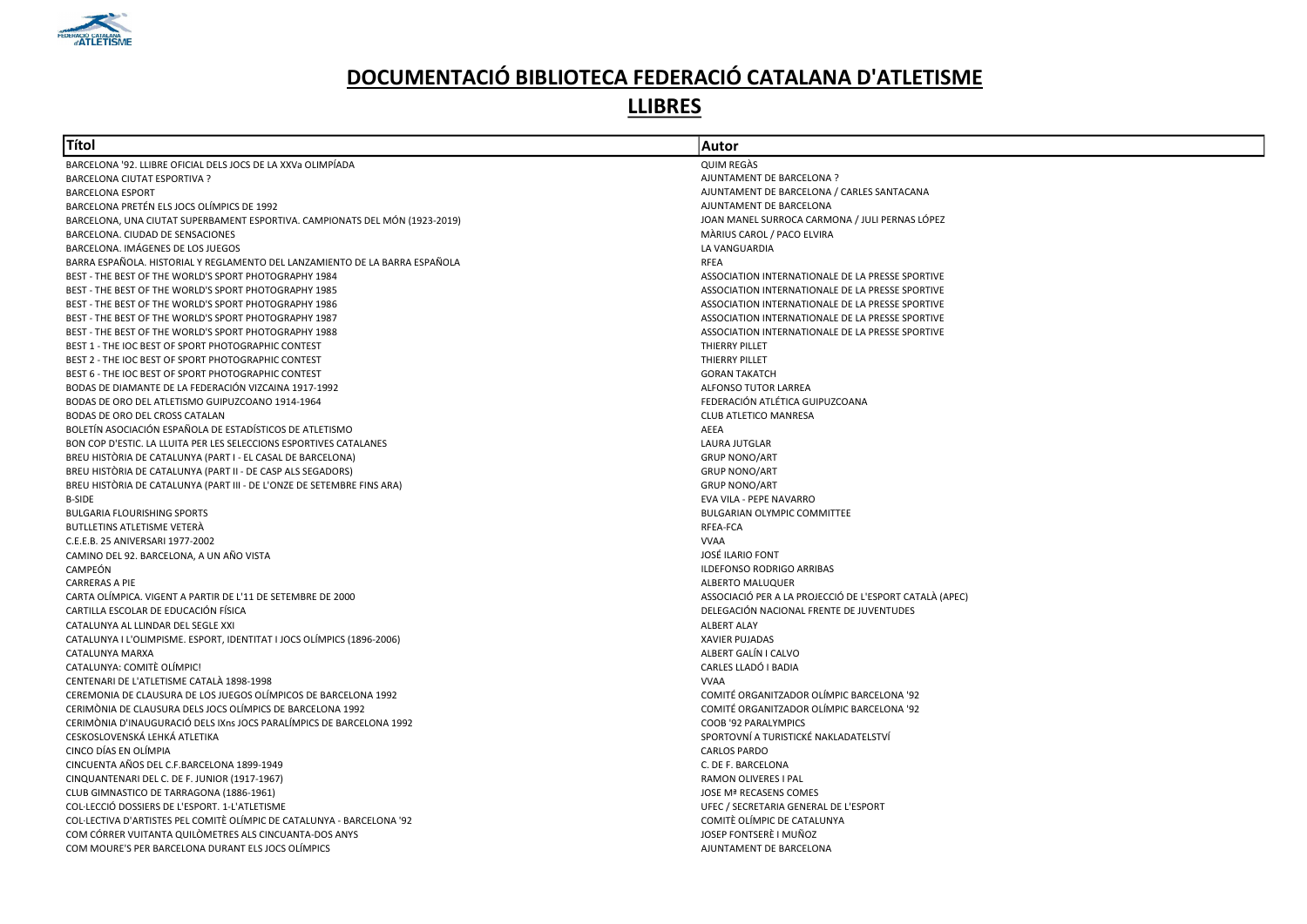

| Títol                                                                                    | Autor                                                                          |
|------------------------------------------------------------------------------------------|--------------------------------------------------------------------------------|
| COMPETICIONES ALTERNATIVAS PARA NIÑOS Y JÓVENES (HASTA LOS 15 AÑOS)                      | JOSÉ GARCÍA GROSSOCORDÓN / ÁNGEL SAINZ BEIVIDE / JESÚS PATRICIO DURÁN PIQUERAS |
| <b>CONCURSOS ATLÉTICOS</b>                                                               | <b>FEDERICO REPARAZ</b>                                                        |
| <b>CONCURSOS ATLÉTICOS</b>                                                               | <b>MANUEL ORBEA</b>                                                            |
| CONGRÉS DE L'ESPORT CATALÀ                                                               | SECRETARIA GENERAL DE L'ESPORT / FCA                                           |
| CONGRÉS DE L'ESPORT CATALÀ. ACTES D'INAUGURACIÓ I CLOENDA I CONSIDERACIONS FINALS        | SECRETARIA GENERAL DE L'ESPORT / UFEC                                          |
| CONGRÉS DE L'ESPORT CATALÀ, BLOC 1, EDUCACIÓ I FORMACIÓ EN L'ESPORT                      | SECRETARIA GENERAL DE L'ESPORT / UFEC                                          |
| CONGRÉS DE L'ESPORT CATALÀ. BLOC 2. ESPORT, SALUT I QUALITAT DE VIDA                     | SECRETARIA GENERAL DE L'ESPORT / UFEC                                          |
| CONGRÉS DE L'ESPORT CATALÀ. BLOC 3. L'ASSOCIACIONISME EN L'ESPORT                        | SECRETARIA GENERAL DE L'ESPORT / UFEC                                          |
| CONGRÉS DE L'ESPORT CATALÀ. BLOC 4. INFRAESTRUCTURA, GESTIÓ I ECONOMIA EN L'ESPORT       | SECRETARIA GENERAL DE L'ESPORT / UFEC                                          |
| <b>CONSEILS DU DOCTEUR SPORTIF</b>                                                       | DR. BARRET                                                                     |
| <b>CONTAMOS CONTIGO??</b>                                                                | <b>ANTONIO ALCOBA</b>                                                          |
| CÓRRER: DELS 100 METRES LLISOS A LA MARATÓ                                               | RAÜL SABATÉ I CERVELLÓ / JOSEP ANTON FORTUNYO I ESCODA                         |
| CORSA CAMPESTRE SCUOLA DI CAMPIONI                                                       | BRUNO BONOMELLI / E. CARLI                                                     |
| COSSOS, ESFORÇOS I DESITJOS                                                              | CRISTÓBAL GARCÍA                                                               |
| COURSE À PIED. VITESSE                                                                   | GÉO ANDRÉ                                                                      |
| CREUS DE SANT JORDI 2018                                                                 | <b>GENERALITAT DE CATALUNYA</b>                                                |
| CRISTÓBAL GABARRÓN: PROCESSOS ARTÍSTCS I ESPORT                                          | AJUNTAMENT DE L'HOSPITALET                                                     |
| CRÒNIQUES DEL BARÇA (1899-1991)                                                          | EL OBSERVADOR DE LA ACTUALIDAD                                                 |
| CRONOLOGIA DE L'ESPORT A SANTS-MONTJUÏC (1883-1994)                                      | <b>VVAA</b>                                                                    |
| CRONOLOGIA DE LOS RECORDS Y MEJORES MARCAS ESPAÑOLAS DE ATLETISMO                        | AEEA                                                                           |
| CRONOLOGÍA DE LOS RÉCORDS Y MEJORES MARCAS ESPAÑOLAS DE ATLETISMO EN PISTA CUBIERTA      | AEEA                                                                           |
| CROS DE CALLDETENES (1954-2004)                                                          | XAVIER VERDAGUER I MONTANYÀ                                                    |
| CROS SANT SEBASTIÀ. SABADELL 1962-2000                                                   | <b>JOSEP MARIA ANTENTAS</b>                                                    |
| CUADERNOS DE ATLETISMO 1.- MEDIO FONDO Y FONDO                                           | ESCUELA NACIONAL DE ENTRENADORES RFEA                                          |
| CUADERNOS DE ATLETISMO 10.- ACONDICIONAMIENTO FÍSICO-ATLÉTICO                            | ESCUELA NACIONAL DE ENTRENADORES RFEA                                          |
| CUADERNOS DE ATLETISMO 11.- VELOCIDAD II (CONGRESO EUROPEO ENTRENADORES 1981)            | ESCUELA NACIONAL DE ENTRENADORES RFEA                                          |
| CUADERNOS DE ATLETISMO 12.- MEDIO FONDO Y FONDO III (CONGRESO EUROPEO ENTRENADORES 1983) | ESCUELA NACIONAL DE ENTRENADORES RFEA                                          |
| CUADERNOS DE ATLETISMO 13.- VALLAS II (SEMINARO INTERNACIONAL DE VALLAS 1983)            | ESCUELA NACIONAL DE ENTRENADORES RFEA                                          |
| CUADERNOS DE ATLETISMO 14.- TRIPLE SALTO (ANDRZEJ LASOCKI - POLONIA)                     | ESCUELA NACIONAL DE ENTRENADORES RFEA                                          |
| CUADERNOS DE ATLETISMO 15.- ATLETISMO Y ALTITUD (COLOQUIO INTERNACIONAL FONT-ROMEU 1984) | ESCUELA NACIONAL DE ENTRENADORES RFEA                                          |
| CUADERNOS DE ATLETISMO 16.- SALTOS II (CONGRESO EUROPEO DE ENTRENADORES)                 | ESCUELA NACIONAL DE ENTRENADORES RFEA                                          |
| CUADERNOS DE ATLETISMO 2.- VELOCIDAD Y VALLAS                                            | ESCUELA NACIONAL DE ENTRENADORES RFEA                                          |
| CUADERNOS DE ATLETISMO 3.- DISCO, MARTILLO Y P. COMBINADAS                               | ESCUELA NACIONAL DE ENTRENADORES RFEA                                          |
| CUADERNOS DE ATLETISMO 4.- ALTURA Y PÉRTIGA                                              | ESCUELA NACIONAL DE ENTRENADORES RFEA                                          |
| <b>CUADERNOS DE ATLETISMO 5.- LONGITUD Y TRIPLE</b>                                      | ESCUELA NACIONAL DE ENTRENADORES RFEA                                          |
| CUADERNOS DE ATLETISMO 6.- JABALINA Y PESO                                               | ESCUELA NACIONAL DE ENTRENADORES RFEA                                          |
| CUADERNOS DE ATLETISMO 7.- INICIACIÓN ATLÉTICA                                           | ESCUELA NACIONAL DE ENTRENADORES RFEA                                          |
| CUADERNOS DE ATLETISMO 8.- MEDIO FONDO II                                                | ESCUELA NACIONAL DE ENTRENADORES RFEA                                          |
| CUADERNOS DE ATLETISMO 9.- ACONDICIONAMIENTO FÍSICO DEPORTIVO                            | ESCUELA NACIONAL DE ENTRENADORES RFEA                                          |
| DAEGU 2011 COMMEMORATIVE BOOK                                                            | ORGANIZING COMMITTEE FOR THE IAAF WORLD CHAMPIONSHIPS DAEGU 2011               |
| DE ATENAS A ROMA (HISTORIA BREVE DEL ATLETISMO OLÍMPICO)                                 | PEDRO ESCAMILLA                                                                |
| DE COLONIA IULIA AUGUSTA FAVENTIA PATERNA BARCINO A BARCELONA '92                        | COMITÉ ORGANITZADOR OLÍMPIC BARCELONA '92                                      |
| DE MOSCOU À LAUSANNE. FROM MOSCOW TO LAUSANNE                                            | MARIE-HÉLÈNE ROUKHADZÉ / RAYMOND GAFNER / COI                                  |
| DE OLYMPIA A MUNICH                                                                      | ANDRÉS MERCÉ VARELA                                                            |
| DECATHLON. POESÍA DE DEPORTE                                                             | <b>JUAN BECERRIL</b>                                                           |
| DÉJAME INTENTARLO                                                                        | TOMÁS CASTILLO ARENAL                                                          |
| DEPORTE CATALÁN PROTAGONISTAS                                                            | JAIME CAMPRUBI PENAS / JORGE DONADEU PALOUZIE                                  |
| DEPORTE, PULSO DE NUESTRO TIEMPO                                                         | JOSÉ MARÍA CAGIGAL                                                             |
| DEPORTES ATLÉTICOS                                                                       | <b>FEDERICO REPARAZ</b>                                                        |
| DES HOMMES ET DES RECORDS                                                                | <b>WALTER UMMINGER</b>                                                         |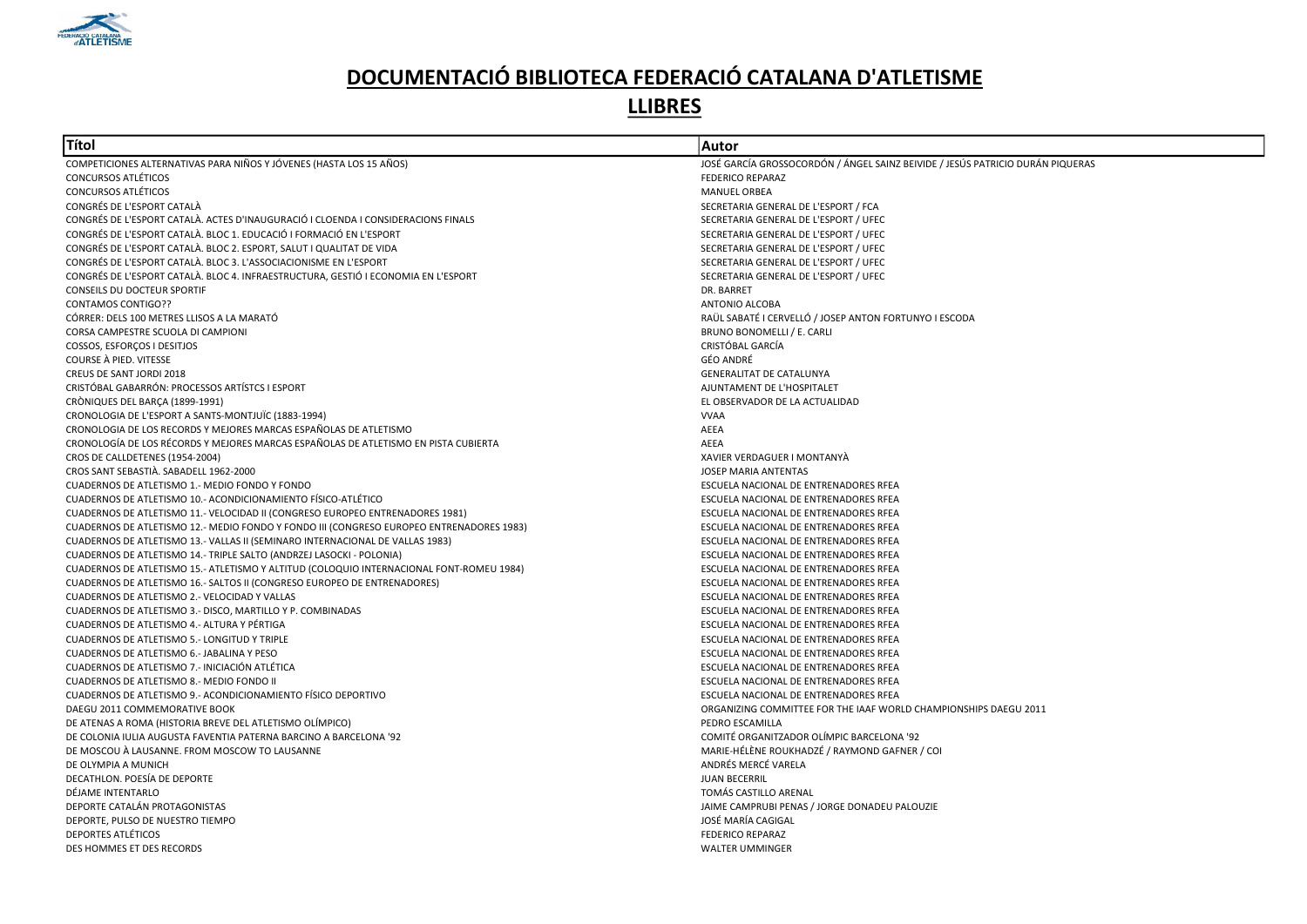

| Títol                                                                                           | Autor                                                                                             |
|-------------------------------------------------------------------------------------------------|---------------------------------------------------------------------------------------------------|
| DIA DEPORTIVO                                                                                   | ? خ                                                                                               |
| DIARI IL·LUSTRAT DE BERLÍN. NUMERO ESPECIAL OLÍMPIC                                             | <b>KURT ZENTNER</b>                                                                               |
| DIARI RETROBAT, MEMORIES DE GUERRA                                                              | MOISES LLOPART                                                                                    |
| DIE GESCHICHTE DER OLYMPISCHEN LEICHTATHLETIK 1 (1896-1936)                                     | <b>EKKEHARD ZUR MEGEDE</b>                                                                        |
| DIE GESCHICHTE DER OLYMPISCHEN LEICHTATHLETIK 2 (1948-1968)                                     | <b>EKKEHARD ZUR MEGEDE</b>                                                                        |
| DIFERENTS PROGRAMES/RESULTATS/RANKINGS DE MARXA                                                 |                                                                                                   |
| DIR 25 ANYS. BARCELONA EN FORMA                                                                 | <b>CLUBS DIR</b>                                                                                  |
| DIVERSAS TABLAS DE PUNTUACIÓN IAAF                                                              | <b>IAAF</b>                                                                                       |
| DIVERSES GUIES I ACTES DE BARCELONA '92                                                         | COMITÉ ORGANITZADOR OLÍMPIC BARCELONA '92                                                         |
| DIVERSOS DOCUMENTS DE JUTGES                                                                    | CCJ                                                                                               |
| <b>DIVERSOS DVD</b>                                                                             | <b>RFEA</b>                                                                                       |
| DIVISIÓ DE PLANIFICACIÓ I CONTROL. PLA DIRECTOR (ABRIL '88)                                     | COMITÉ ORGANITZADOR OLÍMPIC BARCELONA '92                                                         |
| DOMINGO CATALÁN. DE 0 A 100                                                                     | <b>IGNASI GAYA</b>                                                                                |
| DON JUAN DE SERRALLONGA                                                                         | VÍCTOR BALAGUER                                                                                   |
| EL ABC DEL SALTO DE ALTURA                                                                      | LLOYD C. << BUD>> WINTER                                                                          |
| EL ATLETISMO                                                                                    | <b>GASTON MEYER</b>                                                                               |
| EL ATLETISMO ESPAÑOL EN LOS JUEGOS OLÍMPICOS                                                    | JOSÉ JAVIER ETAYO / JOSÉ MARÍA GARCÍA / JOSÉ LUIS HERNÁNDEZ / MIGUEL VILLASEÑOR                   |
| EL ATLETISMO ESPAÑOL EN PISTA CUBIERTA. THE INDOOR SPANISH ATHLETICS                            | AEEA                                                                                              |
| EL ATLETISMO IBEROAMERICANO                                                                     | FRANCISCO JAVIER ASCORBE / JOSE LUIS HERNÁNDEZ / ENRIQUE TRÉ                                      |
| EL ATLETISMO IBEROAMERICANO                                                                     | <b>IGNACIO MANSILLA</b>                                                                           |
| EL ATLETISMO IBEROAMERICANO - ALICANTE 2022                                                     | Paco Ascorbe-György Csiki-José Javier Etayo-José Luis Hernández-Crisanto Martín-Miguel Villaseñor |
| EL ATLETISMO OLÍMPICO ESPAÑOL. AMBERES 1920 / BARCELONA 1992                                    | RFEA / AEEA                                                                                       |
| EL ATLETISMO SUDAMERICANO                                                                       | <b>LUIS VINKER</b>                                                                                |
| EL BÀSQUET A CATALUNYA. DES DELS ORÍGENS FINS A L'ANY 1938                                      | LLUÍS PUYALTO / VICENÇ NAVARRO                                                                    |
| EL CLUB ESPORTIU HURACANS 1941-1991                                                             | <b>VVAA</b>                                                                                       |
| EL DEPORTE DEL PODER. VIDA Y MILAGRO DE JUAN ANTONIO SAMARANCH                                  | JAUME BOIX ANGELATS / ARCADIO ESPADA                                                              |
| EL DEPORTE Y LAS BELLAS ARTES                                                                   | JUAN ANTONIO SAMARANCH TORELLÓ                                                                    |
| EL ENTRENAMIENTO DE LAS ESPECIALIDADES DE MEDIO FONDO LARGO, DE FONDO, DE CROSS Y DE GRAN FONDO | FEDERACIÓN BARCELONESA DE ATLETISMO                                                               |
| EL FENÓMENO OLÍMPICO                                                                            | <b>GASTON MEYER</b>                                                                               |
| EL GOLF A CATALUNYA, UN ESPORT CENTENARI. ORÍGENS I FUNDACIÓ DE LA FCG                          | FEDERACIÓ CATALANA DE GOLF                                                                        |
| EL LIBRO DE LA PISTA CUBIERTA. THE INDOOR ATHLETICS BOOK                                        | JOSÉ MARÍA GARCÍA / ALBERTO SÁNCHEZ TRAVER / MANUEL VILLUENDAS                                    |
| EL LIBRO DE ORO DEL BARÇA 1899/1995                                                             | EL PERIÓDICO                                                                                      |
| EL LIBRO DEL ATLETISMO IBEROAMERICANO                                                           | JOSE LUIS HERNÁNDEZ                                                                               |
| EL LIBRO DEL ATLETISMO IBEROAMERICANO 1982/1993                                                 | ASOCIACION IBEROAMERICANA DE ATLETISMO                                                            |
| EL LIBRO DEL CAMPO A TRAVÉS EN EUROPA. HISTORIA DEL SPAR CAMPEONATO DE EUROPA DE CAMPO A TRAVÉS | <b>IGNACIO MANSILLA</b>                                                                           |
| EL LIBRO DEL CROSS                                                                              | PEDRO ESCAMILLA                                                                                   |
| EL LIBRO EUROPEO DE LA PISTA CUBIERTA. HISTORIA DE LOS CAMPEONATOS DE EUROPA EN PISTA CUBIERTA  | <b>VVAA</b>                                                                                       |
| EL LIBRO NEGRO DEL ATLETISMO ESPAÑOL                                                            | MARTÍ PERARNAU / EMILIO MUNTANER                                                                  |
| EL LLIBRE BLANC DE L'ESPORT A CATALUNYA                                                         | <b>ANTONI BIARNÉS</b>                                                                             |
| EL PEGUEÑO LAROUSSE 2005. DICCIONARIO ENCICLOPÉDICO ILUSTRADO                                   | LAROUSSE                                                                                          |
| EL SIGLO DEL BARCA. 100 AÑOS DE IMÁGENES                                                        | EL MUNDO DEPORTIVO                                                                                |
| EL SIGLO DEL DEPORTE 1 - TODOS LOS DEPORTES                                                     | <b>DDAA</b>                                                                                       |
| EL SIGLO DEL DEPORTE 2 - LOS JUEGOS OLÍMPICOS                                                   | <b>DDAA</b>                                                                                       |
| ELS ANYS MAGICS DE L'ESPORT A BARCELONA                                                         | COMITÉ ORGANITZADOR OLÍMPIC BARCELONA '92                                                         |
| ELS CARTELLS OLÍMPICS / LOS CARTELES OLÍMPICOS                                                  | COMITÉ ORGANITZADOR OLÍMPIC BARCELONA '92                                                         |
| ELS INICIS DE L'ATLETISME A SABADELL FINS LA GUERRA CIVIL                                       | RICARD ROF / PERE MELERO                                                                          |
| ELS IXns JOCS PARALÍMPICS DE BARCELONA '92. ESPORT SENSE LÍMITS: DOSSIER INFORMATIU             | COOB '92 PARALYMPICS                                                                              |
| ELS JOCS DEL MEDITERRANI                                                                        | MUSEU I CENTRE D'ESTUDIS DE L'ESPORT DR MELCIOR COLET                                             |
| ELS JOCS ESPORTIUS DE BARCELONA 1962-1966                                                       | JULI PERNAS LÓPEZ                                                                                 |
| ELS JOCS OLÍMPICS DE FRANCO. UNA ANÀLISI DE LA CANDIDATURA FRUSTRADA DE BARCELONA '72           | JUAN ANTONIO SIMÓN SANJURJO                                                                       |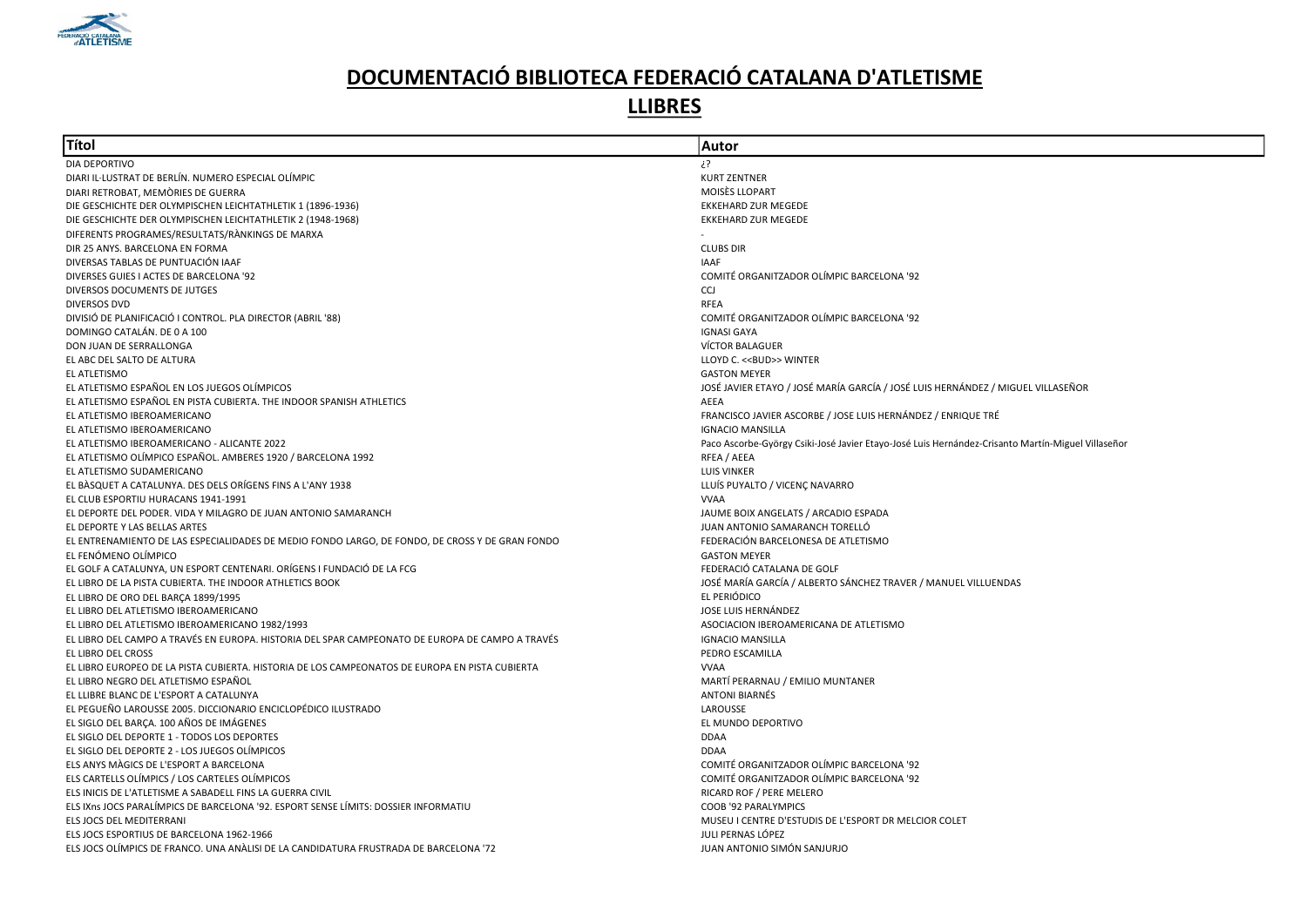

| Títol                                                                                             | Autor                                                   |
|---------------------------------------------------------------------------------------------------|---------------------------------------------------------|
| ELS JOCS OLÍMPICS. UNA IL·LUSIÓ UNIVERSAL / LOS JUEGOS OLÍMPICOS. UNA ILUSIÓN UNIVERSAL           | ANDREU MERCÉ VARELA                                     |
| ELS XI JOCS OLIMPICS. INFORME OFICIAL (VOL 1)                                                     | COMITÈ ORGANITZADOR DE LA XI OLIMPIADA                  |
| ELS XI JOCS OLIMPICS. INFORME OFICIAL (VOL 2)                                                     | COMITÈ ORGANITZADOR DE LA XI OLIMPIADA                  |
| ENCICLOPEDIA GUINNESS DE RECORDS MUNDIALES                                                        | <b>NORRIS / ROSS McWHIRTER</b>                          |
| ENCICLOPEDIA SALVAT DE LOS DEPORTES                                                               | <b>DDAA</b>                                             |
| ENCICLOPEDIA VISUAL DE LOS DEPORTES 1.- JUEGOS OLÍMPICOS                                          | <b>JOSEP Mª CASANOVAS</b>                               |
| ENCICLOPEDIA VISUAL DE LOS DEPORTES 6.- ATLETISMO                                                 | JOSEP Mª CASANOVAS                                      |
| ENTRENAMIENTO FÍSICO Y DEPORTE EN LA URSS                                                         |                                                         |
| EQUIPO OLÍMPICO                                                                                   | COMITÉ ORGANITZADOR OLÍMPIC BARCELONA '92               |
| ESCOLA CATALANA DE L'ESPORT. MEMÒRIA 2004                                                         | CONSELL CATALÀ DE L'ESPORT                              |
| ESCUELAS Y CLUBES DE ATLETISMO. TEMPORADA 2004/05                                                 | RFEA                                                    |
| ESPAÑA EN LOS JUEGOS OLÍMPICOS                                                                    | ANTONIO ALCOBA                                          |
| ESPORT FEDERAT. MEMÒRIA 2001 (TEMPORADA ESPORTIVA 00-01)                                          | CONSELL CATALÀ DE L'ESPORT                              |
| ESPORT FEDERAT. MEMÒRIA 2002 (TEMPORADA ESPORTIVA 01-02)                                          | CONSELL CATALÀ DE L'ESPORT                              |
| ESPORT I DONES. PRÀCTICA, GESTIÓ I LIDERATGE                                                      | CONSELL CATALÀ DE L'ESPORT                              |
| ESPORT I MITJANS DE COMUNICACIÓ A CATALUNYA                                                       | DANIEL E. JONES / VVAA                                  |
| ESPORT I SALUT. QUÈ HI DIU LA CIÈNCIA?                                                            | MANUEL SUÁREZ                                           |
| ESPORT, SALUT I LLEURE. GUIA D'INSTAL·LACIONS I SERVEIS ESPORTIUS MUNICIPALS                      | AJUNTAMENT DE BARCELONA                                 |
| ESPORT, SOCIETAT I AUTONOMIA                                                                      | GENERALITAT DE CATALUNYA. INSTITUT D'ESTUDIS AUTONÒMICS |
| ESPORTS, DONES I LLENGUA. 1.ESTATUTS: UN MODEL                                                    | GENERALITAT DE CATALUNYA / CONSELL CATALÀ DE L'ESPORT   |
| ESPORTS, DONES I LLENGUA. 2.NORMATIVES DE COMPETICIÓ, REGLAMENTACIONS I DOCUMENTS ADMINISTRATIUS  | GENERALITAT DE CATALUNYA / CONSELL CATALÀ DE L'ESPORT   |
| ESPORTS, DONES I LLENGUA. 3.MANUALS D'APRENENTATGE                                                | GENERALITAT DE CATALUNYA / CONSELL CATALÀ DE L'ESPORT   |
| ESPORTS, DONES I LLENGUA. 4.REGLAMENT GENERAL DE RÈGIM INTERIOR                                   | GENERALITAT DE CATALUNYA / CONSELL CATALÀ DE L'ESPORT   |
| ESPORTS, DONES I LLENGUA. 5.REGLAMENT D'ÚS D'UNA INSTAL·LACIÓ ESPORTIVA                           | GENERALITAT DE CATALUNYA / CONSELL CATALÀ DE L'ESPORT   |
| ESTADI OLÍMPIC. PROVISIONAL. LLISTA D'INSCRITS 1/3                                                | COMITÉ ORGANITZADOR OLÍMPIC BARCELONA '92               |
| ESTATUT D'AUTONOMIA DE CATALUNYA - Proposta sotmesa a referèndum el dia 18 de juny de 2006        | <b>GENERALITAT DE CATALUNYA</b>                         |
| ESTATUTS DE LA UNIÓ DE FEDERAIONS ESPORTIVES CATALANES                                            | UNIÓ DE FEDERACIONS ESPORTIVES CATALANES                |
| ESTATUTS DEL FUTBOL CLUB BARCELONA                                                                | FC BARCELONA                                            |
| ESTUDIOS DE INVESTIGACIÓN BECADOS POR LA FUNDACIÓ BARCELONA OLÍMPICA 1994                         | FUNDACIÓ BARCELONA OLÍMPICA                             |
| ESTUDIOS DE INVESTIGACIÓN BECADOS POR LA FUNDACIÓ BARCELONA OLÍMPICA 1997 (VOL. I)                | FUNDACIÓ BARCELONA OLÍMPICA                             |
| ESTUDIOS DE INVESTIGACIÓN BECADOS POR LA FUNDACIÓ BARCELONA OLÍMPICA 1997 (VOL. III)              | FUNDACIÓ BARCELONA OLÍMPICA                             |
| ESTUDIS D'INVESTIGACIÓ BECATS PER LA FUNDACIÓ BARCELONA OLÍMPICA 1996                             | FUNDACIÓ BARCELONA OLÍMPICA                             |
| ESTUDIS D'INVESTIGACIÓ BECATS PER LA FUNDACIÓ BARCELONA OLÍMPICA 1997 (VOL. II)                   | FUNDACIÓ BARCELONA OLÍMPICA                             |
| ESTUDIS D'INVESTIGACIÓ BECATS PER LA FUNDACIÓ BARCELONA OLÍMPICA 1998                             | FUNDACIÓ BARCELONA OLÍMPICA                             |
| EUROPEAN CHAMPIONSHIPS STATISTICS BCN'10 + BIOGRAPHICAL ENTRY LIST                                | <b>KEN NAKAMURA</b>                                     |
| <b>EVENTI</b>                                                                                     | MAURIZIO LOSA                                           |
| EXPOSICIÓ INTERNACIONAL 80 ANYS D'ATLETISME FEMENÍ ALS JOCS OLÍMPICS                              |                                                         |
| FC BARCELONA. CENT ANYS D'HISTÒRIA                                                                | JAUME SOBREQUÉS CALLICÓ                                 |
| FEDERACIÓ D'ENTITATS EXCURSIONISTES DE CATALUNYA 1920-2020. CENT ANYS CAMINANT I GUARDANT EL PAÍS | FRANCESC ROMA I CASANOVAS                               |
| FÉDÉRATION FRANÇAISE D'ATHLETISME. ANNUAIRE 1941                                                  | FÉDÉRATION FRANÇAISE D'ATHLETISME                       |
| FEMINITAT, ESPORT, CULTURA. PIONERES DE L'ATLETISME CATALÀ (1921-1938)                            | DANIEL JUSTRIBÓ                                         |
| FETS I VERITATS. EL CAMÍ CAP EL RECONEIXEMENT INTERNACIONAL DEL COMITÈ OLÍMPIC DE CATALUNYA       | COMITÈ OLÍMPIC DE CATALUNYA                             |
| FORJADORS DE LA HISTÒRIA ESPORTIVA DE CATALUNYA (I)                                               | SECRETARIA GENERAL DE L'ESPORT                          |
| FORJADORS DE LA HISTÒRIA ESPORTIVA DE CATALUNYA (II)                                              | SECRETARIA GENERAL DE L'ESPORT                          |
| FORJADORS DE LA HISTÒRIA ESPORTIVA DE CATALUNYA (III)                                             | SECRETARIA GENERAL DE L'ESPORT                          |
| FORJADORS DE LA HISTÒRIA ESPORTIVA DE CATALUNYA (IV)                                              | SECRETARIA GENERAL DE L'ESPORT                          |
| FORJADORS DE LA HISTÒRIA ESPORTIVA DE CATALUNYA (V)                                               | SECRETARIA GENERAL DE L'ESPORT                          |
| FORJADORS DE LA HISTÒRIA ESPORTIVA DE CATALUNYA (VI)                                              | SECRETARIA GENERAL DE L'ESPORT                          |
| FOTOSPORT 84                                                                                      | CLUB NATACIÓ REUS << PLOMS>>                            |
| FOTOSPORT 90                                                                                      | CLUB NATACIÓ REUS << PLOMS>>                            |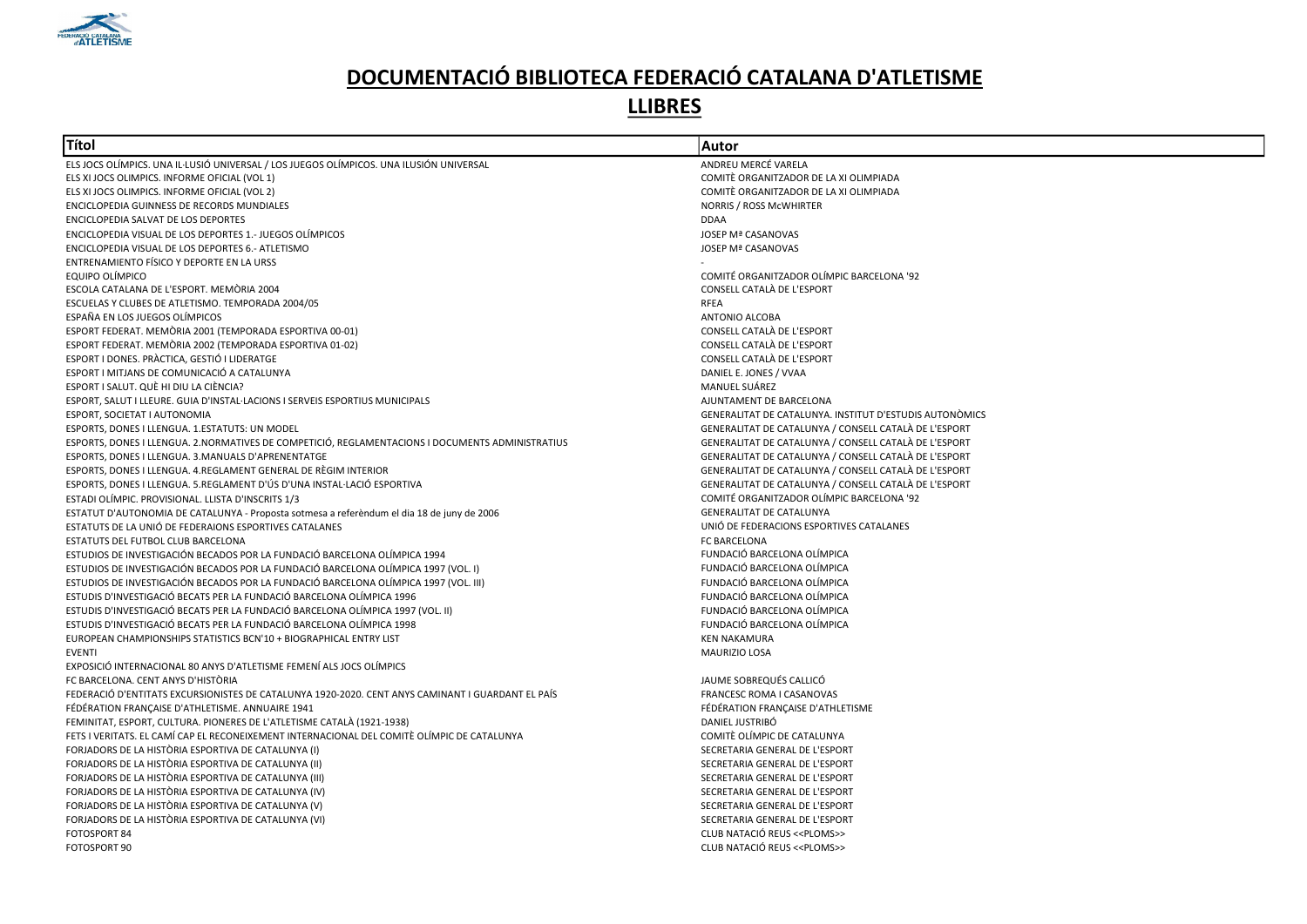

| Títol                                                                                           | Autor                                                                                              |
|-------------------------------------------------------------------------------------------------|----------------------------------------------------------------------------------------------------|
| FOTOSPORT BIENNAL INTERNACIONAL DE FOTOGRAFIA DE L'ESPORT                                       | CLUB NATACIÓ REUS << PLOMS>>                                                                       |
| FOTOSPORT. VINT ANYS DE FOTOGRAFIA DE L'ESPORT                                                  | CLUB NATACIÓ REUS << PLOMS>>                                                                       |
| GAMES OF THE XXIIIrd OLYMPIAD LOS ANGELES 1984 COMMEMORATIVE BOOK                               | <b>LAOOC '84</b>                                                                                   |
| GEOGRAFÍA DE ESPAÑA                                                                             | <b>JOSÉ TERRERO</b>                                                                                |
| GIOCHI DELLA XVII OLIMPIADE                                                                     | <b>BRUNO ROGHI</b>                                                                                 |
| GIOCHI DELLA XVII OLIMPIADE ROMA 1960. RAPPORTO UFFICIALE VOLUME PRIMO                          | COMITÈ ORGANITZADOR DELS JOCS DE LA XVII OLIMPIADA                                                 |
| GIOCHI DELLA XVII OLIMPIADE ROMA 1960. RAPPORTO UFFICIALE VOLUME SECONDO                        | COMITÈ ORGANITZADOR DELS JOCS DE LA XVII OLIMPIADA                                                 |
| <b>GLORIA OLÍMPICA</b>                                                                          | EL PERIÓDICO DE CATALUNYA / VVAA                                                                   |
| GUÍA DEL CORREDOR. GUÍA MEDICA PARA CORRER                                                      | RICHARD MANGI / PETER JOKL / O. WILLIAM DAYTON                                                     |
| GUÍA DEL DEPORTISTA                                                                             | DR. JUAN JOSÉ GOMEZ-SIGLER                                                                         |
| GUIA DEL PLA DE PROMOCIÓ DE L'ATLETISME AL DISTRICTE DE SANT MARTÍ                              | AJUNTAMENT DE BARCELONA                                                                            |
| GUIA DEPORTIVA DE BARCELONA. ENTIDADES, INSTALACIONES, MATERIAL Y SERVICIOS DEPORTIVOS          | DELEGACIÓN NACIONAL DE EDUCACIÓN FÍSICA Y DEPORTES                                                 |
| GUIA PRELIMINAR DE LA VILA OLÍMPICA                                                             | COMITÉ ORGANITZADOR OLÍMPIC BARCELONA '92                                                          |
| GUIDE DES JEUX OLYMPIQUES. VII OLYMPIADE PARIS 1924                                             | <b>GUIDES PLUMON</b>                                                                               |
| GUIES I LLIBRES ESTADÍSTICS DE DIFERENTS CAMPIONATS INTERNACIONALS                              |                                                                                                    |
| GUINNESS BOOK OF OLYMPIC RECORDS                                                                | NORRIS D. MCWHIRTER / A. ROSS MCWHIRTER                                                            |
| <b>GUINNESS TRACK &amp; FIELD ATHLETICS THE RECORDS</b>                                         | PETER MATTHEWS                                                                                     |
| <b>GUINNESS WORLD RECORDS 2005</b>                                                              | <b>GUINNESS WORLD RECORDS</b>                                                                      |
| HANS ERNI. OLYMPART                                                                             | RAYMOND GAFNER / ALFRED A. HÄSLER / SILVIO BLATTER                                                 |
| HELSINKI '83                                                                                    | YLEISURHEILUN MM-KISAKIRJA                                                                         |
| HERAKLES 1955. ANUARIO INTERNACIONAL DE LOS DEPORTES                                            | AGUSTÍN JOLIS FELISART                                                                             |
| HERAKLES 1956. ANUARIO INTERNACIONAL DE LOS DEPORTES                                            | AGUSTÍN JOLIS FELISART                                                                             |
| HEROES 1896-1996                                                                                | VVAA / OLYMPISCHE SPORT BIBLIOTHEK                                                                 |
| HEROIS DE L'ESPORT. RELATS SOLIDARIS                                                            | <b>DDAA</b>                                                                                        |
| HISTOIRES D'ATHLÉTISME                                                                          | LOYS VAN LEE                                                                                       |
| HISTÒRIA DE CATALUNYA                                                                           | JOAN SOLER I AMIGÓ                                                                                 |
| HISTÒRIA DE CATALUNYA                                                                           | LA VANGUARDIA / GENERALITAT DE CACTALUNYA                                                          |
| HISTORIA DE LA COPA DE EUROPA "BRUNO ZAULI"                                                     | FRANCISCO DE JAVIER ASCORBE / FÉLIX CAPILLA / JOSÉ LUIS HERNÁNDEZ                                  |
| HISTORIA DE LA COPA DE EUROPA. STATISTICS HANDBOOK MALAGA 2006                                  | FRANCISCO ASCORBE / FÉLIX CAPILLA / JOSÉ LUIS HERNÁNDEZ                                            |
| HISTORIA DE LAS COPAS PANAMERICANAS DE MARCHA ATLÉTICA, 1984-2007                               | RUBÉN AGUILERA                                                                                     |
| HISTORIA DE LAS TECNICAS                                                                        | <b>RFEA</b>                                                                                        |
| HISTÒRIA DE L'ATLETISME A CATALUNYA                                                             | CARLES SANTACANA / XAVIER PUJADAS / FCA                                                            |
| HISTÒRIA DE L'ATLETISME A MATARÓ 1925-1992                                                      | CENTRE ATLÈTIC LAIETÀNIA                                                                           |
| HISTÒRIA DE L'ATLETISME A SABADELL 1914-1991                                                    | RICARD ROF / PERE MELERO                                                                           |
| HISTORIA DE LOS CAMPEONATOS DE ESPAÑA ABSOLUTOS AL AIRE LIBRE                                   | AEEA                                                                                               |
| HISTORIA DE LOS CAMPEONATOS DE EUROPA DE ATLETISMO BARCELONA 2010. STATISTICS HANDBOOK          | <b>VVAA</b>                                                                                        |
| HISTORIA DE LOS JUEGOS OLÍMPICOS                                                                | <b>BILL HENRY</b>                                                                                  |
| HISTORIA DE LOS MUNDIALES Y DEL ATLETISMO ESPAÑOL                                               | COMITÉ ORGANIZADOR SEVILLA '99                                                                     |
| HISTORIA DEL ATLETISMO ARAGONÉS. 75 ANIVERSARIO                                                 | ERNESTO BRIBIÁN / CELEDONIO GARCÍA / RICARDO MARTÍ                                                 |
| HISTORIA DEL ATLETISMO MUNDIAL 1860/1991                                                        | ROBERTO L. QUERCETANI                                                                              |
| HISTORIA DEL ATLETISMO SUDAMERICANO                                                             | LUIS GALVEZ CHIPOCO                                                                                |
| HISTORIA DEL CAMPO A TRAVÉS EN ESPAÑA                                                           | <b>IGNACIO MANSILLA</b>                                                                            |
| HISTÒRIA DEL CENTRE ATLÈTIC LAIETÀNIA EN IMATGES 1925/2015                                      | ADOLFO R. CARMONA SERRANO / JOAN COMELLAS I BAULENAS / MIQUEL GUILLÉN TORRES / GUILLEM PERA BLANCO |
| HISTÒRIA DEL CLUB ATLÈTIC GRANOLLERS 1932-1988                                                  | <b>CLUB ATLÈTIC GRANOLLERS</b>                                                                     |
| HISTORIA DEL F.C.BARCELONA DE 12 A 120.000 SOCIOS                                               | LA VANGUARDIA                                                                                      |
| HISTÒRIA DEL FOTOPERIODISME A CATALUNYA 1885-1976                                               | <b>JAUME FABRE</b>                                                                                 |
| HISTÒRIA DEL FUTBOL CATALÀ                                                                      | JOAN GARCIA CASTELL                                                                                |
| HISTÒRIA DEL GRUP EXCURSIONISTA I ESPORTIU GIRONÍ. EL GEIEG PAS A PAS. PRIMERA PART (1919-1941) | <b>GRUP EXCURSIONISTA I ESPORTIU GIRONI</b>                                                        |
| HISTÒRIA DEL TENNIS DE TAULA CATALÀ                                                             | JOAN MARIA TARRUELLA / JOSEP MARIA YXART                                                           |
| HISTORIA ESTADÍSICA DE LA PISTA CUBIERTA EN ESPAÑA                                              | <b>ALBERTO SANCHEZ TRAVER</b>                                                                      |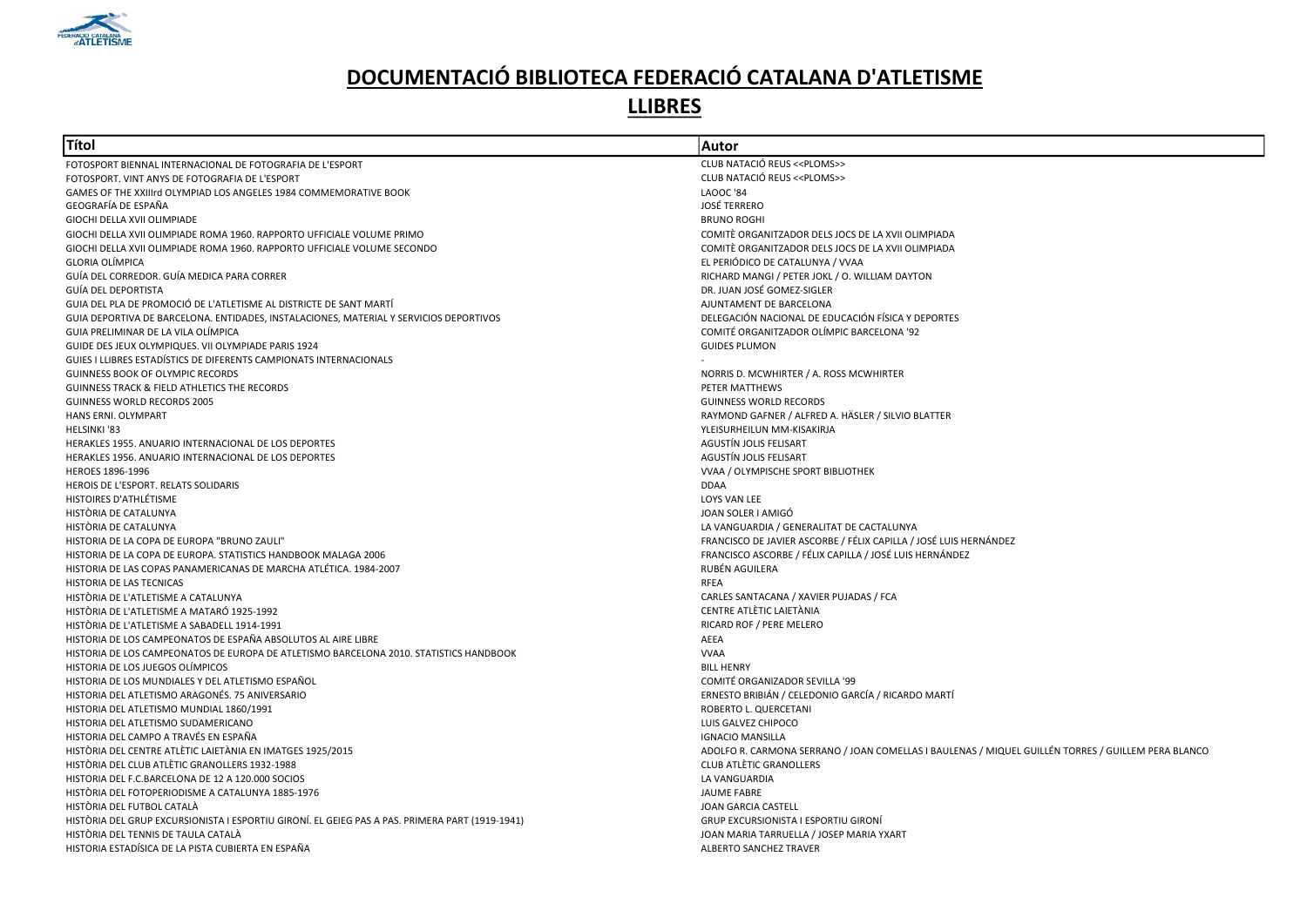

| Títol                                                                                             | <b>Autor</b>                                                                   |
|---------------------------------------------------------------------------------------------------|--------------------------------------------------------------------------------|
| HISTÒRIA IL·LUSTRADA DE L'ESPORT A CATALUNYA. VOL.1 (1870-1931)                                   | XAVIER PUJADAS / CARLES SANTACANA                                              |
| HISTÒRIA IL·LUSTRADA DE L'ESPORT A CATALUNYA. VOL.2 (1931-1975)                                   | XAVIER PUJADAS / CARLES SANTACANA                                              |
| HISTORIAS DE LAS OLIMPIADAS                                                                       | FRANCISCO YAGÜE                                                                |
| HISTÒRIES GRUPISTES. ELS ESTADIS D'ATLETISME DE GIRONA                                            | SALVADOR MARTÍ I TEIXIDOR / JOSEP M. MASFERRER I CASTELLÀ                      |
| HISTÒRIES SOLIDÀRIES DE L'ESPORT                                                                  | <b>DDAA</b>                                                                    |
| HISTORY OF BRITISH ATHLETICS                                                                      | MELVYN WATMAN                                                                  |
| HO DEIXO AQUÍ                                                                                     | JOSEP MARIA ANTENTAS                                                           |
| <b>HOMBRES Y DEPORTE</b>                                                                          | JOSÉ MARÍA CAGIGAL                                                             |
| <b>HYMNE AU SPORT</b>                                                                             | A. LOUIS ZGOLL-WALLBURG                                                        |
| I LUOGHI DELLO SPORT. NELLA ROMA ANTICA E MODERNA                                                 | SANDRA FACCHINI                                                                |
| IAAF 1998 WORLD OUTDOOR LISTS                                                                     | IAAF                                                                           |
| IAAF 80                                                                                           | INTERNATIONAL AMATEUR ATHLETIC FEDERATION                                      |
| IAAF WORLD CHAMPIONSHIPS MOSCOW 2013                                                              | <b>IAAF</b>                                                                    |
| II JUEGOS ATLÉTICOS IBEROAMERICANOS                                                               | <b>VVAA</b>                                                                    |
| IL LIBRO D'ORO DELLE OLIMPIADI                                                                    | <b>ERICH KAMPER / BILL MALLON</b>                                              |
| IMÁGENES DEL DEPORTE                                                                              | <b>CONSEJO SUPERIOR DE DEPORTES</b>                                            |
| IMPACTE ECONOMIC DE LA INDEPENDÈNCIA DE CATALUNYA EN L'ESPORT                                     | MODEST GUINJOAN / BORJA ROVIRA / PLATAFORMA PROSELECCIONS ESPORTIVES CATALANES |
| IN BEWEGUNG - IN MOTION                                                                           | <b>THOMAS FRIEDRICH</b>                                                        |
| INFORME CIENTÍFICO-TÉCNICO DE LA V COPA DEL MUNDO DE ATLETISMO                                    | <b>DDAA</b>                                                                    |
| INFORME OFICIAL DELS JOCS DE LA VII OLIMPIADA ANVERS 1920                                         | COMITÉ EXECUTIU DELS JOCS D'ANVERS                                             |
| INFORME TÈCNIC FCA TEMPORADA 86-87                                                                | <b>FCA</b>                                                                     |
| INTERNATIONAL ATHLETIC FOUNDATION. A FIRST THREE YEARS 1986-1988                                  | INTERNATIONAL ATHLETIC FOUNDATION                                              |
| IOC 1958, TOKYO A.G.F                                                                             | JAPANESE OLYMPIC COMMITTEE                                                     |
| ITINERARI LÍRIC                                                                                   | ISIDRE JULIÀ I AVELLANEDA                                                      |
| IV ENCUENTRO ESPAÑA PORTUGAL                                                                      | FEDERACIÓ CATALANA D'ATLETISME                                                 |
| IX OLIMPIADA AMSTERDAM 1928. INFORME OFICIAL                                                      | COMITÉ OLÍMPIC HOLANDÈS                                                        |
| J.O.76                                                                                            | L'ÉQUIPE                                                                       |
| J.O. 76 - SPECIAL MONTREAL                                                                        | <b>ROBERT PARIENTE</b>                                                         |
| J.O. ATHLÉTISME 68                                                                                | <b>L'ÉQUIPE</b>                                                                |
| J.O. ATHLÉTISME 72                                                                                | <b>L'ÉQUIPE</b>                                                                |
| JAS ANUARI 2008 HISTÒRIA-RÈCORDS-RÀNQUING                                                         | RICARD ROF / FRANCESC CARRIÓN                                                  |
| JAS ANUARI 2012 HISTÒRIA-RÈCORDS-RÀNQUING                                                         | RICARD ROF / FRANCESC CARRIÓN                                                  |
| JAS ANUARI 2016 HISTÒRIA-RÈCORDS-RÀNQUING                                                         |                                                                                |
|                                                                                                   | RICARD ROF / FRANCESC CARRIÓN                                                  |
| JAS ANUARI 2020 HISTÒRIA-RÈCORDS-RÀNQUING<br>JOGOS OLIMPICOS NA ANTIGA GRECIA E OLIMPISMO MODERNO | RICARD ROF / FRANCESC CARRIÓN<br><b>MENDES BOGA</b>                            |
| JORNADA TÈCNICA                                                                                   | <b>UFEC</b>                                                                    |
|                                                                                                   |                                                                                |
| JOSEP ELIAS I JUNCOSA "CORREDISSES". UN PRECURSOR DE L'OLIMPISME CATALÀ                           | RAIMON ELIAS I CAMPINS                                                         |
| JOVENTUT ATLÈTICA SABADELL 1992-2010. CROS SANT SEBASTIÀ 2001-2011                                | RICARD ROF / PERE MELERO / JOSEP MA ANTENTAS                                   |
| JUEGOS DE LA XXI OLIMPIADA MONTREAL 1976. PARTICIPANTES ATLETISMO                                 | COMITÉ ORGANIZADOR DE LOS JUEGOS DE LA XXI OLIMPIADA MONTREAL 1976             |
| JUEGOS DE LA XXI OLIMPIADA MONTREAL 1976. RESULTADOS ATLETISMO                                    | COMITÉ ORGANIZADOR DE LOS JUEGOS DE LA XXI OLIMPIADA MONTREAL 1976             |
| JUEGOS DE LA XXII OLIMPIADA MOSCÚ 1980. RESULTADOS ATLETISMO                                      | COMITÉ DE ORGANIZACIÓN DE LOS JUEGOS DE LA XXII OLIMPIADA, 1980                |
| JUEGOS MEDITERRANEOS 1951-1991. ATENAS 1991                                                       | COMITÉ OLÍMPICO ESPAÑOL                                                        |
| JUEGOS OLÍMPICOS                                                                                  | <b>MANUEL NOGAREDA</b>                                                         |
| JUEGOS OLÍMPICOS                                                                                  | COLA CAO                                                                       |
| JUEGOS OLÍMPICOS                                                                                  | CH. BECK                                                                       |
| JUEGOS OLÍMPICOS                                                                                  | <b>CHARLES BECK</b>                                                            |
| JUEGOS OLÍMPICOS DE CORTINA 1956 A MUNICH 1972                                                    |                                                                                |
| JUEGOS OLÍMPICOS DE OLÍMPIA 1896 A CHAMONIX 1924                                                  |                                                                                |
| JUEGOS OLÍMPICOS DE PARÍS 1924 A HELSINKI 1952                                                    |                                                                                |
| JUEGOS OLÍMPICOS MEXICO 68                                                                        | ARMANDO FERNÁNDEZ-XESTA                                                        |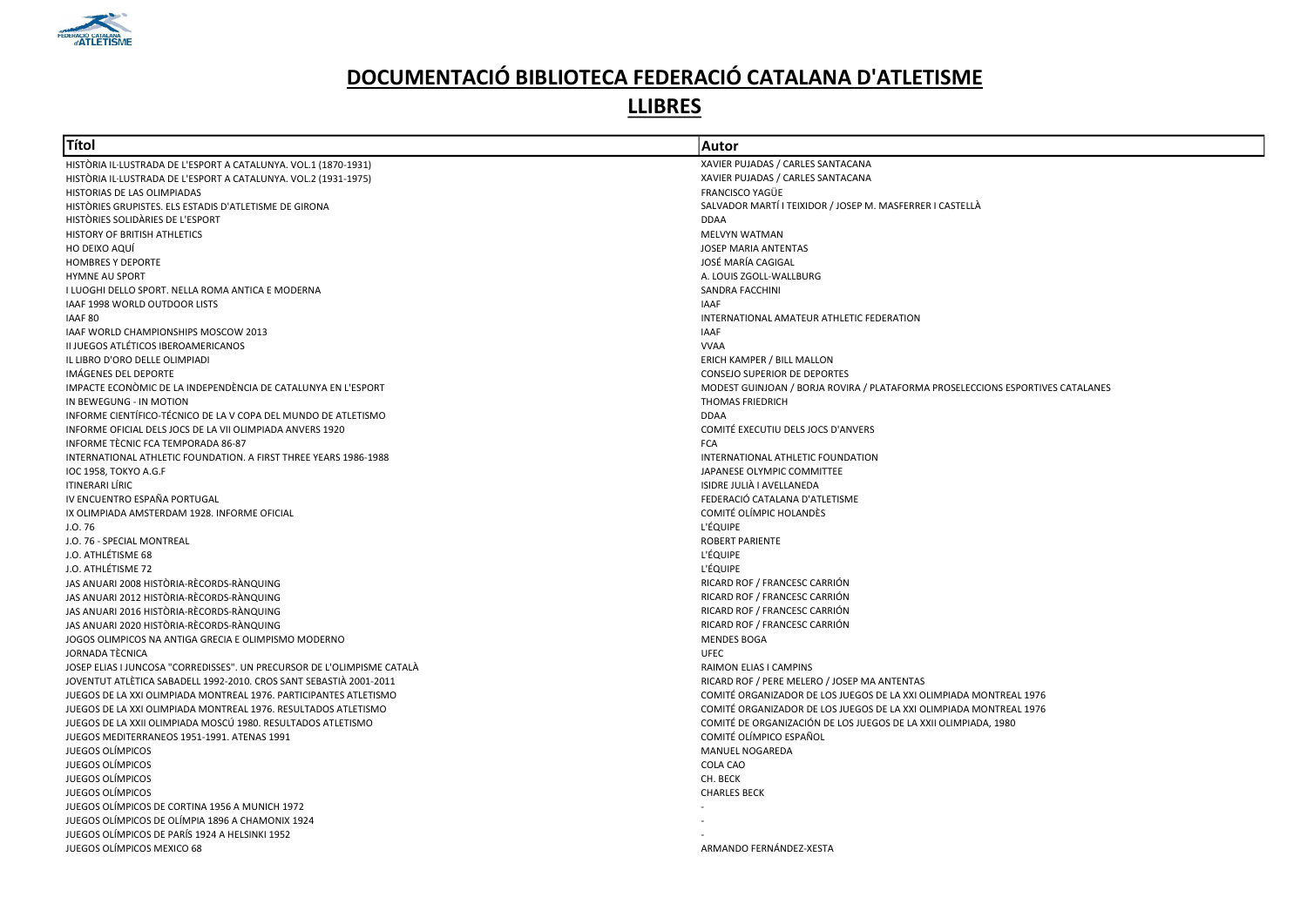

| Títol                                                                           | Autor                                                    |
|---------------------------------------------------------------------------------|----------------------------------------------------------|
| JUGANDO AL ATLETISMO                                                            | RFEA                                                     |
| JUGANDO AL ATLETISMO ¡QUÉ FÁCIL ES!                                             | <b>DDAA RFEA</b>                                         |
| JUGUEM-HI! RECURSOS PER A TÈCNICS ESPORTIUS                                     | UFEC / SECRETARIA GENERAL DE L'ESPORT                    |
| LA ANTORCHA OLÍMPICA                                                            | <b>CONRADO DURANTEZ</b>                                  |
| LA AVENTURA OLÍMPICA                                                            | ANTONIO ALCOBA LÓPEZ                                     |
| LA AVENTURA OLÍMPICA 1. DE LA ANTIGÜEDAD A 1924                                 | C. MOLITERNI / P. DUPUIS                                 |
| LA AVENTURA OLÍMPICA 2. DE 1928 A 1956                                          | C. MOLITERNI / T. ROLAND / P. DUPUIS                     |
| LA AVENTURA OLÍMPICA 3. DE 1960 A 1976                                          | THIERRY ROLAND / PIERRE DUPUIS                           |
| LA AVENTURA OLÍMPICA 4. DE 1980 A 1992                                          | THIERRY ROLAND / PIERRE DUPUIS                           |
| LA BANDERA DE LA MUERTE                                                         | VÍCTOR BALAGUER                                          |
| LA CARRERA Y EL ENTRENAMIENTO                                                   | <b>RAFAEL BERENGUER</b>                                  |
| LA CEREMONIA DE INAUGURACIÓN DE LOS JUEGOS OLÍMPICOS DE BARCELONA 1992          | COMITÉ ORGANITZADOR OLÍMPIC BARCELONA '92                |
| LA COLUMBOFÍLIA CATALANA A TRAVÉS DEL TEMPS                                     | EDUARDO GONZÁLEZ BARRÉS                                  |
| LA COURSE A PIED                                                                | L. SCHROEDER / P. CHAILLEY-BERT                          |
| LA COURSE À PIED. CROSS ET FOND                                                 | <b>JEAN VERMEULEN</b>                                    |
| LA COURSE A PIED. DEMI-FOND                                                     | JACQUES LÉVÊQUE                                          |
| LA COURSE A PIED. SPORTIVE & EDUCATIVE                                          | PAUL BOUCHER                                             |
| LA EDUCACIÓN FÍSICA AL SERVICIO DE LA PATRIA                                    | JUNTA REGIONAL DE EDUCACIÓN FÍSICA Y DEPORTES            |
| LA EDUCACIÓN FÍSICA Y LOS HOGARES DEL SOLDADO EN LA CUARTA REGION MILITAR       | JUNTA REGIONAL DE EDUCACIÓN FÍSICA Y HOGARES DEL SOLDADO |
| LA FABULEUSE HISTOIRE DES JEUX OLYMPIQUES ETÉ-HIVER                             | GUY LAGORCE / ROBERT PARIENTÉ                            |
| LA FABULEUSE HISTOIRE DES JEUX OLYMPIQUES ETÉ-HIVER                             | GUY LAGORCE / ROBERT PARIENTÉ                            |
| LA FATIGUE ET L'ENTRAINEMENT PHYSIQUE                                           | DR. PHILIPPE TISSIÉ                                      |
| LA FEMME ET LE SPORT                                                            | MARIE THÉRÈSE EYQUEM                                     |
| LA GENERALITAT DE CATALUNYA EN LA HISTÒRIA                                      | <b>EDMON VALLÈS</b>                                      |
| LA GÉNESIS DE LOS DEPORTES                                                      | JEAN LE FLOC'HMOAN                                       |
| LA GRAN ENCICLOPEDIA DE LOS DEPORTES OLÍMPICOS                                  | <b>DDAA</b>                                              |
| LA LLAMA OLÍMPICA                                                               | <b>COI</b>                                               |
| LA MANCOMUNITAT DE CATALUNYA I LA POLÍTICA ESPORTIVA                            | <b>CARLES SANTACANA</b>                                  |
| LA NOSTRA CULTURA. BREU ITINERARI PER LA CULTURA CATALANA                       | <b>EQUIP ALMIRALL</b>                                    |
| LA PISTA COBERTA D'ATLETISME DE VILAFRANCA DEL PENEDÈS (TREBALL DE RECERCA)     | LLUC FARRERA SOLER                                       |
| LA REALITAT D'UN COMITÈ NACIONAL: EL COMITÈ OLÍMPIC DE CATALUNYA                | COMITÈ OLÍMPIC DE CATALUNYA                              |
| LA RÉVOLUTION OLYMPIQUE. PORTRAIT DE JUAN ANTONIO SAMARANCH                     | <b>DAVID MILLER</b>                                      |
| L'ACTUALITÉ DE PIERRE DE COUBERTIN / THE RELEVANCE OF PIERRE DE COUBERTIN TODAY | NORBERT MÜLLER                                           |
| L'ALTRA OLIMPÍADA BARCELONA '36                                                 | CARLES SANTACANA / XAVIER PUJADAS                        |
| L'ANNUAIRE DES SPORTS 1922                                                      | <b>BUREAU DES SPORTS</b>                                 |
| L'ANNUAIRE DES SPORTS 1923                                                      | <b>BUREAU DES SPORTS</b>                                 |
| LANZAMIENTOS. PESO, DISCO, JABALINA Y MARTILLO. GUÍA DEL PRINCIPIANTE           | RFEA                                                     |
| LARBI BEN BAREK, ALEX ET GINETTE JANY, ALAIN MIMOUN                             | JACQUES DE RYSWICK / GEORGES DUCHESNE / GASTON MEYER     |
| LAS CARRERAS A PIE EN PISTA Y A CAMPO TRAVIESA                                  | <b>JUAN VERMEULEN</b>                                    |
| LAS CARRERAS A PIE VELOCIDAD Y OBSTACULOS                                       | <b>CARLOS POULENARD</b>                                  |
| LAS OLIMPIADAS DE ATENAS 1896 A MÉXICO 1968                                     | <b>JUAN FAURIA</b>                                       |
| LAS OLIMPIADAS. STOCKHOLM 1912. DECLARACIÓN OFICIAL                             | COMITÈ D'ORGANITZACIÓ JIOO ESTOCOLM 1912                 |
| LAS PRIMERAS OLIMPIADAS MODERNAS. ATENAS, 1896                                  | RICHARD D. MANDELL                                       |
| L'ATHLÈGE                                                                       | <b>DDAA</b>                                              |
| L'ATHLÈGE 1950                                                                  | <b>DDAA</b>                                              |
| L'ATHLÉTISME                                                                    | <b>VVAA</b>                                              |
| L'ATHLÉTISME                                                                    | <b>EMILE ANTHOINE</b>                                    |
| L'ATHLÉTISME                                                                    | <b>GASTON MEYER</b>                                      |
| L'ATHLÈTISME "SPORT PUR"                                                        | LOYS VAN LEE                                             |
| L'ATHLETISME. ANNUAIRE 1932                                                     | FÉDÉRATION FRANÇAISE D'ATHLETISME ET DE BASKET-BALL      |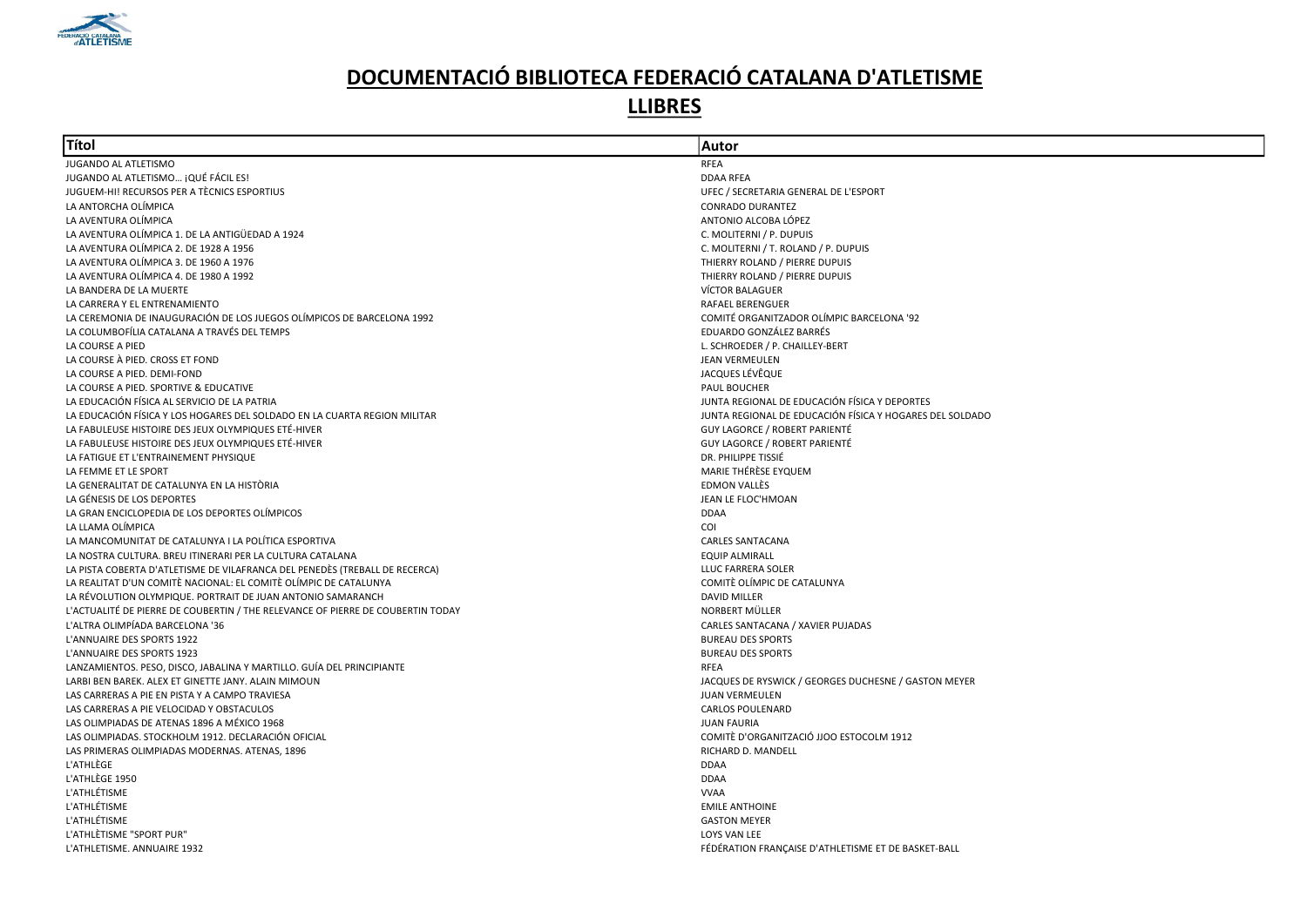

| Títol                                                                                           | Autor                                                              |
|-------------------------------------------------------------------------------------------------|--------------------------------------------------------------------|
| L'ATHLÉTISME. CHAMPIONS, COMPÉTITIONS, PALMARÈS, ENTRAÎNEMENT                                   | <b>GASTON MEYER</b>                                                |
| L'ATLETISME                                                                                     | LLUÍS SOLÀ I DACHS                                                 |
| L'ATLETISME A TERRASSA (1914-2005)                                                              | BERNAT SERRÁN I JIMÉNEZ                                            |
| LE CIO A DE L'HUMOUR                                                                            | <b>BARRIGUE</b>                                                    |
| LE CODE DE LA FORCE                                                                             | <b>GEORGES HÉBERT</b>                                              |
| LE CORPS ET L'ESPRIT                                                                            | FONDATION DE L'HERMITAGE                                           |
| LE CROSS-COUNTRY                                                                                | <b>JACQUES KEYSER</b>                                              |
| LE GRAND LIVRE DE L'ATHLETISME FRANÇAIS                                                         | <b>GASTON MEYER</b>                                                |
| LE LIVRE D'OR DE L'ATHLÉTISME 1980                                                              | <b>ALAIN BILLOUIN</b>                                              |
| LE MOUVEMENT OLYMPIQUE                                                                          |                                                                    |
| LE MOUVEMENT OLYMPIQUE / THE OLYMPIC MOVEMENT                                                   | COI                                                                |
| LE MOUVEMENT OLYMPIQUE / THE OLYMPIC MOVEMENT                                                   | COI                                                                |
| LE PHÉNOMÈNE OLYMPIQUE                                                                          | <b>GASTON MEYER</b>                                                |
| LE PRÉSIDENT DU CENTENAIRE                                                                      | COMITÉ INTERNATIONAL OLYMPIQUE                                     |
| LE SPORT                                                                                        | <b>JEAN DAUVEN</b>                                                 |
| LE SPORT EN URSS                                                                                |                                                                    |
| LE SPORT ET L'HOMME                                                                             | DR. PAUL MARTIN                                                    |
| LE SPORT TCHÉCOSLOVAQUE 1945-1955                                                               | <b>JAMES ARMOUR MILNE</b>                                          |
| LE SPORT. NOTES ET MAXIMES                                                                      | <b>JEAN GIRAUDOUX</b>                                              |
| LECCIONES DE GIMNASIA EDUCATIVA. ESQUEMAS Y TABLAS SEGÚN LA EDAD Y SEXO                         | FRANCISCO JAVIER F.-TRAPIELLA                                      |
| L'ÉDUCATION PHYSIQUE EN ROUMANIE                                                                | RAMURI CRAIOVA                                                     |
| LEICHTATHLETIK - KRONE DES OLYMPISCHEN SPORTS                                                   | <b>VALENTIN REISDORF</b>                                           |
| LEICHTATHLETIK IN HISTORISCHEN BILDDOKUMENTEN                                                   | <b>HAJO BERNETT</b>                                                |
| LEICHTATHLETIK OLYMPISCHE SPIELE 84                                                             | VON MICHAEL GERNANDT / ROBERT HARTMANN                             |
| LES FEDERACIONS ESPORTIVES CATALANES I ELS SEUS PRESIDENTS                                      | UNIÓ DE FEDERACIONS ESPORTIVES DE CATALUNYA                        |
| LES JEUX OLYMPIQUES                                                                             | <b>MONIQUE BERLIOUX</b>                                            |
| LES JEUX OLYMPIQUES DE MOSCOU                                                                   | RENAUD DE LABORDERIE / CHARLES BIETRY                              |
| LES JEUX OLYMPIQUES MODERNES                                                                    | FERENC MEZÓ                                                        |
| LES JEUX OLYMPIQUES. VINGT SPORTS AU MICROSCOPE                                                 | <b>GASTON MEYER</b>                                                |
| LES PROVES COMBINADES                                                                           | JOSEP LL. LUCERO PIÑOL                                             |
| LES RELATIONS DE LAUSANNE ET DU MOUVEMENT OLYMPIQUE À L'ÉPOQUE DE PIERRE DE COUBERTIN 1894-1939 | CHRISTIAN GILLIÉRON                                                |
| LES SPORTS ATHLÈTIQUES                                                                          | P. i J. GARCET DE VAURESMONT                                       |
| LES SPORTS PÉDESTRES. L'ATHLETISME                                                              | <b>CHARLES POULENARD</b>                                           |
| L'ESPORT A L'EXPOSICIÓ INTERNACIONAL DE BARCELONA 1929                                          | JOAN MANEL SURROCA                                                 |
| L'ESPORT A SANTS-MONTJUÏC. UNA VISIÓ HISTÒRICA (1883-1994)                                      | CONRAD VILANOU                                                     |
| L'ESPORT CATALÀ EN IMATGES                                                                      | <b>CARLES SANTACANA I TORRES</b>                                   |
| L'ESPORT D'ORIENTACIÓ EN EL SISTEMA EDUCATIU                                                    | FERRAN SANTOYO MEDINA                                              |
| L'ESPORT ÉS NOTÍCIA                                                                             | XAVIER PUJADAS / CARLES SANTACANA                                  |
| L'ESPORT S'ANUNCIA 1912-2002                                                                    | MARIA LLUÏSA BERASATEGUI / FRANCESC FONTBONA / CARLES SANTACANA    |
| L'ESSÈNCIA DEL CÓRRER                                                                           | RAMÓN OLIU                                                         |
| L'ESSÈNCIA DEL CÓRRER                                                                           | RAMÓN OLIU                                                         |
| LEXIKON DER 12.000 OLYMPIONIKEN                                                                 | <b>ERICH KAMPER</b>                                                |
| LISTA ESPAÑOLA DE MARCAS DE TODOS LOS TIEMPOS                                                   | FRANCISCO DE JAVIER ASCORBE                                        |
| LISTA EUROPEA DE TODOS LOS TIEMPOS                                                              | AEEA                                                               |
| LLEI DE REGULACIÓ ADMINISTRATIVA DELS ESPECTACLES PÚBLICS I LES ACTIVITATS RECREATIVES          | PARLAMENT DE CATALUNYA                                             |
| LLIBRE BLANC. ACTIVITAT FÍSICA I PROMOCIÓ DE LA SALUT                                           | GENERALITAT DE CATALUNYA DEPARTAMENT DE SANITAT I SEGURETAT SOCIAL |
| LLIBRE D'OR DE L'ESPORT CATALÀ                                                                  | UNIÓ DE FEDERACIONS ESPORTIVES DE CATALUNYA                        |
| L'OLIMPISME I ELS SEUS JOCS                                                                     | CONRADO DURANTEZ                                                   |
| L'OLYMPISME PAR L'AFFICHE. OLYMPISM THROUGH POSTERS                                             | COMITÉ INTERNATIONAL OLYMPIQUE                                     |
| LOS 20 AÑOS DEL ATLETISMO ESPAÑOL A TRAVÉS DE SUS RECORDS Y CAMPEONATOS                         | DR. HERNÁNDEZ CORONADO                                             |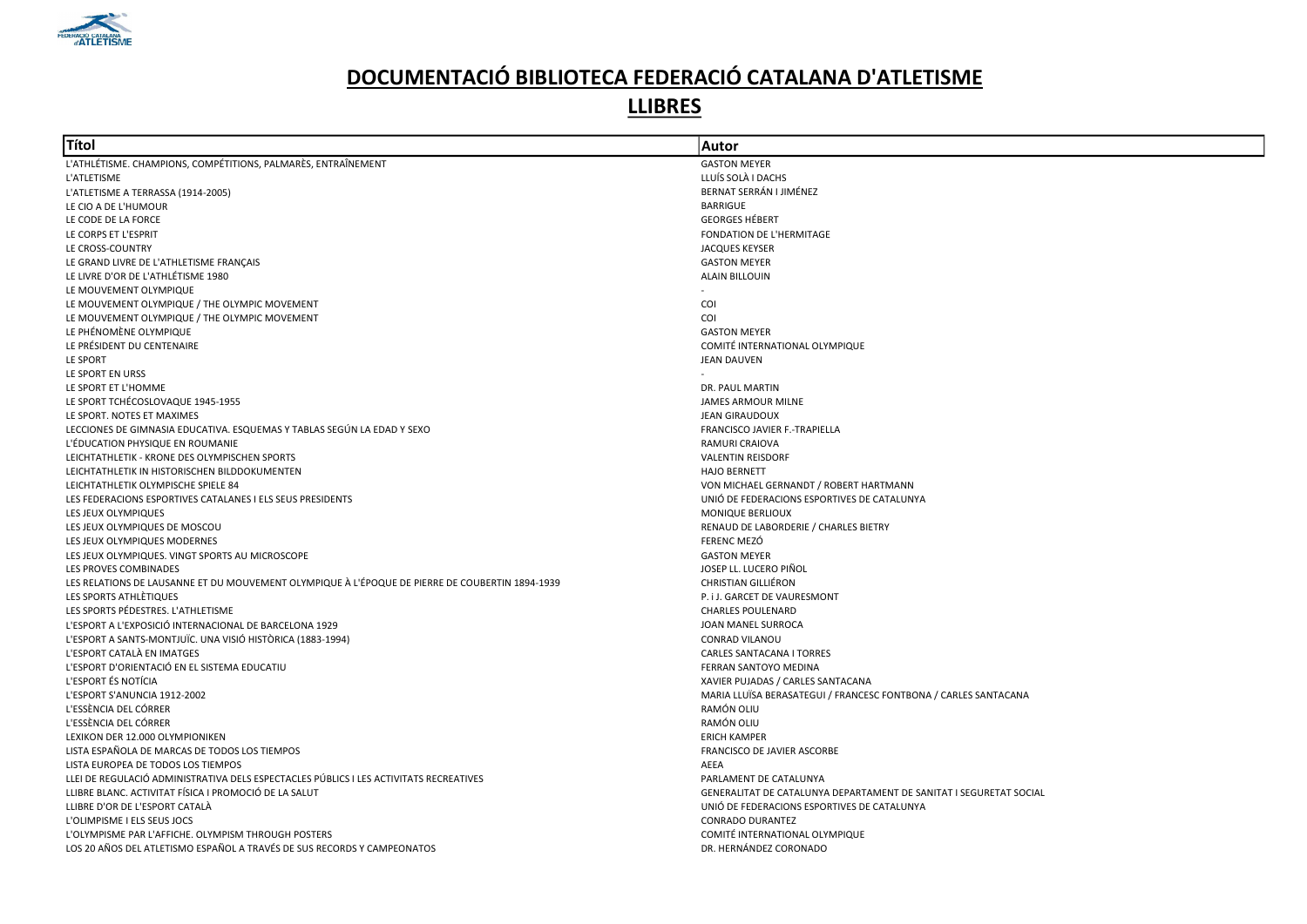

| Títol                                                                                                             | Autor                                                       |
|-------------------------------------------------------------------------------------------------------------------|-------------------------------------------------------------|
| LOS ÁNGELES 1984, MADE IN AMERICA                                                                                 | PETER UEBERROTH / RICHARD LEVIN / AMY QUINN                 |
| LOS FABULOSOS JUEGOS OLÍMPICOS                                                                                    | JUAN A. RUIGOMEZ                                            |
| LOS IX JUEGOS PARALÍMPICOS DE BARCELONA '92. DOSSIER INFORMATIVO                                                  | COOB '92 PARALYMPICS                                        |
| LOS JUEGOS OLÍMPICOS                                                                                              | NESTLÉ, A.E.P.A.                                            |
| LOS JUEGOS OLÍMPICOS (TOMO I)                                                                                     | JUAN GABRIEL THARRATS                                       |
| LOS JUEGOS OLÍMPICOS (TOMO II)                                                                                    | JUAN GABRIEL THARRATS                                       |
| LOS JUEGOS OLÍMPICOS (TOMO III)                                                                                   | JUAN GABRIEL THARRATS                                       |
| LOS JUEGOS OLIMPICOS. VEINTE DEPORTES AL MICROSCOPIO                                                              | <b>GASTON MEYER</b>                                         |
| LOS MEJORES. LA AMBICIÓN Y EL LIDERAZGO EN EL DEPORTE                                                             | LUIS DANIEL GONZALEZ                                        |
| LOS NUEVOS SEÑORES DE LOS ANILLOS                                                                                 | <b>ANDREW JENNINGS</b>                                      |
| LOS SALTOS. ALTURA, LONGITUD, TRIPLE Y PÉRTIGA. LA GUÍA DEL PRINCIPIANTE                                          | <b>RFEA</b>                                                 |
| LOS SEÑORES DE LOS ANILLOS. PODER, DINERO Y DOPING EN LOS JUEGOS OLÍMPICOS                                        | VYV SIMSON / ANDREW JENNINGS                                |
| LYSIAS AUX JEUX OLYMPIQUES                                                                                        | SYLVIE DANNAUD                                              |
| MANUAL DIDÁCTICO DE ATLETISMO                                                                                     | J.M. BALLESTEROS / J. ALVAREZ                               |
| <b>MARATHON</b>                                                                                                   | JOSÉ MALLORQUÍ                                              |
| MARATÓN PARA TODOS                                                                                                | P. ANCTIL / D. BÉGIN / P. MONTUORO                          |
| MEDIO SIGLO DE ATLETISMO                                                                                          | <b>GREGORIO ROJO</b>                                        |
| MEDIO SIGLO DE ATLETISMO ALAVÉS 1951-2000                                                                         | JOSÉ MARÍA GARCÍA                                           |
| MEDIO SIGLO DE ATLETISMO CATALÁN                                                                                  | P.L. GALIANA                                                |
| MEDIO SIGLO DE ATLETISMO ESPAÑOL. 1914-1964                                                                       | <b>JOSÉ COROMINAS</b>                                       |
| MEJORES ATLETAS ESPAÑOLES DE SIEMPRE EN PISTA CUBIERTA                                                            | GABINETE DE DOCUMENTACIÓN DEPORTIVA DE A. DIAZ S.A.         |
| MEMÒRIA 2002                                                                                                      | SECRETARIA GENERAL DE L'ESPORT                              |
| MEMÒRIA DE LA COMISSIÓ ANTIDOPATGE DE CATALUNYA                                                                   | SECRETARIA GENERAL DE L'ESPORT / CADC                       |
| MEMÒRIA OFICIAL DELS JOCS DE LA XXVa OLIMPÍADA BARCELONA 1992. 1 - EL REPTE (DE LA IDEA A LA NOMINACIÓ)           | ROMÀ CUYÀS / 1992 COOB'92                                   |
| MEMÒRIA OFICIAL DELS JOCS DE LA XXVa OLIMPÍADA BARCELONA 1992. 2 - ELS MITJANS (OBJECTIUS, RECURSOS I ESCENARIS)  | ROMÀ CUYÀS / 1992 COOB'92                                   |
| MEMÒRIA OFICIAL DELS JOCS DE LA XXVa OLIMPÍADA BARCELONA 1992. 3 - L'ORGANITZACIÓ (LA PREPARACIÓ DELS JOCS)       | ROMÀ CUYAS / 1992 COOB'92                                   |
| MEMÒRIA OFICIAL DELS JOCS DE LA XXVa OLIMPÍADA BARCELONA 1992. 4 - ELS JOCS (SETZE DIES D'ESTIU)                  | ROMÀ CUYÀS / 1992 COOB'92                                   |
| <b>MEMORIA RFEA</b>                                                                                               | RFEA                                                        |
| MEMORIA-RESUMEN DE LAS TAREAS CIENTÍFICAS DEL I CONGRESO NACIONAL DE EDUCACIÓN FÍSICA                             | DELEGACIÓN NACIONAL DE DEPORTES DE F.E.T. Y DE LAS J.O.N.S. |
| MEMORIES DE LA FCA                                                                                                | <b>FCA</b>                                                  |
| MEMORIES ESCOLA CATALANA DE DIFERENTS SECTORS                                                                     | <b>FCA</b>                                                  |
| MEMORIES, 60 ANYS D'ATLETISME                                                                                     | ALBERT GALÍN I CALVO                                        |
| MÉS DE MIG SEGLE. HISTÒRIA DEL CLUB ESPORTIU MEDITERRANI DE 1931 A 1987                                           | JOAN MARTÍ I VALLÈS                                         |
| MEXICO '68 (1.- EL PAÍS)                                                                                          | COMITÉ ORGANIZADOR DE LOS JUEGOS DE LA XIX OLIMPIADA        |
| MEXICO '68 (2 .- LA ORGANIZACIÓN)                                                                                 | COMITÉ ORGANIZADOR DE LOS JUEGOS DE LA XIX OLIMPIADA        |
| MEXICO '68 (3.- LOS DEPORTES)                                                                                     | COMITÉ ORGANIZADOR DE LOS JUEGOS DE LA XIX OLIMPIADA        |
| MEXICO '68 (4.- L'OLYMPIADE CULTURELLE)                                                                           | COMITÉ ORGANIZADOR DE LOS JUEGOS DE LA XIX OLIMPIADA        |
| MEXICO 68. MANUAL DEPORTIVO OLÍMPICO                                                                              | COMITÉ ORGANIZADOR DE LOS JUEGOS DE LA XIX OLIMPIADA        |
| MI CARNET DE DEPORTISTA                                                                                           | ALBERTO MARTORELL                                           |
| MINI ATLETISME                                                                                                    | <b>FCA</b>                                                  |
| MOISÈS LLOPART I AGUILERA. FORJADOR DE L'ESPORT CATALÀ                                                            | AJUNTAMENT DEL PRAT DE LLOBREGAT                            |
| MONTJUIC. BARCELONA PARC CENTRAL                                                                                  | AJ. BARCELONA / BARCELONA DE SERVEIS MUNICIPALS SA          |
| MUSÉE OLYMPIQUE / OLYMPIC MUSEUM                                                                                  | <b>IOC</b>                                                  |
| NOTES INFORMATIVES FCA                                                                                            | <b>FCA</b>                                                  |
| NOVEDADES EN ATLETISMO FEMENINO                                                                                   | DELEGACION NACIONAL DE EDUCACIÓN FÍSICA Y DEPORTES          |
| NUEVO HORARIO SESIONES DE ATLETISMO                                                                               | COMITÉ ORGANITZADOR OLÍMPIC BARCELONA '92                   |
| NUTRICIÓN EN EL ATLETISMO                                                                                         | <b>IAAF</b>                                                 |
| NUTRICIÓN, SALUD Y RENDIMIENTO DEPORTIVO                                                                          | P. PUJOL-AMAT                                               |
| OFFICIAL REPORT OF THE GAMES OF THE XXIIIrd OLYMPIAD LOS ANGELES, 1984. VOLUME 1: ORGANIZATIONG AND PLANNING      | THE LOS ANGELES OLYMPIC ORGANIZING COMMITTEE                |
| OFFICIAL REPORT OF THE GAMES OF THE XXIIIrd OLYMPIAD LOS ANGELES, 1984. VOLUME 2: COMPETITION SUMMARY AND RESULTS | THE LOS ANGELES OLYMPIC ORGANIZING COMMITTEE                |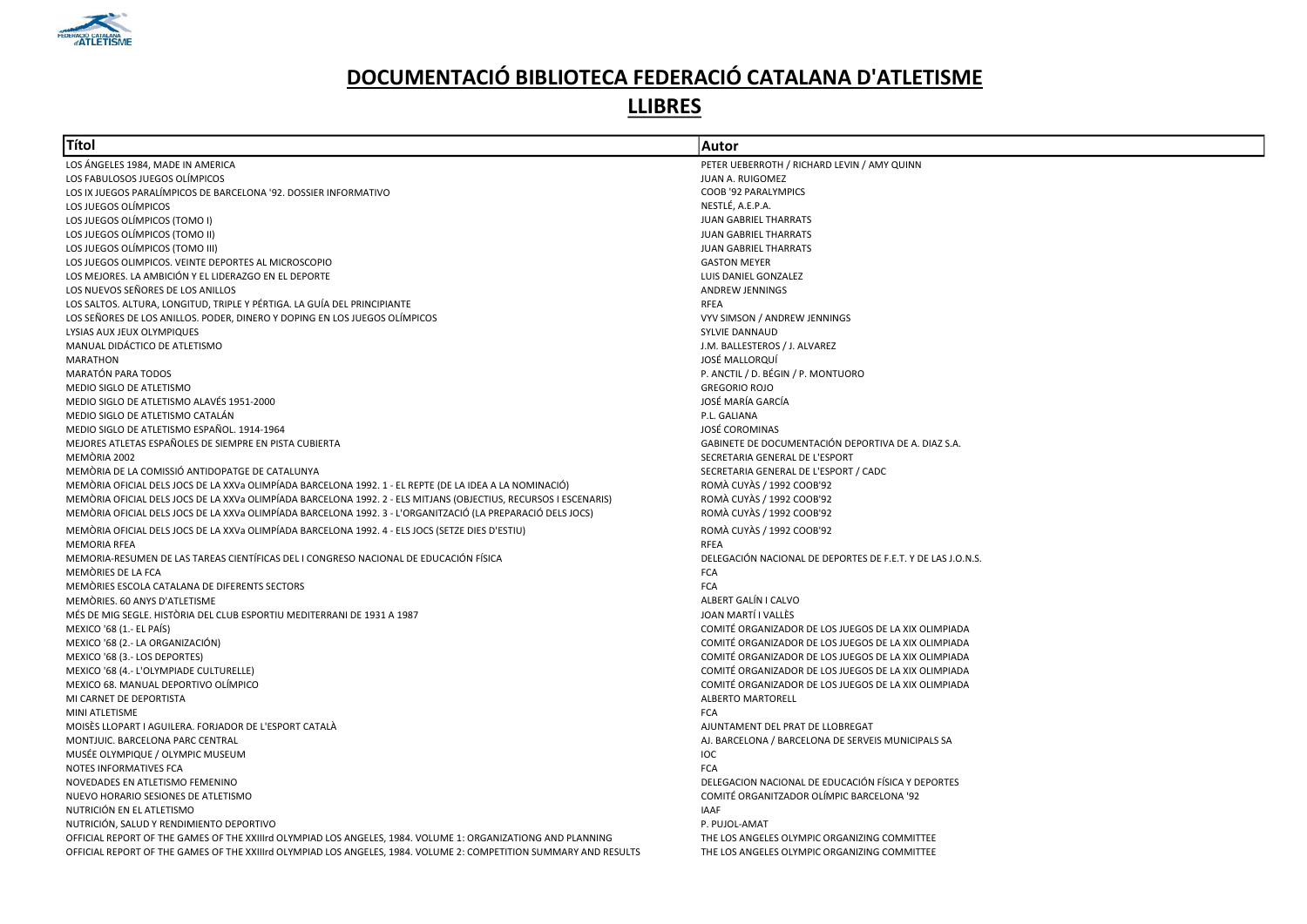

| <b>Títol</b>                                                                                           | Autor                                                            |
|--------------------------------------------------------------------------------------------------------|------------------------------------------------------------------|
| OFFICIAL REPORT OF THE LONDON OLYMPIC GAMES 1948                                                       | <b>BRITISH OLYMPIC ASSOCIATION</b>                               |
| OFFICIAL REPORT OF THE OLYMPIC GAMES 1956                                                              | <b>BRITISH OLYMPIC ASSOCIATION</b>                               |
| OFFICIAL REPORT OF THE OLYMPIC GAMES 1960                                                              | BRITISH OLYMPIC ASSOCIATION                                      |
| OFFICIAL REPORT OF THE OLYMPIC GAMES 1964                                                              | BRITISH OLYMPIC ASSOCIATION                                      |
| OFFICIAL REPORT OF THE OLYMPIC GAMES 1968                                                              | BRITISH OLYMPIC ASSOCIATION                                      |
| OFFICIAL REPORT OF THE OLYMPIC GAMES 1972                                                              | BRITISH OLYMPIC ASSOCIATION                                      |
| OFFICIAL RESULTS MÜNCHEN 1972 (VOL. 1)                                                                 | COMITÉ ORGANIZADOR DE LOS JUEGOS DE LA XX OLIMPIADA, MUNICH 1972 |
| OFFICIAL RESULTS MÜNCHEN 1972 (VOL. 2)                                                                 | COMITÉ ORGANIZADOR DE LOS JUEGOS DE LA XX OLIMPIADA, MUNICH 1972 |
| OFFICIAL SOUVENIR PROGRAM / PROGRAMME OFFICIEL BARCELONA '92                                           | COMITÉ ORGANITZADOR OLÍMPIC BARCELONA '92                        |
| OH DEPORTE! (ANATOMIA DE UN GIGANTE)                                                                   | JOSÉ MARÍA CAGIGAL                                               |
| OLIMPIA                                                                                                | OFICINA NACIONAL HELENICA DE TURISMO                             |
| <b>OLIMPIA</b>                                                                                         | RAMIRO FERNÁNDEZ SAUS                                            |
| OLIMPIADA 1976                                                                                         | ANDREU MERCÉ VARELA                                              |
| OLIMPIADA DE 1960. LOS JUEGOS DE LA XVII OLIMPIADA ROMA 1960                                           | ORGANISMO OFICIAL DEL ESTADO ITALIANO PARA EL TURISMO            |
| OLIMPIADA POPULAR BARCELONA 22-26 DE JULIOL 1936                                                       | VICENTE MARZAL VILA / ERNESTO PEREZ FALOMIR                      |
| OLIMPIADI IN CIFRE 1896-1956                                                                           | INSTITUTO NAZIONALE DELLE ASSICURAZIONI                          |
| <b>OLIMPICAS</b>                                                                                       | PÍNDARO / PLAZA Y JANÉS, S.A.                                    |
| OLÍMPICS CATALANS                                                                                      | RICARDO SÁNCHEZ                                                  |
| <b>OLIMPICUS</b>                                                                                       | WALTER FACCINI (WÄLTI)                                           |
| OLIMPISME. GUIA DE LECTURA                                                                             | INSTITUT CATALÀ DE BIBLIOGRAFIA                                  |
| OLYMPIA ALMANACH. 100 JAHRE OLYMPISCHE SPIELE                                                          | <b>RUPERT KAISER</b>                                             |
| OLYMPIAD 1948                                                                                          | H.J. OATEN                                                       |
| OLYMPIA-KÄMPFER 1940                                                                                   | <b>HANS BOROWIK</b>                                              |
| OLYMPIC GAMES 1984. THE ESSENTIAL TV GUIDE TO THE LOS ANGELES GAMES                                    | <b>TOM MCNAB</b>                                                 |
| OLYMPIC GAMES ATHLETICS' PICTORIAL SOUVENIR. LONDON 1948                                               | VVAA / P.W.GREEN                                                 |
| OLYMPIC SOLIDARITY. 2001-2004 FINAL REPORT                                                             | <b>OLYMPIC SOLIDARITY</b>                                        |
| OLYMPIC SOLIDARITY, 2004 REPORT                                                                        | <b>OLYMPIC SOLIDARITY</b>                                        |
| OLYMPIC STAMP COLLECTION OF JUAN ANTONIO SAMARANCH                                                     | PEOPLE'S POSTS AND TELECOMMUNICATIONS PUBLISHING HOUSE           |
| <b>OLYMPIC TRACK &amp; FIELD</b>                                                                       | <b>TAFNEWS PRESS</b>                                             |
| OLYMPICS 1984                                                                                          | <b>MARTIN TYLER</b>                                              |
| OLYMPISCHE SPIELE 1972                                                                                 | HERAUSGEGEBEN VON HARALD LECHENPERG                              |
| OPCIONS LOGO 100 ANYS FCA                                                                              | <b>FCA</b>                                                       |
| OPERACIÓN MIEL                                                                                         | MANUEL BERNARDOS BENIQUE                                         |
| PACEMAKERS IN TRACK & FIELD                                                                            | <b>MARC DAVÍS</b>                                                |
| PACK JJPP BARCELONA '92                                                                                | COOB '92 PARALYMPICS                                             |
| PARALÍMPICS. BARCELONA '92                                                                             | COOB '92 PARALYMPICS                                             |
| PARALÍMPICS. LLIBRE OFICIAL DELS IXns JOCS PARALÍMPICS BARCELONA 1992                                  | 1990 COOB'92, S.A.                                               |
| PARTICIPANTES EN LA XIX OLIMPIADA (VOL. 1)                                                             | COMITÉ ORGANIZADOR DE LOS JUEGOS DE LA XIX OLIMPIADA             |
| PARTICIPANTES EN LA XIX OLIMPIADA (VOL. 2)                                                             | COMITÉ ORGANIZADOR DE LOS JUEGOS DE LA XIX OLIMPIADA             |
| PASSIÓ I MITE DE L'ESPORT                                                                              | <b>JOAQUIM MOLAS</b>                                             |
| PETITE ENCYCLOPEDIE DES JEUX OLYMPIQUES                                                                | <b>GASTON MEYER</b>                                              |
| PIERRE DE COUBERTIN                                                                                    | ANDREU MERCÉ VARELA                                              |
| PIERRE DE COUBERTIN 1863-1937. OLYMPISM: SELECTED WRITINGS                                             | COI                                                              |
| PINZELLADES DE LES ACTIVITATS FÍSIQUES I ESPORTIVES A VILANOVA I LA GELTRÚ<br>PISTA CUBIERTA EN ESPAÑA | <b>VVAA</b>                                                      |
| PISTA CUBIERTA. TIEMPOS ELÉCTRICOS                                                                     | ALBERTO SANCHEZ TRAVER<br><b>ALBERTO SANCHEZ TRAVER</b>          |
| PLA DE L'ACCIÓ EXTERIOR DEL GOVERN DE CATALUNYA 2010-2015                                              | <b>GENERALITAT DE CATALUNYA</b>                                  |
| PLAÇA VELLA. 25 ANYS DEL CLUB ATLÈTIC CASTELLAR                                                        | ARXIU D'HISTÒRIA DE CASTELLAR                                    |
| POMPEU FABRA I L'ESPORT                                                                                | <b>CARLES SANTACANA I TORRES</b>                                 |
| POSTERS ATHLETICS WEEKLY                                                                               | <b>ATHLETICS WEEKLY</b>                                          |
|                                                                                                        |                                                                  |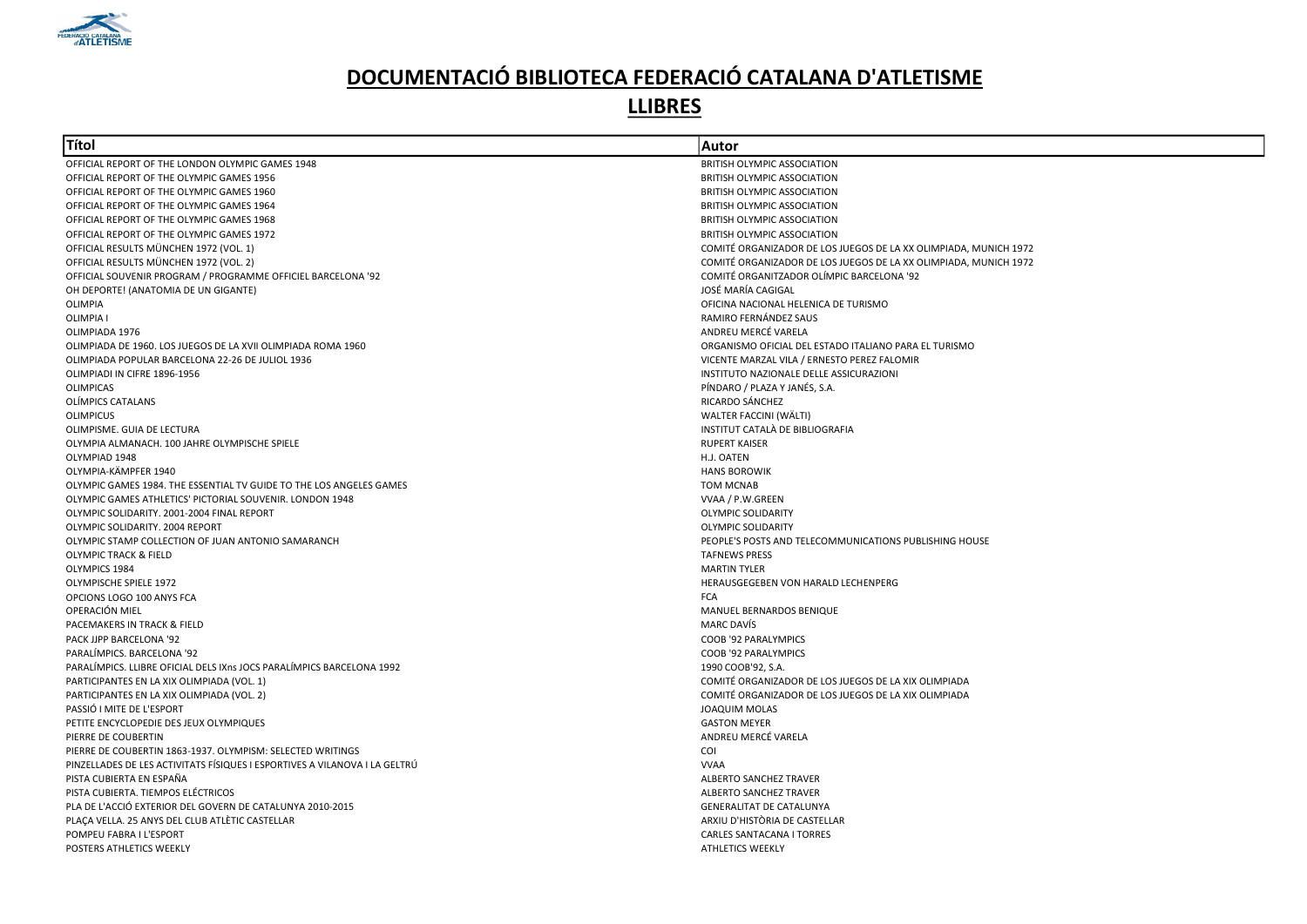

| Títol                                                                                               | Autor                                                                   |
|-----------------------------------------------------------------------------------------------------|-------------------------------------------------------------------------|
| PREATLETISMO                                                                                        | GIOVANNI BATTISTA MOVA                                                  |
| PREMSA DE L'EXILI CATALÀ I REPUBLICÀ (1939-1975)                                                    | CENTRE D'ESTUDIS HISTÒRICS INTERNACIONALS / FUNDACIÓ RAMON TRIAS FARGAS |
| PRESÈNCIA DE LA DONA EN ELS CÀRRECS DIRECTIUS DE LES FEDERACIONS ESPORTIVES CATALANES (2000-2004)   | COMITÉ OLÍMPIC DE CATALUNYA                                             |
| PRIMERES FOTOGRAFIES. L'ESPORT I LA SOCIETAT AL PRINCIPI DE SEGLE                                   | FUNDACIÓ CAIXA DE PENSIONS                                              |
| PROGRAMA 75 CAMPEONATO DE ESPAÑA. MADRID, 1995                                                      | MARCA                                                                   |
| PROGRAMA DE LA CERIMÒNIA D'INAUGURACIÓ DELS IXns JOCS PARALÍMPICS DE BARCELONA '92                  | COOB '92 PARALYMPICS                                                    |
| PROGRAMES CAMPIONATS INTERNACIONALS                                                                 | COMITÉS ORGANITZADORS                                                   |
| PROGRESS REPORT TO THE INTERNATIONAL AMATEUR ATHLETIC FEDERATION. GAMES OF THE NEW MILLENNIUM       | COMITÉ ORGANIZADOR DE LOS JUEGOS OLÍMPICOS DE SYDNEY (SOCOG)            |
| PROPOSTA DE BARCELONA '92 I RESPOSTES ALS QÜESTIONARIS DE LES FEDERACIONS INTERNACIONALS (VOL. II)  | AJUNTAMENT DE BARCELONA ?                                               |
| PROPOSTA DE BARCELONA '92 I RESPOSTES ALS QÜESTIONARIS DE LES FEDERACIONS INTERNACIONALS (VOL. III) | AJUNTAMENT DE BARCELONA ?                                               |
| PROPOSTA DE BARCELONA '92 I RESPOSTES ALS QUESTIONARIS DE LES FEDERACIONS INTERNACIONALS (VOL. IV)  | AJUNTAMENT DE BARCELONA ?                                               |
| PROVE MULTIPLE DI ATLETICA LEGGERA IN ITALIA DALLE ORIGINI ALL'ANNO 1968                            | <b>GABRIELE MANFREDINI</b>                                              |
| QUADERN DONES I ESPORT (4)                                                                          | AJUNTAMENT DE BARCELONA                                                 |
| QUADERNS "CAP AL 92"                                                                                | AJUNTAMENT DE BARCELONA                                                 |
| QUÈ EN SAPS DE L'ESPORT A SABADELL? UNA ULLADA HISTÒRICA                                            | MUSEUS MUNICIPALS DE SABADELL                                           |
| QUIEN ES QUIEN EN EL PERIODISMO DEPORTIVO ESPAÑOL                                                   | ASOCIACION ESPAÑOLA DE LA PRENSA DEPORTIVA                              |
| RANKING ABSOLUT 1915-1995 FCA                                                                       | MARIBEL MARTIN I ESPINOSA / MIGUEL VÉLEZ I BLASCO                       |
| RANKINGS CATALANS                                                                                   | FCA                                                                     |
| RANKINGS ESPANYOLS                                                                                  | <b>RFEA</b>                                                             |
| RAPPORT OFFICIEL DES JEUX DE LA XVIII OLYMPIADE TOKYO 1964 VOL. I                                   | COMITÈ ORGANITZADOR DELS JOCS DE LA XVIII OLIMPIADA                     |
| RAPPORT OFFICIEL DES JEUX DE LA XVIII OLYMPIADE TOKYO 1964 VOL. II                                  | COMITÈ ORGANITZADOR DELS JOCS DE LA XVIII OLIMPIADA                     |
| REAL FEDERACIÓN ESPAÑOLA DE ATLETISMO. SELECCIÓN OLÍMPICA DE ATLETISMO                              | REAL FEDERACIÓN ESPAÑOLA DE ATLETISMO                                   |
| RECORDS DE BARCELONA. 1870-1930                                                                     | APEL·LES MESTRES / JOSEP M. FOLCH I TORRES / CARLES SOLDEVILA           |
| RECULL HISTÒRIC DE 20 ANYS DE PITCH & PUTT A CATALUNYA (1990-2010)                                  | ÀNGEL LLOPIS BARCELO                                                    |
| RECULL HISTORIC DEL TENNIS DE TAULA CATALÀ                                                          | JOSEP MARIA YXART I GALTER                                              |
| REFLEXIONS JURÍDIQUES ENTORN A LA MODIFICACIÓ DE LA CARTA OLÍMPICA                                  | <b>BUFETE VICENS MATAS</b>                                              |
| REGARDS NEUFS SUR LES JEUX OLYMPIQUES                                                               | J. i J. DUMAZEDIER                                                      |
| REGLAMENTACIÓN INTERNACIONAL ATLETISMO                                                              | INSTITUTO NACIONAL DE EDUCACIÓN FÍSICA Y DEPORTES                       |
| REGLAMENTOS DE ATLETISMO PARALÍMPICO                                                                | COOB '92 PARALYMPICS                                                    |
| REGLAMENTS COMPETICIONS                                                                             | <b>FCA</b>                                                              |
| REGLAMENTS JUTGES IAAF                                                                              | <b>IAAF</b>                                                             |
| REGRESO AL ESTADIO. POEMAS                                                                          | JOSÉ LUIS CAMPOS                                                        |
| RELATOS DE FÚTBOL. 37 HISTORIAS SOLIDARIAS ALREDEDOR DE UN BALÓN                                    | <b>DDAA</b>                                                             |
| RELATOS SOLIDARIOS DEL DEPORTE                                                                      | <b>DDAA</b>                                                             |
| RELATOS SOLIDARIOS DEL DEPORTE                                                                      | <b>DDAA</b>                                                             |
| RELATOS SOLIDARIOS DEL DEPORTE                                                                      | <b>DDAA</b>                                                             |
| RELATOS SOLIDARIOS DEL DEPORTE                                                                      | <b>DDAA</b>                                                             |
| RELATS DEL MUNDIAL                                                                                  | <b>DDAA</b>                                                             |
| <b>RELATS SOLIDARIS DE L'ESPORT</b>                                                                 | <b>DDAA</b>                                                             |
| RELATS SOLIDARIS DE L'ESPORT                                                                        | <b>DDAA</b>                                                             |
| RELATS SOLIDARIS DE L'ESPORT                                                                        | <b>DDAA</b>                                                             |
| <b>RELATS SOLIDARIS DE L'ESPORT</b>                                                                 | <b>DDAA</b>                                                             |
| RELATS SOLIDARIS DE L'ESPORT / RELATOS SOLIDARIOS DEL DEPORTE                                       | <b>DDAA</b>                                                             |
| RESULTADOS DE LOS JUEGOS DE LA XXVI OLIMPIADA, JUEGOS DEL CENTENARIO                                | COI                                                                     |
| RESULTADOS DE LOS JUEGOS DE LA XXVII OLIMPIADA                                                      | COI                                                                     |
| RESULTADOS FINALES DE LOS JUEGOS DE LA XIX OLIMPIADA (VOL. 1)                                       | COMITÉ ORGANIZADOR DE LOS JUEGOS DE LA XIX OLIMPIADA                    |
|                                                                                                     |                                                                         |
| RESULTADOS FINALES DE LOS JUEGOS DE LA XIX OLIMPIADA (VOL. 2)                                       | COMITÉ ORGANIZADOR DE LOS JUEGOS DE LA XIX OLIMPIADA                    |
| RESULTATS ATLETISME                                                                                 | COMITÉ ORGANITZADOR OLÍMPIC BARCELONA '92                               |
| <b>RESULTATS ATLETISME 1</b>                                                                        | COOB '92 PARALYMPICS                                                    |
| <b>RESULTATS ATLETISME 2</b>                                                                        | COOB '92 PARALYMPICS                                                    |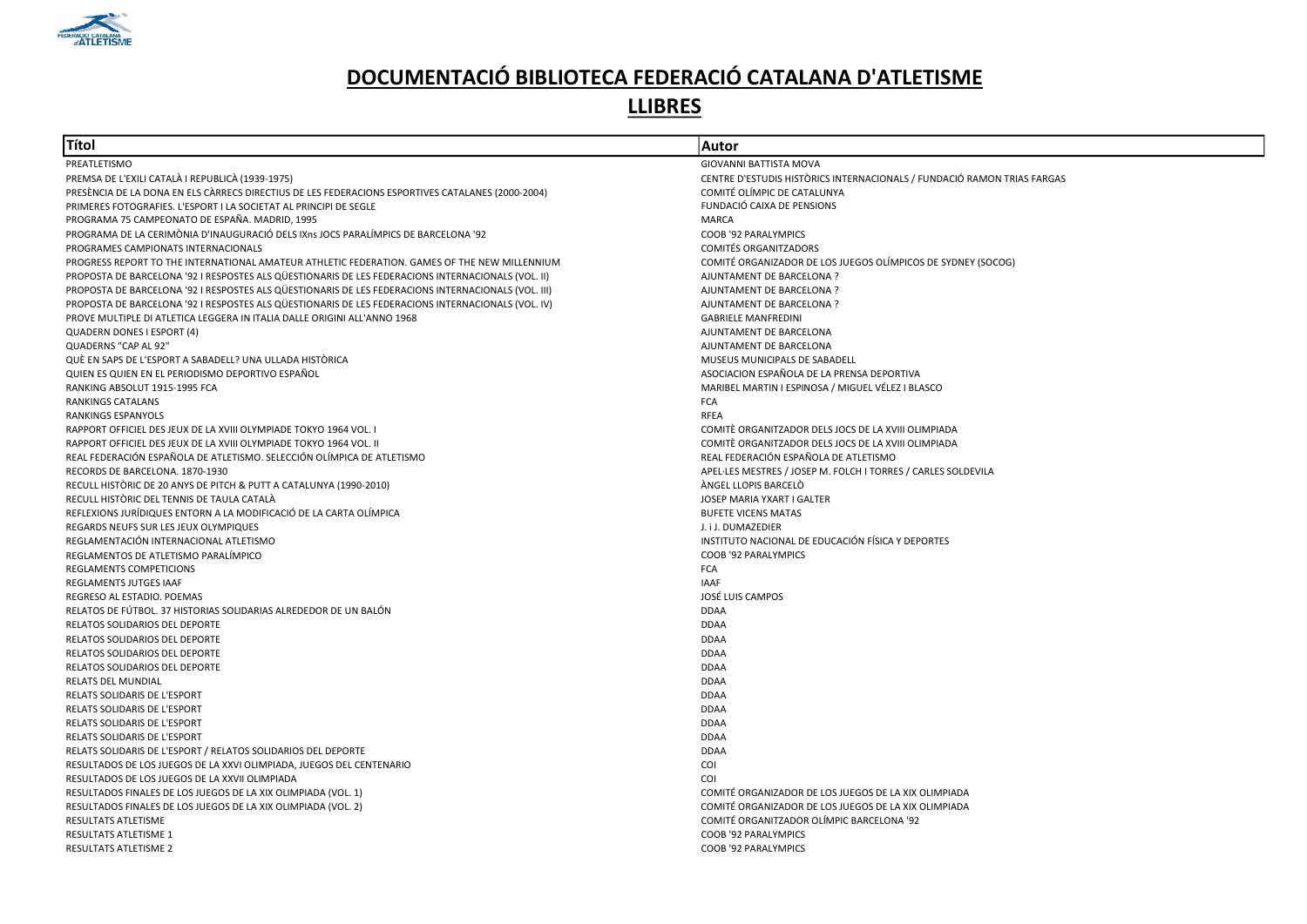

| Títol                                                                                      | Autor                                                 |
|--------------------------------------------------------------------------------------------|-------------------------------------------------------|
| <b>RESULTATS ATLETISME 3</b>                                                               | COOB '92 PARALYMPICS                                  |
| RESULTATS BADMINTON                                                                        | COMITÉ ORGANITZADOR OLÍMPIC BARCELONA '92             |
| RESULTATS BASQUETBOL                                                                       | COMITÉ ORGANITZADOR OLÍMPIC BARCELONA '92             |
| <b>RESULTATS BEISBOL</b>                                                                   | COMITÉ ORGANITZADOR OLÍMPIC BARCELONA '92             |
| <b>RESULTATS BOXA</b>                                                                      | COMITÉ ORGANITZADOR OLÍMPIC BARCELONA '92             |
| <b>RESULTATS CICLISME</b>                                                                  | COMITÉ ORGANITZADOR OLÍMPIC BARCELONA '92             |
| RESULTATS ESGRIMA 2                                                                        | COMITÉ ORGANITZADOR OLÍMPIC BARCELONA '92             |
| <b>RESULTATS FUTBOL</b>                                                                    | COMITÉ ORGANITZADOR OLÍMPIC BARCELONA '92             |
| RESULTATS GIMNASTICA 1 (ARTÍSTICA)                                                         | COMITÉ ORGANITZADOR OLÍMPIC BARCELONA '92             |
| RESULTATS GIMNASTICA 2 (RÍTMICA)                                                           | COMITÉ ORGANITZADOR OLÍMPIC BARCELONA '92             |
| RESULTATS HALTEROFÍLIA                                                                     | COMITÉ ORGANITZADOR OLÍMPIC BARCELONA '92             |
| <b>RESULTATS HANDBOL</b>                                                                   | COMITÉ ORGANITZADOR OLÍMPIC BARCELONA '92             |
| RESULTATS HÍPICA                                                                           | COMITÉ ORGANITZADOR OLÍMPIC BARCELONA '92             |
| RESULTATS HOQUEI (SOBRE HERBA)                                                             | COMITÉ ORGANITZADOR OLÍMPIC BARCELONA '92             |
| RESULTATS HOQUEI SOBRE PATINS                                                              | COMITÉ ORGANITZADOR OLÍMPIC BARCELONA '92             |
| <b>RESULTATS JUDO</b>                                                                      | COMITÉ ORGANITZADOR OLÍMPIC BARCELONA '92             |
| <b>RESULTATS LLUITA</b>                                                                    | COMITÉ ORGANITZADOR OLÍMPIC BARCELONA '92             |
| RESULTATS NATACIÓ 1                                                                        | COMITÉ ORGANITZADOR OLÍMPIC BARCELONA '92             |
| RESULTATS NATACIÓ 2                                                                        | COMITÉ ORGANITZADOR OLÍMPIC BARCELONA '92             |
| RESULTATS PENTATLÓ MODERN                                                                  | COMITÉ ORGANITZADOR OLÍMPIC BARCELONA '92             |
| <b>RESULTATS PILOTA BASCA</b>                                                              | COMITÉ ORGANITZADOR OLÍMPIC BARCELONA '92             |
| RESULTATS PIRAGÜISME                                                                       | COMITÉ ORGANITZADOR OLÍMPIC BARCELONA '92             |
| <b>RESULTATS REM 1</b>                                                                     | COMITÉ ORGANITZADOR OLÍMPIC BARCELONA '92             |
| RESULTATS TAEKWONDO                                                                        | COMITÉ ORGANITZADOR OLÍMPIC BARCELONA '92             |
| <b>RESULTATS TENNIS</b>                                                                    | COMITÉ ORGANITZADOR OLÍMPIC BARCELONA '92             |
| <b>RESULTATS TENNIS DE TAULA</b>                                                           | COMITÉ ORGANITZADOR OLÍMPIC BARCELONA '92             |
| <b>RESULTATS TIR AMB ARC</b>                                                               | COMITÉ ORGANITZADOR OLÍMPIC BARCELONA '92             |
| RESULTATS TIR OLÍMPIC                                                                      | COMITÉ ORGANITZADOR OLÍMPIC BARCELONA '92             |
| <b>RESULTATS VELA</b>                                                                      | COMITÉ ORGANITZADOR OLÍMPIC BARCELONA '92             |
| <b>RESULTATS VOLEIBOL</b>                                                                  | COMITÉ ORGANITZADOR OLÍMPIC BARCELONA '92             |
| RETROSPECTIVAS OLÍMPICAS                                                                   | <b>OTTO MAYER</b>                                     |
| REUS DEPORTIU 1909-1934                                                                    | <b>REUS DEPORTIU</b>                                  |
| REVOLUCIÓ OLÍMPICA. BIOGRAFIA OLÍMPICA DE JOAN ANTONI SAMARANCH                            | <b>DAVID MILLER</b>                                   |
| RFEA JUEGOS OLÍMPICOS. CUADRO GENERAL - JUEGOS OLÍMPICOS - AIRE LIBRE                      | REAL FEDERACIÓN ESPAÑOLA DE ATLETISMO                 |
| RUNNERS AND RACES: 1500m/MILE                                                              | CORDNER NELSON / ROBERTO QUERCETANI                   |
| SABADELL AMB L'ESPORT                                                                      | AJUNTAMENT DE SABADELL                                |
| SALTOS Y LANZAMIENTOS                                                                      | <b>ROBERT CASTE</b>                                   |
| SALUD, FUERZA, BELLEZA, POR MEDIO DE LA GIMNASIA SUECA                                     | DR. SAIMBRAUM                                         |
| SAMARANCH. A TRUE FRIEND OF CHINA                                                          | <b>DENG XIAOPING</b>                                  |
| SANTIAGO GÜELL I LÓPEZ: EL PRIMER CATALÀ AL COMITÈ OLÍMPIC INTERNACIONAL                   | ALBERTO ARAGÓN PÉREZ                                  |
| SCHÖNHEIT IM OLYMPISCHEN KAMPF                                                             | LENI RIEFENSTAHL                                      |
| SEIKO. MEASURING GREATNESS: SEIKO GUIDE TO TIMEKEEPING AND SCOREKEEPING THE XXVth OLYMPIAD | <b>SEIKO</b>                                          |
| SEIKO. THE MEASURE OF GREATNESS: THE TIMING AND SCORING FOR THE GAMES OF THE XXV OLYMPIAD  | <b>SEIKO</b>                                          |
| SELECCIÓN ESPAÑOLA 7º CAMPEONATO DEL MUNDO DE ATLETISMO                                    | DEPARTAMENTO DE PRENSA Y ESTADÍSTICA DE LA RFEA       |
| SELECCIÓN ESPAÑOLA PARA LOS JJ.OO. DE BARCELONA '92                                        | REAL FEDERACIÓN ESPAÑOLA DE ATLETISMO                 |
| SELECCIONS ESPORTIVES. UN DRET DE CATALUNYA                                                | JAUME LLAURADÓ / JORDI FINESTRES                      |
| SEOUL 1988. RESULTADOS ATLETISMO                                                           | COMITÉ ORGANIZADOR DE LOS JUEGOS DE LA XXIV OLIMPIADA |
| SEOUL 1988. SPECIAL EDITION IOC                                                            | IOC                                                   |
| SEOUL '88. ATHLETICS FULL RESULTS                                                          | <b>IBM</b>                                            |
| SEOUL '88. THE OFFICIAL BOOK OF THE GAMES OF THE XXIVth OLYMPIAD                           | <b>DAVID MILLER</b>                                   |
|                                                                                            |                                                       |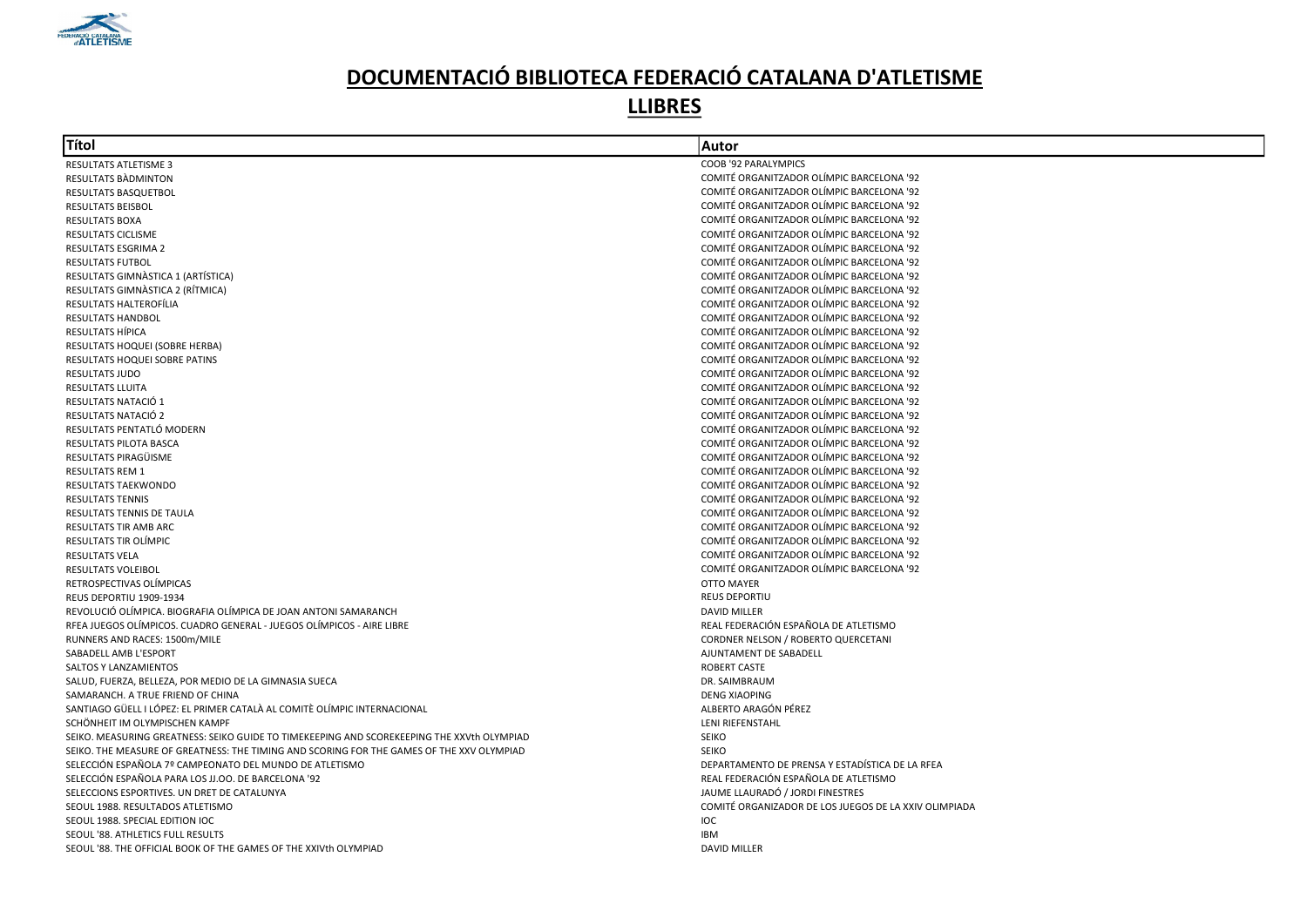

| lTítol                                                                                                     | Autor                                                            |
|------------------------------------------------------------------------------------------------------------|------------------------------------------------------------------|
| SERÉIS CAMPEONES                                                                                           | JOSÉ LUIS LÓPEZ                                                  |
| SESTO SAN GIOVANNI. UNA CITTÀ IN MARCIA                                                                    | DANIELE REDAELLI / FAUSTO NARDUCCI                               |
| SINGLADURA DE L'ATLETISME CALELLENC 1927-1990                                                              | LLUÍS CAMPENY I COLL                                             |
| SISTEMA ESPORTIU CATALÀ. TEMPS DE DECIDIR, TEMPS DE SUMAR                                                  | GERARD ESTEVA I VILADECANS / UFEC                                |
| SOCIOLOGÍA DEL DEPORTE                                                                                     | GÜNTHER LÜSCHEN / KURT WEIS                                      |
| SPORT GALA 89                                                                                              | VVAA / OLYMPISCHE SPORT BIBLIOTHEK                               |
| SPORT GALA 91                                                                                              | VVAA / OLYMPISCHE SPORT BIBLIOTHEK                               |
| SPORT GALA 92                                                                                              | VVAA / OLYMPISCHE SPORT BIBLIOTHEK                               |
| SPORT GALA 93                                                                                              | VVAA / OLYMPISCHE SPORT BIBLIOTHEK                               |
| SPORT GALA 93. THE SPORTS REVIEW OF THE YEAR INTERNATIONAL OLYMPIC COMMITTE                                | VVAA / OLYMPISCHE SPORT BIBLIOTHEK                               |
| SPORT GALA 94. THE SPORTS REVIEW OF THE YEAR INTERNATIONAL OLYMPIC COMMITTE                                | VVAA / OLYMPISCHE SPORT BIBLIOTHEK                               |
| SPORT GALA 95. THE SPORTS REVIEW OF THE YEAR INTERNATIONAL OLYMPIC COMMITTE                                | VVAA / OLYMPISCHE SPORT BIBLIOTHEK                               |
| SPORTIFS DE TOUS LES TEMPS                                                                                 | <b>LOUIS FAUROBERT</b>                                           |
| SPORTMAN                                                                                                   | <b>GABRIEL PERNAU</b>                                            |
| SPORTS ANNUAL 1950-51                                                                                      | <b>SPORTING RECORD</b>                                           |
| SPORTS DICTIONARY IN SEVEN LENGUAGES. ATLÉTIKA                                                             | <b>FERENC HEPP</b>                                               |
| SPORTS IN SPAIN (I)                                                                                        | JULIO CÉSAR IGLESIAS                                             |
| SPORTS IN SPAIN (II)                                                                                       | JULIO CÉSAR IGLESIAS                                             |
| <b>STADIUM</b>                                                                                             | JACINTO MIQUELARENA                                              |
| STORIA DELL'ATLETICA EUROPEA. 1793-1968                                                                    | <b>LUCIANO SERRA</b>                                             |
| STORIA DELL'ATLETICA LEGGERA. DALLE ORIGINI AL NOSTRI GIORNI                                               | <b>GIORGIO BONACINA</b>                                          |
| SUITE OLYMPIC CENTENNIAL (INTRODUCCIÓN)                                                                    | COMITÉ OLÍMPIC INTERNACIONAL                                     |
| SUITE OLYMPIC CENTENNIAL. 50 MASTERS OF CONTEMPORARY ART                                                   | COMITÉ OLÍMPIC INTERNACIONAL                                     |
| SUITE OLYMPIC CENTENNIAL. A HISTORY OF MODERN OLYMPISM                                                     | COMITÉ OLÍMPIC INTERNACIONAL                                     |
| <b>SUOMEN SUURKISAT</b>                                                                                    | <b>VVAA</b>                                                      |
| SVENSKA IDROTTSFÖRBUNDET (1895-1945)                                                                       | BIRGER ERICSSON / TAGE ERICSSON / BO LINDMAN / STEN SVENSSON     |
| SYDNEY 2000                                                                                                | VVAA / OLYMPISCHE SPORT BIBLIOTHEK                               |
| SYDNEY 2000, CIUTAT I OLIMPISME                                                                            | <b>AVELINO PI</b>                                                |
| TABLA DE EQUIVALENCIAS DE LAS MEDIDAS ANTIGUAS EN UNIDADES MÉTRICAS                                        | A. de P. B.                                                      |
| TABLA DE PUNTUACIÓN IAAF                                                                                   | <b>IAAF</b>                                                      |
| TERESA MARIA ROCA I VALLMAJOR, UNA VIDA DEDICADA A L'ESPORT (1948-1993)                                    | <b>FERRAN RODRÍGUEZ I QUILES</b>                                 |
| THE COMMEMORATIVE BOOK OF THE SUMMER GAMES BARCELONA '92                                                   | PROFESSIONAL TEAM PUBLICATIONS, INC.                             |
| THE COMPLETE BOOK OF RUNNING                                                                               | JAMES F. FIXX                                                    |
| THE COMPLETE BOOK OF THE OLYMPICS                                                                          | DAVID WALLECHINSKY                                               |
| THE ENCYCLOPAEDIA OF ATHLETICS                                                                             | MELVYN WATMAN                                                    |
| THE ENCYCLOPAEDIA OF ATHLETICS                                                                             | <b>MELVYN WATMAN</b>                                             |
| THE GAMES OF THE XVIIIth OLYMPIAD TOKYO 1964                                                               | INTERNATIONAL OLYMPIC INSTITUTE LAUSANNE                         |
| THE GLORY OF OLYMPIA. ART HEROES AND MYTHS OF THE ANCIENT OLYMPIC GAMES                                    | C. AMPOLO / G. BRIGANTI / A. GNOLI / L. SICHIROLLO / A. TABUCCHI |
| THE GREATEST OLYMPICS. FROM BADEN-BADEN TO SEOUL                                                           | KIM UN-YONG                                                      |
| THE GUINNESS BOOK OF ATHLETICS FACTS & FEATS                                                               | PETER MATTHEWS                                                   |
| THE GUINNESS BOOK OF OLYMPIC RECORDS                                                                       | <b>NORRIS AND ROSS MCWHIRTER</b>                                 |
| THE GUINNESS BOOK OF THE MARATHON                                                                          | <b>ROGER GYNN</b>                                                |
| THE MAGIC OF ATHLETICS. A CENTURY OF GREAT MOMENTS / LA MAGIE DE L'ATHLÉTISME. UN SIÈCLE DE GRANDS MOMENTS | IAAF                                                             |
| THE MODERN OLYMPICS STORY                                                                                  | <b>SÁNDOR BARCS</b>                                              |
| THE OFFICIAL CENTENARY HISTORY OF THE AAA (AMATEUR ATHLETIC ASSOCIATION)                                   | PETER LOVESEY                                                    |
| THE OLYMPIC GAMES 1984                                                                                     | LORD KILLANIN / JOHN RODDA                                       |
| THE OLYMPIC GAMES BOOK                                                                                     | <b>HAROLD ABRAHAMS</b>                                           |
| THE OLYMPICS                                                                                               | RON PICKERING / NORMAN HARRIS                                    |
| THE SONY TAPE GUIDE TO WHO'S WHO IN THE 1984 OLYMPICS                                                      | DAVID EMERY                                                      |
| THE TOUGHEST RACE IN THE WORLD. A LOOK AT 30 YEARS OF THE IAAF WORLD CROSS COUNTRY CHAMPIONSHIPS           | <b>IAAF</b>                                                      |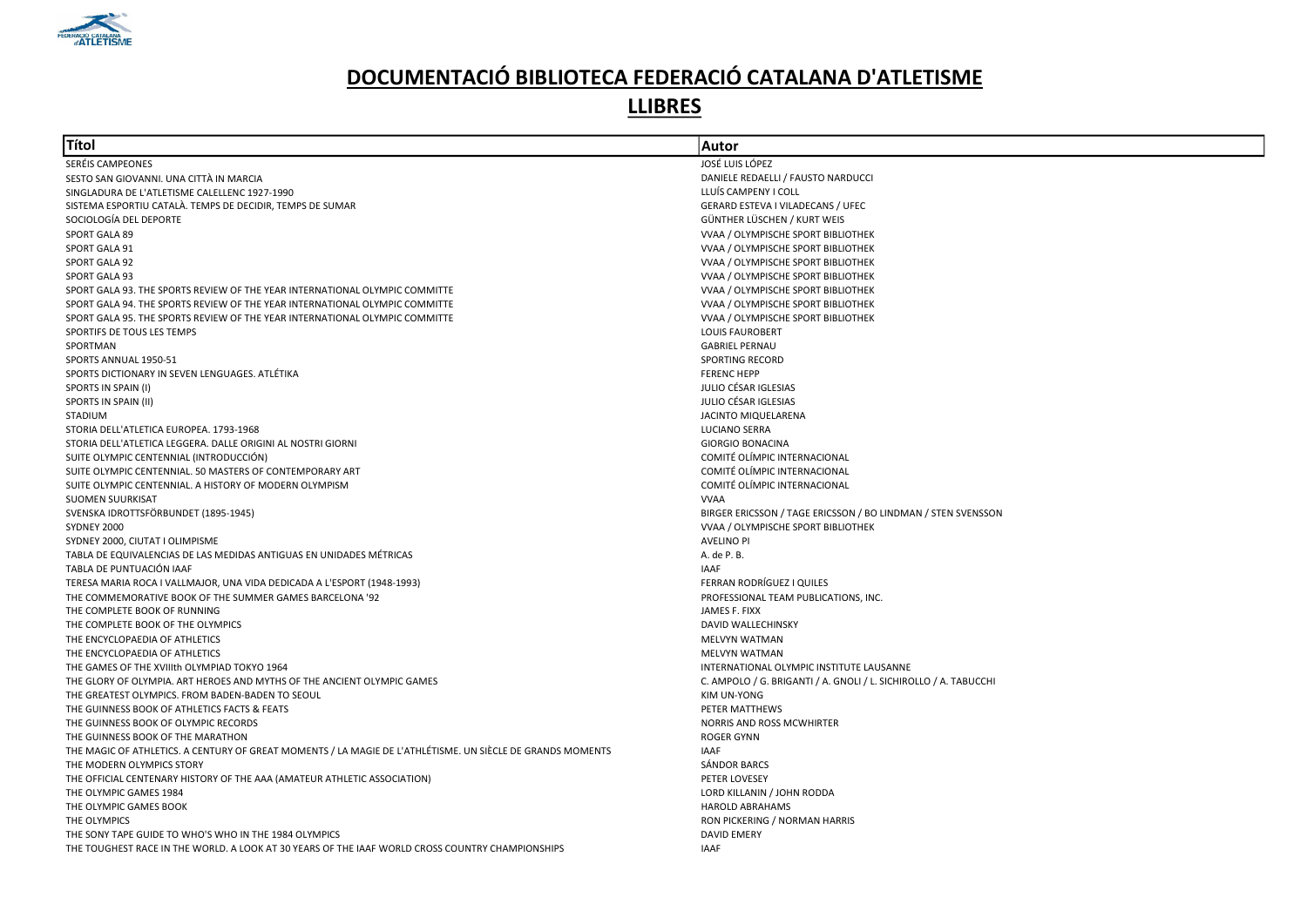

| Títol                                                                                              | Autor                                              |
|----------------------------------------------------------------------------------------------------|----------------------------------------------------|
| TODAS LAS REGLAS DE LOS DEPORTES. ATLETISMO                                                        | MICHELE GALBUSERA                                  |
| TOKIO '91. LOS MEJORES ATLETAS DEL MUNDO                                                           | JOSE LUIS LOPEZ                                    |
| <b>TOKYO '91</b>                                                                                   | SEIKO YASUDA                                       |
| TOMÁS BARRIS. EL ATLETA QUE ABRIÓ LAS PUERTAS DE EUROPA. L'ATLETA QUE VA OBRIR LES PORTES D'EUROPA | IGNACIO MANSILLA / JOSE LUIS HERNÁNDEZ             |
| TOMÀS BARRIS. UN NOM EMBLEMÀTIC DE L'ATLETISME CATALÀ                                              | JORDI BUSCÀ I COLELL                               |
| TÒQUIO AL COR                                                                                      | <b>JORGE GAMERO</b>                                |
| TOTAL SPORTS OPERATIONS SYSTEM: ATHLETICS                                                          | <b>SEIKO</b>                                       |
| TRACK & FIELD OLYMPIC RECORDS                                                                      | <b>HAROLD ABRAHAMS</b>                             |
| TWENTY-FIVE YEARS OF PROGRESS IN TRACK AND FIELD ATHLETICS (1932-1956)                             | <b>LUIGI MENGONI</b>                               |
| UFEC 1933-2008, 75 ANYS D'ESPORT A CATALUNYA                                                       | CARLES GALLÉN UTSET                                |
| ULTRAFONDO 100KM, CANTABRIA PIONERA                                                                | J.A. SOTO ROJAS                                    |
| UN CAMÍ, UNA FITA, ELS MEUS 5 JOCS OLÍMPICS                                                        | <b>JORDI SANS</b>                                  |
| UN SIGLO DE ATLETISMO VALENCIANO (1907-2008)                                                       | RECAREDO AGULLÓ ALBUIXECH                          |
| UNA ESCOLA MÉS ESPORTIVA I UN ESPORT MÉS EDUCATIU                                                  | AJUNTAMENT DE BARCELONA                            |
| UNA RELACIÓ OLÍMPICA DE DOS MIL·LENIS: MINICIUS I BARCELONA                                        | ALBERTO ARAGÓN PÉREZ                               |
| UNIVERSIADI DI ATLETICA                                                                            | RAUL LEONI / PAUL JENES / JOSEP COROMINAS          |
| V BIENAL INTERNACIONAL DEL DEPORTE EN LAS BELLAS ARTES                                             | DELEGACIÓN NACIONAL DE EDUCACIÓN FÍSICA Y DEPORTES |
| <b>VELOCIDAD Y RELEVOS</b>                                                                         | <b>CARLOS GIL PEREZ</b>                            |
| VEN A DESCUBRIR EL MUSEO OLÍMPICO. GUÍA DEL VISITANTE                                              | MUSEO OLÍMPICO LAUSANA                             |
| VIC 100 ANYS D'ATLETISME                                                                           | MERCÈ MASNOU / TOMÀS MASFERRER / MANEL CUMERAS     |
| VIDA Y AVENTURAS DEL C. DE F. JUNIOR. BODAS DE PLATA 1917-1942                                     | C. DE F. JUNIOR                                    |
| VIII OLIMPIADA. PARIS 1924 INFORME OFICIAL                                                         | <b>COMITÉ OLIMPIC FRANCÈS</b>                      |
| VINT ANYS D'ATLETISME DE PROMOCIÓ                                                                  | JOSEP MARIA ESTRUCH I PINYOL                       |
| VISIONES DEL DEPORTE (I)                                                                           | PUBLIO LÓPEZ MONDÉJAR                              |
| VIVÈNCIES I ANÈCDOTES DEL C.A. LAIETÀNIA                                                           | ANTONI BONAMUSA SAURÍ                              |
| WOMEN'S TRACK AND FIELD ATHLETICS                                                                  | <b>IAAF</b>                                        |
| WORLD CUP IN ATHLETICS BARCELONA 1989. STATISTICS HANDBOOK                                         | IAAF / ATFS                                        |
| X OLIMPIADA LOS ANGELES 1932. INFORME OFICIAL                                                      | COMITÈ DE LA Xth OLIMPIADA                         |
| XI MEMORIAL INTERNACIONAL DE MARXA ATLÈTICA GUERAU GARCÍA                                          | FUNDACIÓ GUERAU GARCÍA                             |
| XIV OLIMPIADA LONDRES 1948                                                                         | COMITÈ ORGANITZADOR DE LA XIV OLIMPIADA            |
| Xth OLYMPIAD LOS ANGELES 1932, OLYMPIC PHOTOGRAPH COLLECTION                                       | <b>GEORGE R. WATSON</b>                            |
| XV OLIMPIADA HELSINKI 1952. INFORME OFICIAL                                                        | COMITÈ ORGANITZADOR DE LA XV OLIMPIADA             |
| XVII OLIMPIADE - RISULTATI GENERALI                                                                | IBM (CENTRO ELETTRONICO DI INFORMAZIONI)           |
| XXVth OLYMPIC GAMES BARCELONA 1992. IAAF-ATFS ATHLETICS STATISTICS HANDBOOK                        | <b>MARK BUTLER</b>                                 |
| ZUM LEBEN UND WIRKEN VON UDO STEINBERG                                                             | <b>MARION STASCHEIT</b>                            |
|                                                                                                    |                                                    |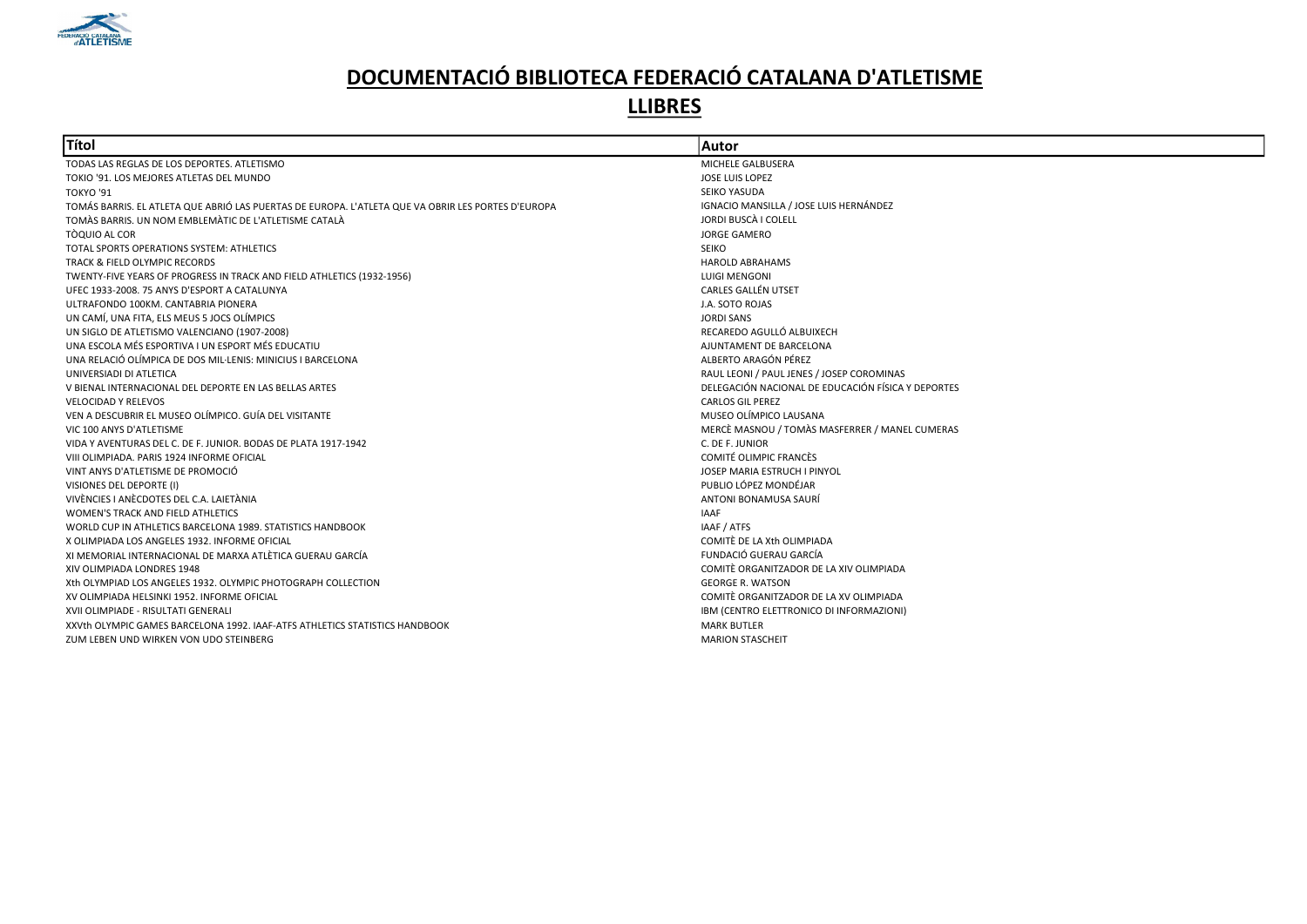

| <b>Títol</b>                                                                      | Nombre de revistes                              |
|-----------------------------------------------------------------------------------|-------------------------------------------------|
|                                                                                   |                                                 |
| 424                                                                               | Diari (dill - diss)                             |
| (A.D.) MARATHON                                                                   |                                                 |
| 110 MUNDO DEPORTIVO (1906-2016) LOS 110 MOMENTOS CLAVE DE LA HISTORIA DEL DEPORTE |                                                 |
| 1936 A.A.O. I ATENEU. SECCIÓ D'ATLETISME                                          |                                                 |
| <b>30MIL MUNDO DEPORTIVO</b>                                                      |                                                 |
| 35 ANIVERSARIO (1979-2014) SPORT, LA HISTORIA CONTINÚA                            |                                                 |
| 75 AÑOS DEL BARÇA (LA ACTUALIDAD ESPAÑOLA)                                        |                                                 |
| A SUS MARCAS                                                                      | Mensual (12 l'any)                              |
| <b>AIRE LIBRE</b>                                                                 | Setmanal (19)                                   |
| <b>AMATEUR ATHLETE</b>                                                            | Mensual (12 l'any)                              |
| <b>ANTORCHA</b>                                                                   | Mensual (10-12 l'any aprox.)                    |
| APUNTS. EDUCACIÓ FÍSICA I ESPORTS                                                 | Trimestral (4 l'any)                            |
| AS                                                                                | Setmanal (52 l'any)                             |
| <b>ATAETNKA</b>                                                                   | Mensual (12)                                    |
| ATHLETAE / EXPRÉS (BUTLLETÍ DEL CLUB ATLETISME SANT CELONI)                       |                                                 |
| <b>ATHLETICS</b>                                                                  | Mensual (12 l'any)                              |
| <b>ATHLETICS ARENA</b>                                                            | Mensual (10-12 l'any aprox.)                    |
| <b>ATHLETICS PRESS</b>                                                            | 6                                               |
| <b>ATHLETICS WEEKLY</b>                                                           | Setmanal (52 l'any)                             |
| <b>ATHLETICS WORLD</b>                                                            | Mensual (12 l'any)                              |
| <b>ATLETAS</b>                                                                    | Mensual (13)                                    |
| <b>ATLETES ANDORRA</b>                                                            | հ                                               |
| <b>ATLETICA</b>                                                                   | Quinzenal - Setmanal - Mensual (35-44-12 l'any) |
| <b>ATLETICA</b>                                                                   | $\overline{2}$                                  |
| ATLETICA LEGGERA                                                                  | Mensual (12 l'any)                              |
| ATLETICA. SPECIALE GIOCHI OLIMPICI                                                |                                                 |
| <b>ATLETISME</b>                                                                  | 23                                              |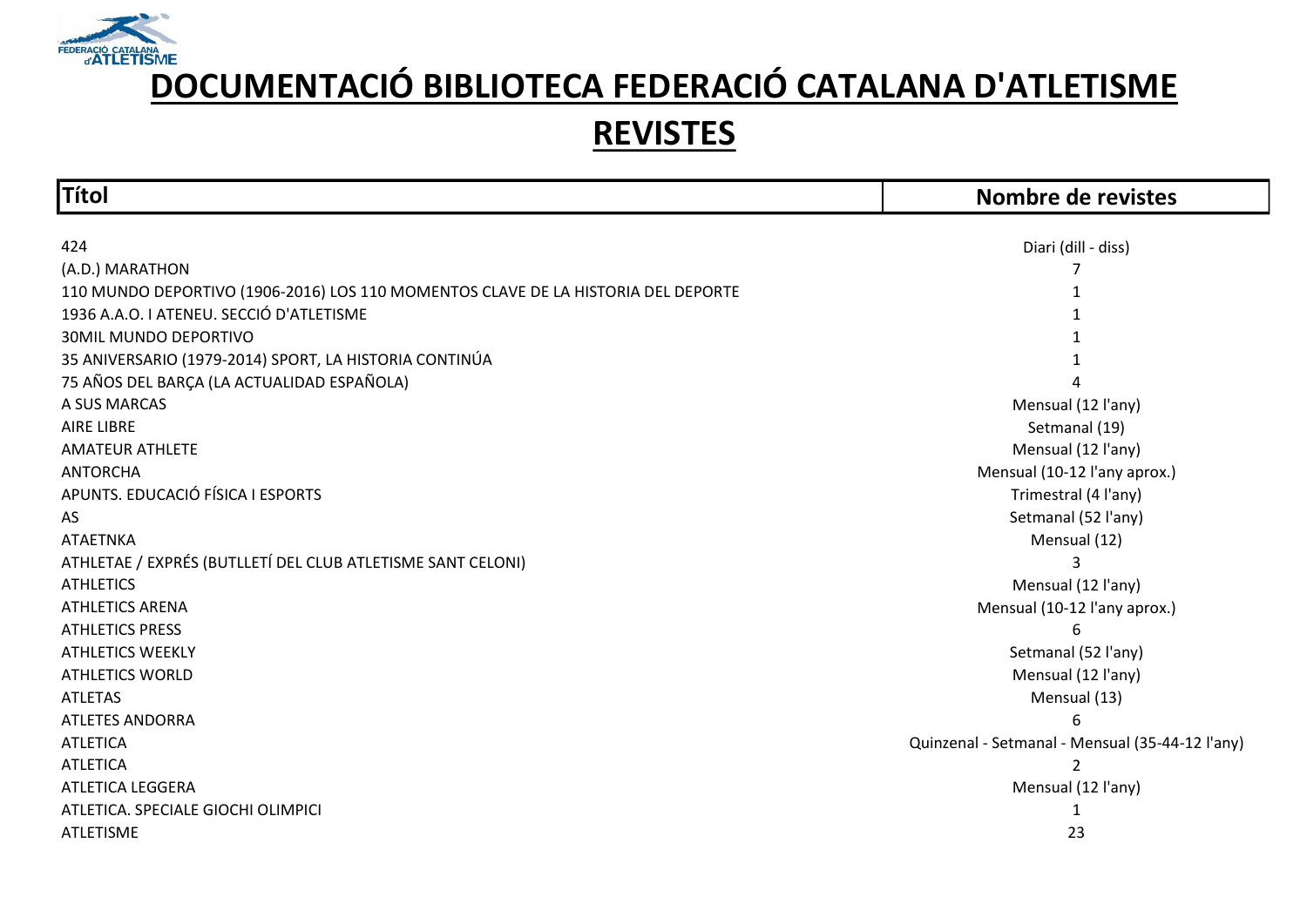

| <b>Títol</b>                                                                      | Nombre de revistes |
|-----------------------------------------------------------------------------------|--------------------|
| ATLETISME / ACCIÓ ATLÈTICA                                                        | 11                 |
| ATLETISME CATALÀ - FEDERACIÓ CATALANA D'ATLETISME                                 |                    |
| <b>ATLETISMO</b>                                                                  |                    |
| <b>ATLETISMO</b>                                                                  |                    |
| <b>ATLETISMO</b>                                                                  |                    |
| <b>ATLETISMO</b>                                                                  |                    |
| ATLETISMO - BOLETÍN DE LA FCA                                                     |                    |
| ATLETISMO (CIRCULAR DE LA FCA)                                                    | Mensual            |
| ATLETISMO ESPAÑOL                                                                 |                    |
| ATLETISMO ESPAÑOL                                                                 | Mensual            |
| <b>BARCELONA ESPORTS</b>                                                          |                    |
| BARCELONA METRÒPOLIS MEDITERRÀNIA                                                 |                    |
| BARCELONA OLÍMPICA. LA REVISTA DE LOS JUEGOS DE 1992                              | 14                 |
| <b>BARCELONA OLYMPIC NEWS</b>                                                     | 9                  |
| <b>BLAUGRANA</b>                                                                  |                    |
| <b>BOLETÍN ATLÉTICO</b>                                                           | Quinzenal (24)     |
| <b>BOLETÍN ATLÉTICO (UD VICH)</b>                                                 | Mensual (12 l'any) |
| <b>BOLETÍN DE INFORMACIÓN</b>                                                     | 1                  |
| <b>BOLETÍN DEL GEYEG</b>                                                          | Mensual (12 l'any) |
| BOLETÍN OFICIAL DE LA DELEGACIÓN NACIONAL DE DEPORTES DE F.E.T. Y DE LAS J.O.N.S. | Mensual            |
| <b>BOLETÍN OFICIAL XIX OLIMPIADA</b>                                              | 5                  |
| <b>BOLETÍN RCD ESPAÑOL</b>                                                        |                    |
| BOLETÍN RCD ESPAÑOL SECCION DE ATLETISMO                                          | 9                  |
| <b>BUTLLETÍ ATLÈTIC CA VIC</b>                                                    | 20                 |
| BUTLLETÍ CENTRE ATLÈTIC LAYETANIA (EPOCA ¿?)                                      |                    |
| BUTLLETÍ CENTRE ATLÈTIC LAYETÀNIA (EPOCA ¿?)                                      |                    |
| BUTLLETÍ COMISSIÓ DE VETERANS FCA                                                 |                    |
| BUTLLETÍ DEL CENTRE ATLÈTIC LAIETÀNIA                                             |                    |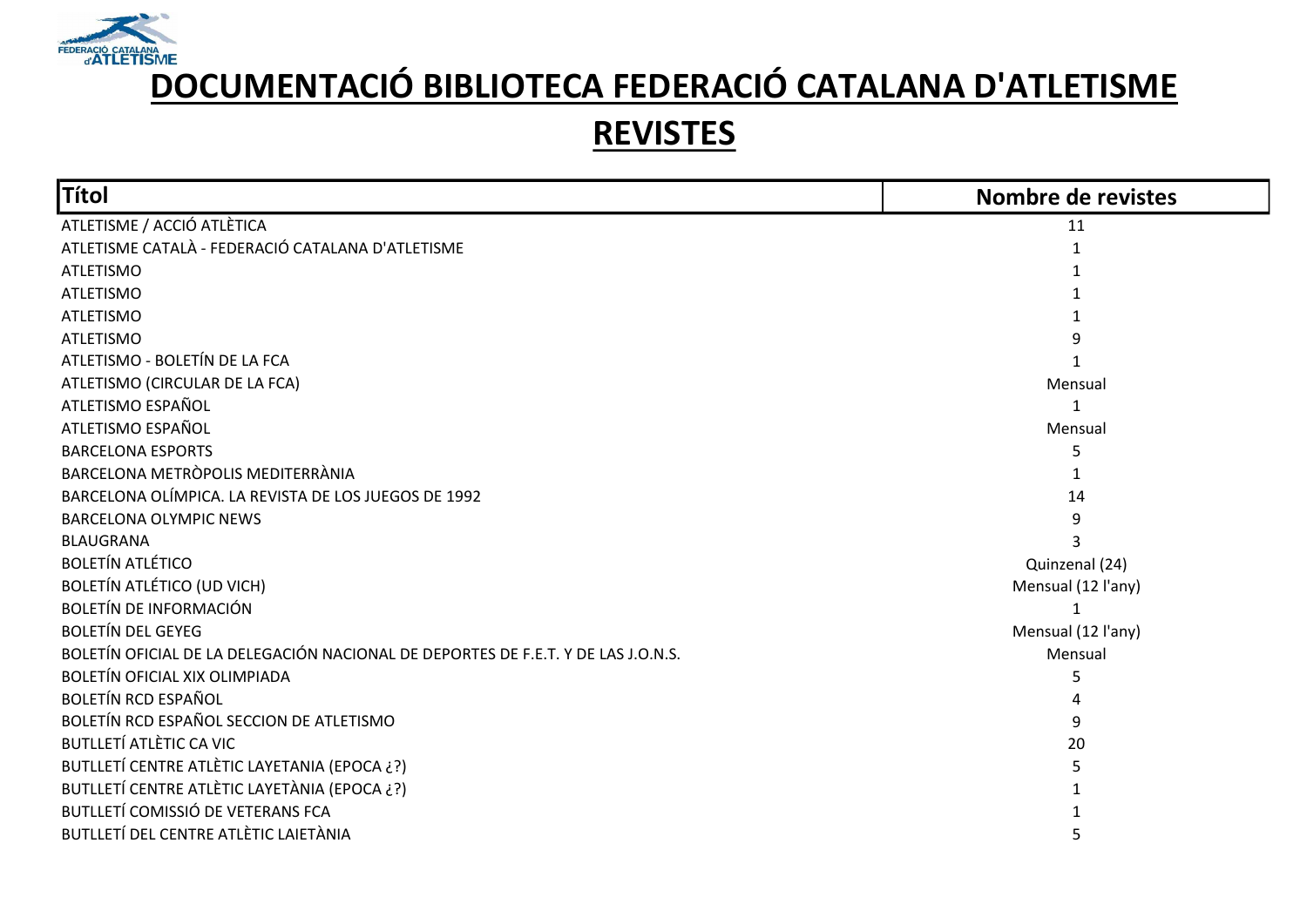

| Títol                                                                        | Nombre de revistes               |
|------------------------------------------------------------------------------|----------------------------------|
| BUTLLETÍ DEL CENTRE ATLÈTIC LAIETÀNIA (EPOCA 6)                              | 21                               |
| BUTLLETÍ D'INFORMACIÓ SOCIAL (UGE BADALONA)                                  |                                  |
| BUTLLETÍ INFORMATIU 2004 - CLUB D'ATLETISME CALELLA 40è ANIVERSARI 1964-2004 |                                  |
| BUTLLETÍ INFORMATIU CLUB ATLÈTIC MANRESA                                     |                                  |
| <b>BUTLLETÍ LA VEU DEL CLUB</b>                                              | Mensual (29)                     |
| BUTLLETÍ OFICIAL DE LA XV OLIMPIADA                                          | 16                               |
| C. DE F. JUNIOR                                                              |                                  |
| CAMPEÓN                                                                      | Setmanal (52 l'any)              |
| CAMPEÓN (ALMANAQUE DEP. 1950-1951)                                           |                                  |
| CATALUNYA ATLETICA                                                           | 18                               |
| CD UNIVERSITARIO - SECCION ATLETISMO                                         | Mensual - Bimensual - Trimensual |
| CENTRO ATLÉTICO LAYETANIA (EPOCA 1)                                          | Mensual (12 l'any)               |
| CENTRO ATLÉTICO LAYETANIA (EPOCA 2)                                          |                                  |
| CIRCULAR DE LA SECCIÓN DE ATLETISMO DEL CF BARCELONA                         | Mensual (7)                      |
| CLUB ATLÈTIC BERGA. BUTLLETÍ INFORMATIU                                      |                                  |
| <b>CLUB ATLÈTIC RUNNING</b>                                                  |                                  |
| CLUB ATLETICO LINTERNA ROJA                                                  | 10                               |
| CLUB ATLETICO MANRESA - BOLETÍN CIRCULAR                                     |                                  |
| CLUB D'ATLETISME CALELLA. BUTLLETÍ INFORMATIU                                | 11                               |
| <b>CLUB D'ATLETISME EGARA</b>                                                |                                  |
| <b>CLUB DEPORTIVO HISPANO-FRANCÉS</b>                                        |                                  |
| CLUB GIMNASTICO SECCIÓN ATLETISMO. BOLETÍN DE INFORMACIÓN                    |                                  |
| COMPROMETIDOS - EL 35 ANIVERSARIO DE EL PERIÓDICO (1978-2013)                |                                  |
| <b>COMUNICACIONES WORLD</b>                                                  |                                  |
| CONTACTE (BUTLLETÍ DE LA SECCIÓ D'ATLETISME DEL FC BARCELONA)                |                                  |
| <b>CORRERE</b>                                                               | Mensual (2)                      |
| <b>CUADERNOS OLÍMPICOS</b>                                                   |                                  |
| CURSOR. CIRCULAR DE JUVENTUD ATLETICA BARCELONA                              |                                  |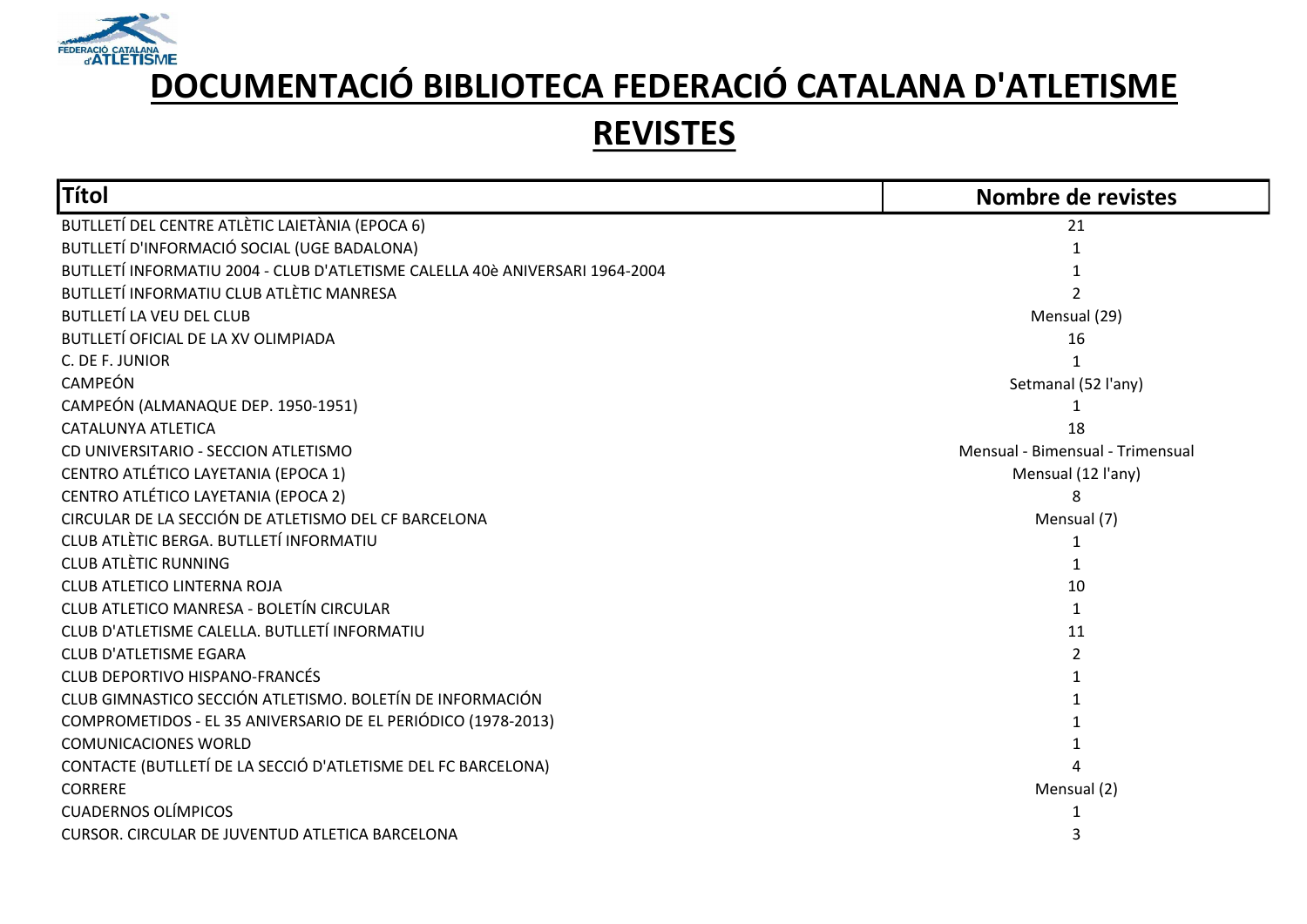

| Títol                                          | Nombre de revistes   |
|------------------------------------------------|----------------------|
| DEPORTE 2000                                   | Mensual (12 l'any)   |
| <b>DEPORTES</b>                                | Quinzenal            |
| <b>DER LEICHATHLETICK</b>                      | Setmanal (29)        |
| EL AÑO DEPORTIVO 1951                          | 1                    |
| EL DOMINICAL                                   |                      |
| EL GRÁFICO                                     | Setmanal (52 l'any)  |
| EL MUNDO DEPORTIVO                             | Setmanal (21)        |
| EL MUNTANYENC                                  |                      |
| <b>ENTENTE</b>                                 |                      |
| EPOCA OLIMPIA. BARCELONA '92                   |                      |
| ESPORT CATALÀ ANUARI 2001                      |                      |
| <b>ESPORTS I NATURA</b>                        | Mensual (3)          |
| <b>ESTADI DEL CONGOST</b>                      |                      |
| FC BARCELONA BOLETÍN OFICIAL INFORMATIVO       |                      |
| FEDERA'T                                       |                      |
| FEM BARÇA                                      |                      |
| FUNDACIÓ (FCB)                                 | Bimensual (15)       |
| FUNDACIÓ BARÇA 25 ANYS                         | 1                    |
| GEIEG 100 ANYS                                 |                      |
| <b>HISTORIA Y VIDA</b>                         |                      |
| HURACÁN                                        |                      |
| <b>IAAF BULLETIN</b>                           | Quatrimestral (42)   |
| IAAF COMITÉ D'EUROPE BULLETIN                  | Anual (5)            |
| <b>IAAF MAGAZINE</b>                           | Trimestral (4 l'any) |
| IAAF MAGAZINE. 24TH OLYMPIC GAMES SEOUL 1988   |                      |
| IAAF MAGAZINE. CENTENNIAL OLYMPIC GAMES REPORT |                      |
| <b>IBAIONDO</b>                                |                      |
| <b>IMATGE DE CATALUNYA</b>                     |                      |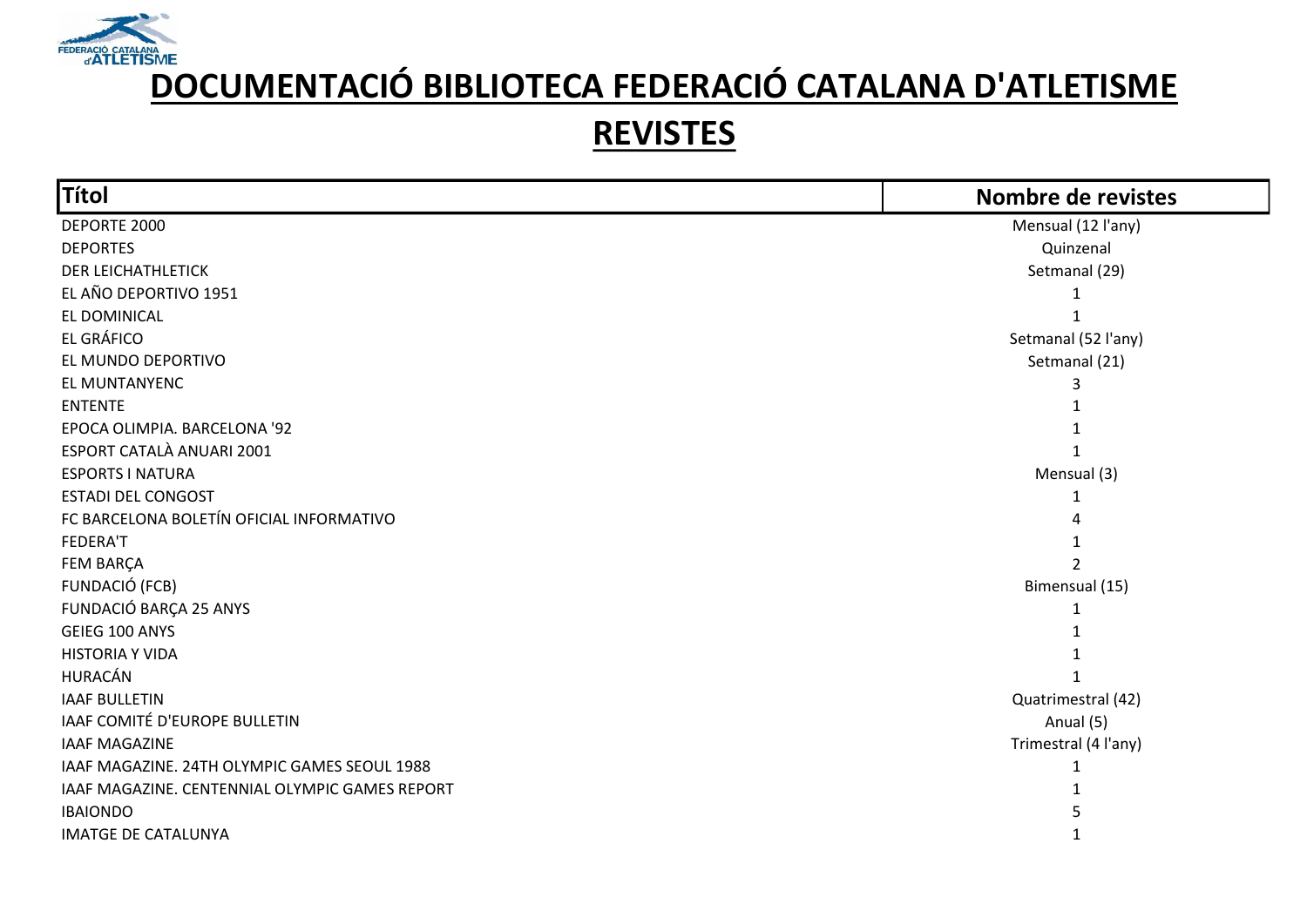

| <b>Títol</b>                                                                             | Nombre de revistes              |
|------------------------------------------------------------------------------------------|---------------------------------|
| INFORMACIÓ SOBRE LA VENDA D'ENTRADES                                                     |                                 |
| JOVENTUT ATLÈTICA SABADELL. BUTLLETÍ JAS                                                 | 12                              |
| <b>JUEGOS OLÍMPICOS 1936</b>                                                             | 1                               |
| LA COLECCIÓN DEL DIARIO DE LOS JUEGOS DE 1992                                            | 37                              |
| LA COLMENA (SOCIEDAD COOPERATIVA POPULAR DE CONSUMO)                                     |                                 |
| LA MARCHA ESPAÑOLA                                                                       | Mensual                         |
| LA OLIMPIADA EN COLOR (LA ACTUALIDAD ESPAÑOLA)                                           | 2                               |
| LA TRAGEDIA DE MUNICH, SANGRE EN LA OLIMPIADA (LA ACTUALIDAD ESPAÑOLA)                   |                                 |
| LA VANGUARDIA. COPA DEL MUNDO DE FUTBOL                                                  | 12                              |
| LA VIE ATHLÉTIQUE                                                                        | Bimensual (23)                  |
| L'ATHLETISME                                                                             | Quinzenal - Mensual - Bimensual |
| LE MIROIR DE L'ATHLETISME                                                                | Trimestral (4 l'any)            |
| LE MIROIR DES CHAMPIONS                                                                  |                                 |
| LE MIROIR DES SPORTS                                                                     | Setmanal (52 l'any)             |
| LEICH ATHLETICK                                                                          | Setmanal (52 l'any)             |
| LEKKA ATLETYKA                                                                           | Mensual (12 l'any)              |
| LEKKOATLETYCA                                                                            | Mensual (12 l'any)              |
| L'EQUIPE MAGAZINE                                                                        | Setmanal (28)                   |
| L'EQUIPE MAGAZINE ATHLETISME                                                             | Mensual (12 l'any)              |
| L'ESTADI (REVISTA DEL CLUB ATLÈTIC PALAFRUGELL)                                          |                                 |
| L'HOSPITALET MARCHA                                                                      | Mensual                         |
| LIBRO DE LA OLIMPIADA (LA ACTUALIDAD ESPAÑOLA)                                           |                                 |
| LIBRO DE LA OLIMPIADA. LA HISTORIA OLIMPICA: DE ATENAS A MUNICH (LA ACTUALIDAD ESPAÑOLA) |                                 |
| LIBRO DE LA OLIMPIADA. OLIMPIADA DE MUNICH 1972                                          |                                 |
| <b>MARATHON - 42,195</b>                                                                 | Mensual (11 l'any)              |
| <b>MARCA</b>                                                                             | Setmanal (52 l'any)             |
| MEMORIA DE LA SECCIÓ ATLETISME A.A.O. I ATENEU                                           |                                 |
| MENSAJE OLÍMPICO                                                                         | 3                               |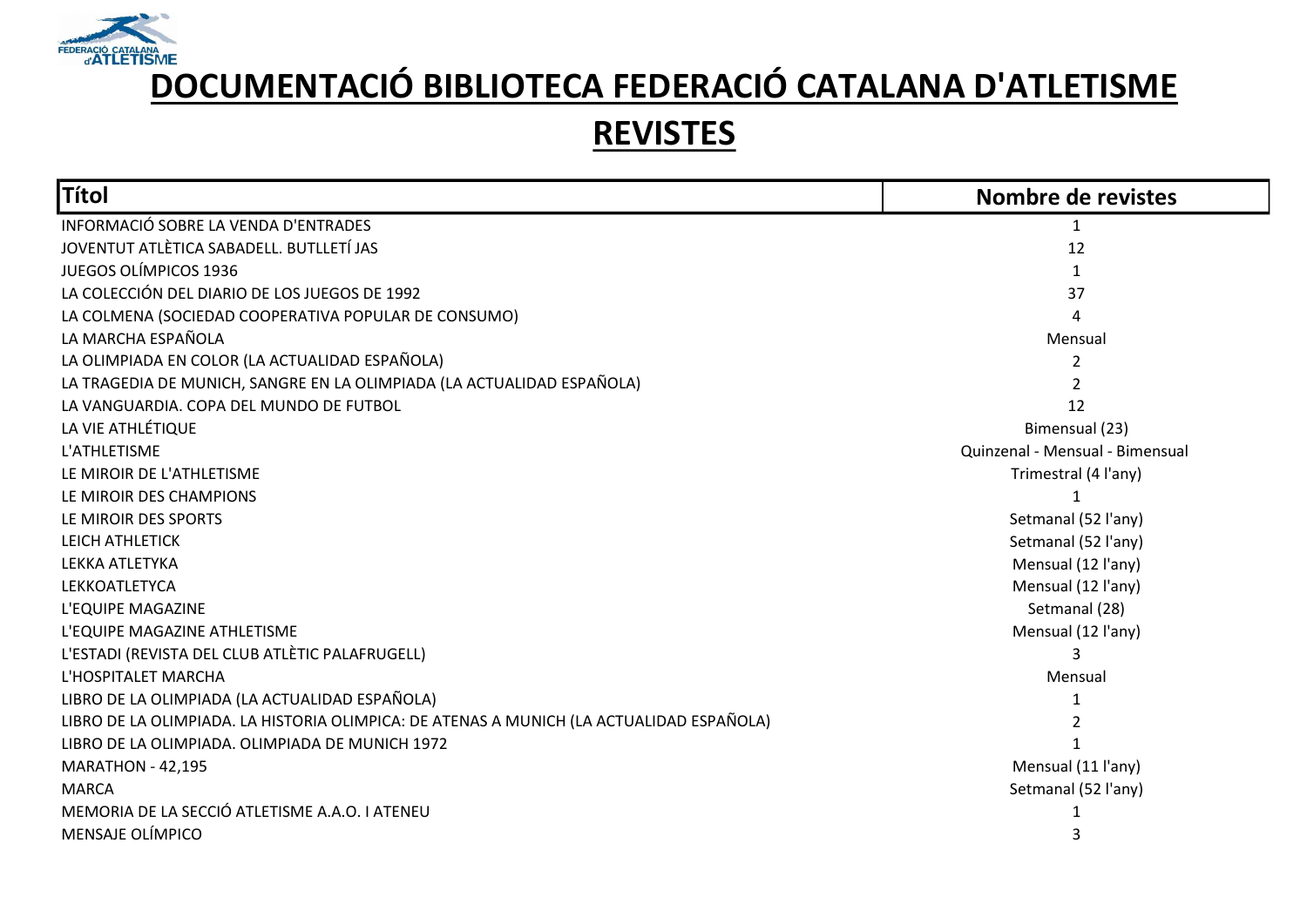

| Títol                                                                                    | Nombre de revistes              |
|------------------------------------------------------------------------------------------|---------------------------------|
| <b>MIROIR SPRINT</b>                                                                     | Setmanal (52 l'any)             |
| MUNICH 72. GUÍA PARA VER LA OLIMPIADA POR TVE (LA ACTUALIDAD ESPAÑOLA)                   |                                 |
| <b>NATACIÓN</b>                                                                          | Mensual (12 l'any)              |
| <b>OLIMPIA</b>                                                                           | Setmanal (52 l'any)             |
| OLIMPIADAS "DE OLIMPIA A MELBOURNE"                                                      |                                 |
| OLIMPIADAS SEÚL '88                                                                      | Diari (18)                      |
| OLIMPISMO. LOS ANGELES 84                                                                | Diari                           |
| OLYMPIA / SERBICIO DE PRENSA                                                             |                                 |
| OLYMPIA. HELSINKI 1952                                                                   |                                 |
| OLYMPIAD25                                                                               |                                 |
| <b>OLYMPIC MAGAZINE</b>                                                                  | Quatrimestral - Trimestral (14) |
| <b>OMNIUM</b>                                                                            |                                 |
| PERFILES ESPECIAL PARALIMPIADA. REVISTA DE LA ONCE                                       |                                 |
| PISTA Y CAMPO                                                                            | Mensual (12 l'any)              |
| PODIUM (BOLETÍN DE LA SECCIÓN DE ATLETISMO DEL C.D. TARRASA)                             | 5                               |
| PORTAVOZ DE LA SECCIÓN DE ATLETISMO DEL RCD ESPAÑOL                                      | 13                              |
| PREMIS ESPORTIUS DE LES TERRES DE L'EBRE 2015                                            |                                 |
| PROGRAMA OFICIAL DE COMPETICIONES Y ACTOS OFICIALES. FEDERACIÓN BARCELONESA DE ATLETISMO |                                 |
| QUICK. Nº ESPECIAL OLIMPIC                                                               |                                 |
| REVISTA BARÇA                                                                            | Mensual (17)                    |
| REVISTA FC BARCELONA                                                                     | Mensual (15)                    |
| REVISTA FC BARCELONA - LA VEU DEL CLUB                                                   | Bimensual (41)                  |
| REVISTA OLÍMPICA                                                                         | Mensual - Bimensual             |
| <b>REVISTA UDG</b>                                                                       |                                 |
| RUNNING (SPECIALTY GROUP)                                                                | Trimestral (4 l'any)            |
| <b>RUSC</b>                                                                              | 2                               |
| <b>SAN JORGE</b>                                                                         |                                 |
| SECCIÓN ATLÉTICA DEL CD MANRESA                                                          | 31                              |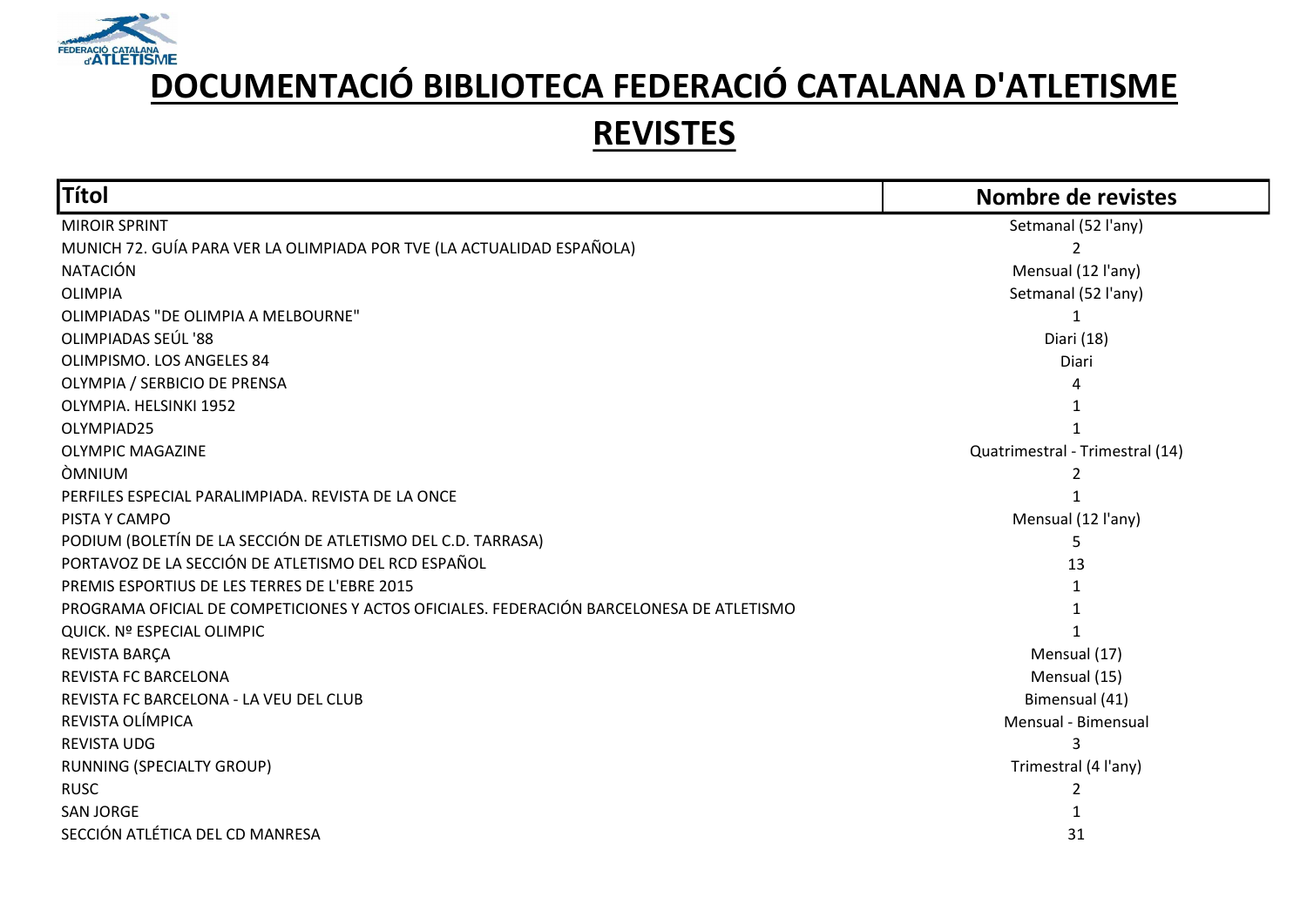

| Títol                                                               | Nombre de revistes                   |
|---------------------------------------------------------------------|--------------------------------------|
| SÍCORIS CLUB                                                        |                                      |
| <b>SPORT &amp; VIE</b>                                              | Mensual (12 l'any)                   |
| SPORT (1979-2009) SUPLEMENTO ESPECIAL 30 ANIVERSARIO                |                                      |
| SPORT (1979-2019) 40 ANIVERSARIO                                    |                                      |
| SPORT (CATALÀ)                                                      | Mensual (9)                          |
| SPORT 20 AÑOS DE ORO (1979-1999) SUPLEMENTO ESPECIAL 20 ANIVERSARIO |                                      |
| SPORT 25 AÑOS                                                       |                                      |
| SPORT CATALÀ                                                        | Setmanal (52 l'any)                  |
| <b>SPORT MONDIAL</b>                                                |                                      |
| SPORT. DIARIO DE LOS JUEGOS                                         | 18                                   |
| <b>SPORTING</b>                                                     | Cada dilluns i divendres (72)        |
| SPORTS ILLUSTRATED                                                  |                                      |
| SPRINT                                                              | Bimestral (1)                        |
| <b>STADIUM</b>                                                      | Setmanal (52 l'any)                  |
| STADIUM (REVISTA ILUSTRADA)                                         | 2                                    |
| STADIUM BARCELONA                                                   | Mensual - Bimensual (8 l'any aprox.) |
| <b>TÉCNICA ATLÉTICA</b>                                             | Mensual                              |
| TEMPS DE JOC                                                        | Bimensual                            |
| THE ATHLETE. OFFICIAL PUBLICATION OF THE AAA                        | 1                                    |
| TIEMPO DE HOY                                                       |                                      |
| <b>TIME</b>                                                         |                                      |
| <b>TRACK &amp; FIELD NEWS</b>                                       | Mensual (12 l'any)                   |
| TRIPLE SALT. UNIÓ ATLÈTICA RUBÍ                                     | 3                                    |
| <b>TRIUNFO</b>                                                      |                                      |
| UNIÓ ATLÈTICA TERRASSA                                              |                                      |
| VAT. REVISTA DEL CLUB DE ATLETISMO VALENCIA TERRA I MAR             | Bimensual                            |
| <b>VIDA DEPORTIVA</b>                                               | Setmanal (52 l'any)                  |
| <b>VOLUNTARIS '92</b>                                               | 1                                    |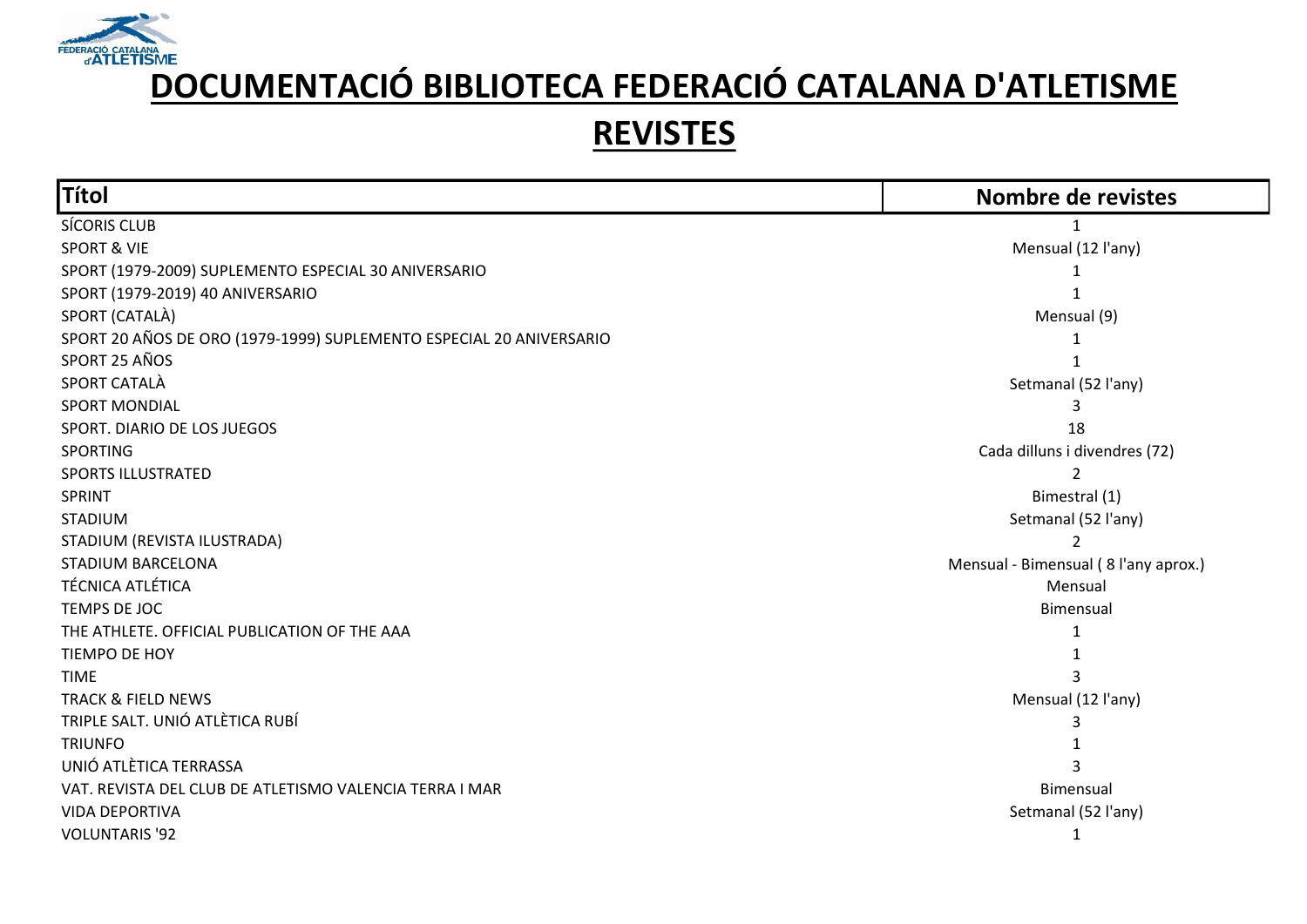

| <b>Títol</b>                                | Nombre de revistes |
|---------------------------------------------|--------------------|
| <b>WOMEN'S ATHLETICS</b>                    | Mensual (12 l'any) |
| WOMEN'S TRACK 6 FIELD WORLD                 | Mensual (12 l'any) |
| <b>WORLD SPORTS</b>                         | Mensual (12 l'any) |
| XV ANIVERSARI P.P.C.D. VILANOVA (1968-1983) |                    |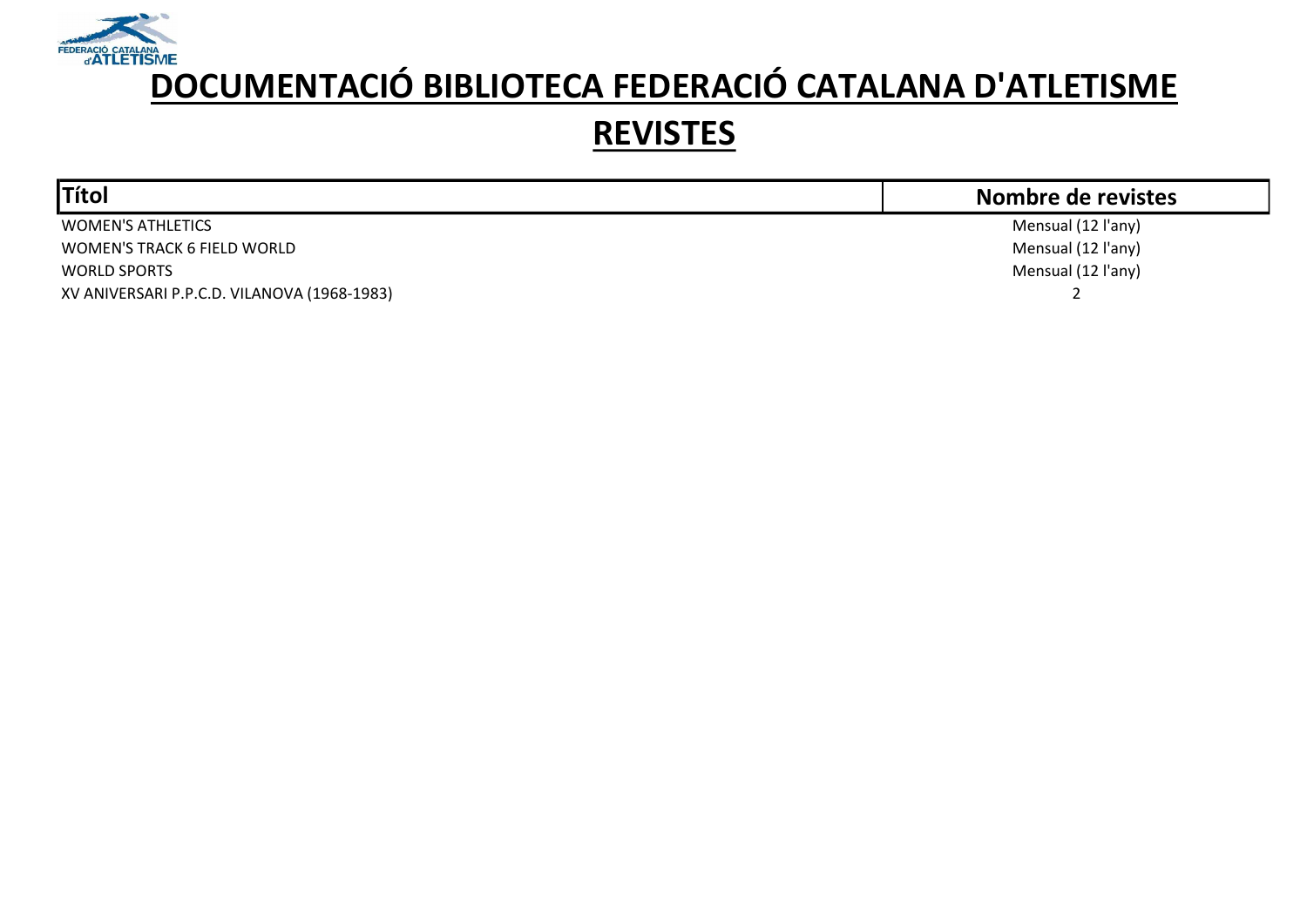

| LA MARATHON                                                                          | <b>DOCUMENTAL</b>        | ???              |
|--------------------------------------------------------------------------------------|--------------------------|------------------|
| CARROS DE FUEGO (2 Còpies)                                                           | PEL·LÍCULA               | 1981             |
| GRAN PREMIO DE OVIEDO EN PISTA COBERTA                                               | <b>OVIEDO</b>            | 1988             |
| MEETING DE MONTECARLO                                                                | MÓNACO (MON)             | 1989             |
| OBJETIVO 92                                                                          | DOCUMENTAL               | 1989             |
| <b>MEETING DE BERLIN</b>                                                             | BERLIN (GER)             | 1989             |
| CAMPIONAT D'ESPANYA DE CLUBS - FINAL DH                                              | BARCELONA-SERRAHIMA      | 1989             |
| CAMPIONAT D'ESPANYA DE CLUBS                                                         | BARCELONA-SERRAHIMA      | 1989             |
| HISTORIA DE LAS OLIMPIADAS - Las mejores imágenes de los Juegos Olímpicos (4 Vídeos) | REVISTA PAMORAMA         | 1991             |
| MEETING EN PISTA COBERTA                                                             | SEVILLA                  | 1993             |
| MEETING WELTKLASSE (2 Vídeos)                                                        | ZURICH (SUI)             | 1995             |
| <b>GRAND PRIX FINAL MONTECARLO</b>                                                   | MÓNACO (MON)             | 1995             |
| <b>MEMORIAL VAN DAMME</b>                                                            | BRUSELAS (BEL)           | 1995             |
| MEDALLISTAS ESPAÑOLES - Juegos Olímpicos (5 Vídeos)                                  | DIARI EL PAÍS            | 2000             |
| CAMPIONAT D'ESPANYA DE CLUBS DH - RESUM                                              | <b>DIFERENTS SEUS</b>    | 2000             |
|                                                                                      |                          |                  |
| RESUMEN TEMPORADA GALA RFEA                                                          | <b>RFEA</b>              | 2001             |
| CAMPIONAT D'ESPANYA DE CLUBS DH - RESUM                                              | <b>DIFERENTS SEUS</b>    | 2001             |
| CAMPIONAT D'ESPANYA DE CLUBS                                                         | BARCELONA-SERRAHIMA      | 2001             |
| 50 ANYS IN BADEN-WÜRTEMBERG SPORT                                                    | BADEN-WÜRTEMBERG (GER)   | 2002             |
| CAMPIONAT D'ESPANYA DE CLUBS - RESUM                                                 | <b>RFEA</b>              | 2004             |
| MÍTING CIUTAT DE BARCELONA                                                           | BARCELONA-SERRAHIMA      | 15/07/1987       |
| MÍTING CIUTAT DE BARCELONA                                                           | BARCELONA-SERRAHIMA      | 13/07/1988       |
| CAMPIONAT DEL MÓN DE CROS - IAAF                                                     | STAVANGER (NOR)          | 19/03/1989       |
| MÍTING CIUTAT DE BARCELONA                                                           | BARCELONA-SERRAHIMA      | 12/07/1989       |
| CAMPIONAT DEL MÓN DE CROS - IAAF                                                     | ANVERS (BEL)             | 24/03/1991       |
| COPA D'EUROPA DE CLUBS FEMENÍ (2 Vídeos)                                             | ALFAZ DEL PI             | 01/06/1991       |
| MARATÓ CATALUNYA                                                                     | BARCELONA                | 15/03/1992       |
| MARATÓ CATALUNYA                                                                     | MATARÓ-BARCELONA         | 14/03/1993       |
| GRAND PRIX FINAL - IAAF (6 Vídeos)                                                   | LONDRES (GBR)            | 10/09/1993       |
| <b>CROS DE LASARTE</b>                                                               | LASARTE-ORIA             | 30/01/1994       |
| CAMPIONAT D'ESPANYA DE CROS                                                          | ZARAUTZ                  | 06/03/1994       |
| MARATÓ CATALUNYA                                                                     | MATARÓ-BARCELONA         | 13/03/1994       |
|                                                                                      |                          |                  |
| CAMPIONAT DEL MÓN DE CROS - IAAF                                                     | DURHAM (GBR)             | 25/03/1995       |
| COPA DEL MÓN DE MARATÓ - IAAF                                                        | ATENAS (GRE)             | 09/04/1995       |
| COPA DEL MÓN DE MARXA - IAAF                                                         | BEIJING (CHN)            | 30/04/1995       |
| GRAN PREMIO DE SALAMANCA (3 Vídeos)                                                  | SALAMANCA                | 18/07/1995       |
| MEETING SESTRIERE (2 Vídeos)                                                         | SESTRIERE (ITA)          | 29/07/1995       |
| <b>JEAN BOUIN</b>                                                                    | BARCELONA                | 26/11/1995       |
| MEMORIAL CAGIGAL EN PISTA COBERTA (2 Vídeos)                                         | <b>MADRID</b>            | 09/02/1996       |
| <b>GRAN PREMIO IAAF</b>                                                              | SEVILLA                  | 06/06/1996       |
| <b>MEMORIAL VAN DAMME</b>                                                            | <b>BRUSELAS (BEL)</b>    | 23/08/1996       |
| MARATÓ CATALUNYA                                                                     | MATARÓ-BARCELONA         | 16/03/1997       |
| MARATÓ CATALUNYA                                                                     | MATARÓ-BARCELONA         | 16/03/1997       |
| MÍTING CIUTAT DE BARCELONA                                                           | BARCELONA-ESTADI OLÍMPIC | 25/07/2000       |
| COPA DEL REI EN PISTA COBERTA                                                        | VALENCIA                 | 27/01/2001       |
| CAMPIONAT DE CATALUNYA EN PISTA COBERTA                                              | VILAFRANCA DEL PENEDES   | 28/01/2001       |
| <b>GRAND PRIX FINAL - IAAF</b>                                                       | MELBOURNE (AUS)          | 09/09/2001       |
| CAMPIONAT D'ESPANYA DE CROS INFANTIL                                                 | VILA-SECA                | 16/03/2003       |
| UFEC ESPORTS (Programa 38)                                                           | <b>UFEC</b>              | 07/07/2003       |
| CAMPIONAT D'ESPANYA DE FEDERACIONS (2 Vídeos)                                        | <b>ARONA</b>             | 26/07/2003       |
| MARATÓ CATALUNYA                                                                     | BARCELONA                | 21/03/2004       |
|                                                                                      |                          |                  |
| CAMPIONAT D'ESPANYA DE FEDERACIONS                                                   | VALLADOLID               | 26/06/2004       |
| COPA D'EUROPA (13 Vídeos)                                                            | ZAGREB (CRO)             | 15-16/08/1981    |
| COPA DEL MÓN - IAAF (5 vídeos)                                                       | ROMA (ITA)               | 04-06/09/1981    |
| CAMPIONAT DEL MÓN - IAAF                                                             | KELSINKI (FIN)           | 07-14/08/1983    |
| CAMPIONAT D'ESPANYA ABSOLUT (2 Vídeos)                                               | BARCELONA-SERRAHIMA      | 14-16/08/1987    |
| CAMPIONAT DEL MÓN - IAAF (6 Vídeos)                                                  | ROMA (ITA)               | 28/08-06/09/1987 |
| JOCS OLÍMPICS (28 Vídeos)                                                            | SEUL (KOR)               | 23/09-02/10/1988 |
| COPA DEL MÓN - IAAF (4 Vídeos)                                                       | BARCELONA-ESTADI OLÍMPIC | 08-10/09/1989    |
| COPA D'EUROPA DE CLUBS MASCULÍ (3 Vídeos)                                            | JEREZ DE LA FRONTERA     | 01-02/06/1991    |
| COPA D'EUROPA B (3 Vídeos)                                                           | BARCELONA-ESTADI OLÍMPIC | 22-23/06/1991    |
| COPA D'EUROPA A (2 Vídeos)                                                           | <b>FRANKFURT (GER)</b>   | 29-30/06/1991    |
| CAMPIONAT DEL MÓN - IAAF (4 Vídeos)                                                  | TOKYO (JPN)              | 23/08-01/09/1991 |
| JOCS OLÍMPICS (25 Vídeos)                                                            | BARCELONA-ESTADI OLÍMPIC | 31/07-09/08/1992 |
| CAMPIONAT D'ESPANYA EN PISTA COBERTA (3 Vídeos)                                      | SAN SEBASTIÁN            | 27-28/02/1993    |
| CAMPIONAT DEL MÓN EN PISTA COBERTA - IAAF (11 Vídeos)                                | TORONTO (CAN)            | 12-14/03/1993    |
| COPA D'EUROPA FEMENINA                                                               | <b>BRUSELAS (BEL)</b>    | 12-13/06/1993    |
| COPA D'EUROPA MASCULINA                                                              | ROMA (ITA)               | 26-27/06/1993    |
| CAMPIONAT DEL MÓN - IAAF (2 Vídeos)                                                  | STUTTGART (GER)          | 13-22/08/1993    |
|                                                                                      |                          |                  |
| CAMPIONAT D'ESPANYA EN PISTA COBERTA (2 Vídeos)                                      | SEVILLA                  | 26-27/02/1994    |